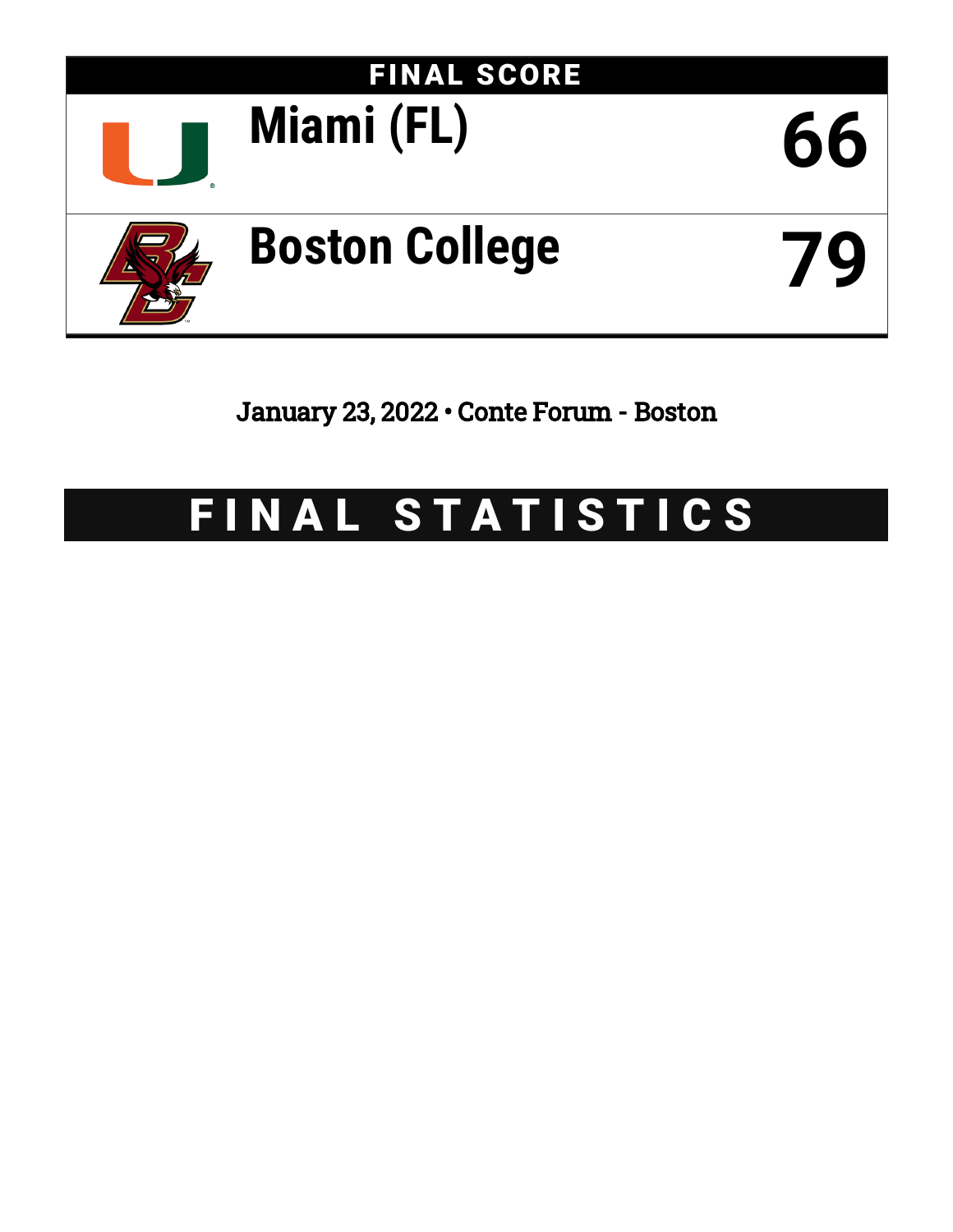### **Official Box Score Miami (FL) vs Boston College Game Totals -- Final Statistics January 23, 2022 at Conte Forum - Boston**



# **Miami (FL) 66**

|         | <b>TOTALS</b>            |    | 66       | 26-52    | $2 - 13$ | $12 - 18$ | 9  | 17       | 26           | 20            | 16             | 17           | 4        | 13             | 198 |       |
|---------|--------------------------|----|----------|----------|----------|-----------|----|----------|--------------|---------------|----------------|--------------|----------|----------------|-----|-------|
|         | <b>TEAM</b>              |    |          |          |          |           |    | 2        | 3            | $\mathbf{0}$  |                | 2            |          |                |     |       |
| 35      | MBANDU, NAOMI            | F. | 0        | $0 - 1$  | $0 - 0$  | $0 - 0$   | 1. | 0        | 1.           | $\mathcal{P}$ | $\Omega$       | 1            | $\Omega$ | 0              | 3   | $-5$  |
| 33      | DJALDI-TABDI, MAEVA      | F. | 6        | $3 - 5$  | $0 - 2$  | $0 - 0$   | 0  | 1        | 1            | 4             | 0              |              | $\Omega$ | 0              | 13  | $-2$  |
| 13      | DWYER, LASHAE            | G  | 3        | $0 - 3$  | $0 - 1$  | $3 - 4$   |    | 0        | 1            | 3             |                |              | 0        | 1              | 14  | $-4$  |
| 05      | <b>GRAY, MYKEA</b>       | G  | 1        | $0 - 0$  | $0 - 0$  | $1 - 2$   | 0  | $\Omega$ | $\mathbf{0}$ | 1             | 0              | $\Omega$     | $\Omega$ | $\Omega$       | 6   | $-7$  |
| 04      | ROBERTS, JASMYNE         | G  | $\Omega$ | $0 - 0$  | $0 - 0$  | $0-0$     | 0  | 0        | 0            | $\Omega$      | 2              | 0            | 0        | 0              | 2   | $-5$  |
| 01      | JOHNSON SIDI BABA, MOULA | G  | $\Omega$ | $0 - 1$  | $0 - 1$  | $0 - 0$   | 0  | 0        | 0            | 0             | 0              | $\mathbf{0}$ | $\Omega$ | 0              | 2   | $-4$  |
| 25      | ERJAVEC, KARLA           | G  | 11       | $5-6$    | $1 - 2$  | $0 - 0$   | 0  | 1        | 1            |               | 4              | 1            | $\Omega$ | $\overline{2}$ | 33  | $-10$ |
| 21      | PENDANDE, LOLA           | F. | 13       | $4-6$    | $0 - 0$  | $5 - 8$   | 4  | 2        | 6            | 3             | $\overline{2}$ |              | 4        | 2              | 28  | $-13$ |
| 20      | MARSHALL, KELSEY         | G  | 10       | $4 - 10$ | $0 - 4$  | $2 - 2$   | 0  | 3        | 3            | 4             | 2              | 4            | 0        | 3              | 33  | $-10$ |
| $12 \,$ | <b>WILLIAMS, JA'LEAH</b> | G  | 12       | $5 - 13$ | $1 - 2$  | $1 - 2$   | 2  | 3        | 5            |               | 3              | 4            | 0        | 3              | 31  | $-3$  |
| 03      | HARDEN, DESTINY          | F. | 10       | $5 - 7$  | $0 - 1$  | $0-0$     | 0  | 5        | 5            |               | 2              | 2            | $\Omega$ | 2              | 33  | $-2$  |
| No.     | Plaver                   | S  | Pts      | FG       | 3FG      | <b>FT</b> | ΟR | DR       | TR           | PF            | A              | TO           | Blk      | Stl            | Min | $+/-$ |

| <b>Shooting By Period</b> |           |       |          |        |           |       | Deadball Rebounds: 5,0          |
|---------------------------|-----------|-------|----------|--------|-----------|-------|---------------------------------|
| Period                    | FG        | FG%   | 3FG      | 3FG%   | FT        | FT%   | Last FG: 4th-00:23              |
| 1st Qtr                   | $6 - 14$  | 43%   | 0-4      | 00%    | 4-6       | 67%   | Biggest Run: 9-0                |
| 2nd Qtr                   | $10 - 13$ | 77%   | $1 - 2$  | 50%    | $1 - 2$   | 50%   | Largest lead: By 3 at 4th-08:34 |
| 3rd Qtr                   | $5 - 13$  | 38%   | 0-3      | $00\%$ | 6-8       | 75%   | Technical Fouls: None.          |
| 4th Qtr                   | $5 - 12$  | 42%   | $1 - 4$  | 25%    | $1 - 2$   | 50%   |                                 |
| 1st Half                  | 16-27     | 59%   | 1-6      | 17%    | $5-8$     | 63%   |                                 |
| 2nd Half                  | $10 - 25$ | 40%   | $1 - 7$  | 14%    | $7-10$    | 70%   |                                 |
| Game                      | 26-52     | 50.0% | $2 - 13$ | 15.4%  | $12 - 18$ | 66.7% |                                 |

**Boston College 79**

| No. | Plaver                    | S  | Pts           | FG.       | 3FG      | FT        | ΟR       | DR | TR       | PF            | A        | TO | <b>B</b> lk | Stl          | Min | $+/-$          |
|-----|---------------------------|----|---------------|-----------|----------|-----------|----------|----|----------|---------------|----------|----|-------------|--------------|-----|----------------|
| 01  | SWARTZ, CAMERON           | G  | 10            | $4 - 12$  | $1 - 1$  | $1-2$     |          |    | 2        |               |          | 2  | 0           |              | 35  | 13             |
| 05  | <b>GAKDENG, MARIA</b>     | С  | 5             | $2 - 4$   | $0 - 0$  | $1 - 2$   | 3        | 2  | 5        | 3             |          | 2  | 3           | $\mathbf{0}$ | 24  | 12             |
| 12  | VANTIMMEREN, ALLY         | F. | 15            | $6 - 10$  | $1-2$    | $2 - 2$   | 4        | 2  | 6        | 3             |          |    | 0           |              | 19  | 9              |
| 13  | SOULE, TAYLOR             | F. | 23            | $10 - 14$ | $1 - 1$  | $2 - 4$   | 3        | 3  | 6        | 3             | 4        | 5  | $\Omega$    |              | 40  | 13             |
| 14  | <b>GARRAUD, MARNELLE</b>  | G  | 14            | $5 - 11$  | $4 - 7$  | $0 - 0$   | 0        | 2  | 2        | 3             | 3        | 2  | 0           |              | 37  | 15             |
| 00  | <b>WAGGONER, DONTAVIA</b> | G  | 2             | $0 - 1$   | $0 - 0$  | $2 - 2$   | 1        | 2  | 3        | $\mathcal{P}$ | 0        | 1  | 0           | $\Omega$     | 10  | $-2$           |
| 02  | <b>IVEY, KAYLAH</b>       | G  | 0             | $0 - 0$   | $0 - 0$  | $0 - 0$   | 0        |    | 1        | 0             | 0        | 0  | $\Omega$    | 0            | 4   | $-3$           |
| 04  | LACEY, JOJO               | G  | 0             | $0 - 0$   | $0 - 0$  | $0 - 0$   | 0        | 0  | $\Omega$ | 0             | $\Omega$ | 0  | 0           | $\Omega$     | 1   | $\overline{0}$ |
| 10  | DICKENS, MAKAYLA          | G  | 8             | $2 - 7$   | $2 - 5$  | $2 - 2$   | $\Omega$ | 3  | 3        | 2             | 5        | 4  | $\Omega$    | 0            | 21  | 11             |
| 32  | FORD, CLARA               | F  | $\mathcal{P}$ | $1 - 1$   | $0 - 0$  | $0 - 0$   |          | 0  |          | 0             | $\Omega$ | 0  | $\Omega$    | $\Omega$     | 7   | $-3$           |
|     | <b>TEAM</b>               |    |               |           |          |           |          | 2  | 3        | 0             |          | 0  |             |              |     |                |
|     | <b>TOTALS</b>             |    | 79            | 30-60     | $9 - 16$ | $10 - 14$ | 14       | 18 | 32       | 17            | 15       | 17 | 3           | 4            | 198 |                |

#### *Shooting By Period*

| Period   | FG        | FG%   | 3FG      | 3FG%  | FΤ        | FT%   |
|----------|-----------|-------|----------|-------|-----------|-------|
| 1st Qtr  | $10 - 17$ | 59%   | $2 - 3$  | 67%   | 3-4       | 75%   |
| 2nd Qtr  | $5 - 14$  | 36%   | $2 - 3$  | 67%   | $0 - 0$   | 0%    |
| 3rd Qtr  | $8 - 15$  | 53%   | $3-4$    | 75%   | $1-2$     | 50%   |
| 4th Qtr  | $7 - 14$  | 50%   | $2 - 6$  | 33%   | $6 - 8$   | 75%   |
| 1st Half | $15 - 31$ | 48%   | $4-6$    | 67%   | $3 - 4$   | 75%   |
| 2nd Half | $15 - 29$ | 52%   | $5 - 10$ | 50%   | $7 - 10$  | 70%   |
| Game     | 30-60     | 50.0% | $9 - 16$ | 56.3% | $10 - 14$ | 71.4% |

*Deadball Rebounds:* 3,0 *Last FG:* 4th-00:51 *Biggest Run:* 9-0 *Largest lead:* By 15 at 4th-00:39 *Technical Fouls:* None.

| Game Notes:                                                               | <b>Score</b>                                    | 1st l |                 |    |    | 2nd 3rd 4th TOT | <b>Points</b>     | <b>UMH</b> | <b>BCE</b> |
|---------------------------------------------------------------------------|-------------------------------------------------|-------|-----------------|----|----|-----------------|-------------------|------------|------------|
| Officials: Ed Sidlasky, Linda Miles, Brandon Enterline<br>Attendance: 914 | UMH                                             | 16    | 22              | 16 | 12 | 66              | In the Paint      | 28         | 34         |
|                                                                           | <b>BCE</b>                                      | 25    | 12              | 20 | 22 | 79              | Off Turns         | 19         | 16         |
| Start Time: 12:03 PM ET                                                   |                                                 |       |                 |    |    |                 | 2nd Chance        |            | 18         |
| End Time: 02:00 PM ET<br>Game Duration: 1:57                              | UMH led for 3:56. BCE led for 32:19.            |       |                 |    |    |                 | <b>Fast Break</b> |            |            |
| Conference Game:                                                          | Game was tied for 3:24.<br>Times tied: <b>5</b> |       | Lead Changes: 8 |    |    |                 | Bench             |            | 12         |
|                                                                           |                                                 |       |                 |    |    |                 | <b>Des Dess</b>   | 1.000      | 1 1 7 0    |

| In the Paint | 28             | 34             |
|--------------|----------------|----------------|
| Off Turns    | 19             | 16             |
| 2nd Chance   | 8              | 18             |
| Fast Break   | 8              | 2              |
| Bench        | 10             | 12             |
| Per Poss     | 1.000<br>32/66 | 1.179<br>35/67 |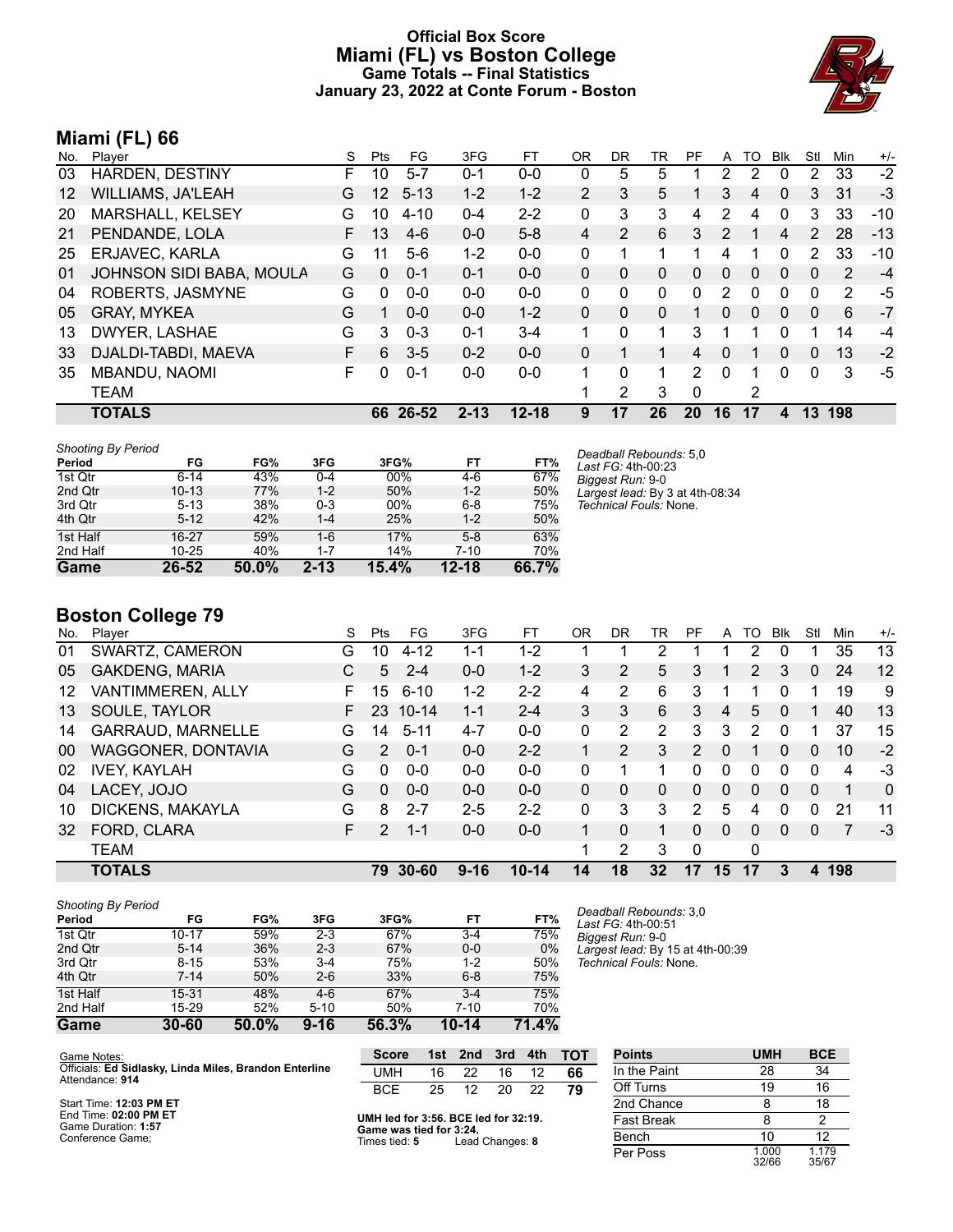### **Official Box Score Miami (FL) vs Boston College First Half Statistics Only January 23, 2022 at Conte Forum - Boston**



# **Miami (FL) 38**

| No. | Player                   | S | <b>Pts</b> | <b>FG</b> | 3FG     | <b>FT</b> | <b>OR</b> | <b>DR</b> | <b>TR</b>    | PF       | $\mathsf{A}$ | <b>TO</b> | <b>Blk</b> | Stl      | <b>Min</b> | $+/-$          |
|-----|--------------------------|---|------------|-----------|---------|-----------|-----------|-----------|--------------|----------|--------------|-----------|------------|----------|------------|----------------|
| 01  | JOHNSON SIDI BABA, MOULA | G | 0          | 0-1       | 0-1     | $0-0$     | 0         | 0         | 0            | 0        | 0            | 0         | 0          | 0        | 2          | $-4$           |
| 03  | <b>HARDEN, DESTINY</b>   | F | 4          | $2 - 3$   | $0 - 1$ | $0 - 0$   | 0         | 1         |              |          |              | 0         | 0          | 2        | 15         | 10             |
| 04  | ROBERTS, JASMYNE         | G | 0          | $0 - 0$   | $0 - 0$ | $0-0$     | 0         | 0         | 0            | 0        | 2            | 0         | 0          | 0        | 2          | $-5$           |
| 05  | <b>GRAY, MYKEA</b>       | G |            | $0 - 0$   | $0 - 0$ | $1 - 2$   | 0         | 0         | $\mathbf{0}$ |          | 0            | 0         | 0          | 0        | 6          | $-7$           |
| 12  | <b>WILLIAMS, JA'LEAH</b> | G | 8          | $4 - 8$   | $0 - 1$ | $0 - 0$   | 1         | 1         | 2            | 0        | 3            | 1         | 0          | 3        | 14         | 9              |
| 13  | DWYER, LASHAE            | G | $\Omega$   | $0 - 1$   | $0 - 0$ | $0 - 0$   | 0         | 0         | $\Omega$     |          |              | $\Omega$  | $\Omega$   | 0        | 4          | 3              |
| 20  | MARSHALL, KELSEY         | G | 6          | $2 - 3$   | $0 - 1$ | $2 - 2$   | 0         | 3         | 3            | 0        | 0            | 4         | 0          |          | 16         | $\overline{2}$ |
| 21  | PENDANDE, LOLA           | F | 8          | $3 - 4$   | $0 - 0$ | $2 - 4$   | 2         | 2         | 4            |          |              | 1         | 3          | 0        | 11         | 0              |
| 25  | ERJAVEC, KARLA           | G |            | $3-3$     | $1 - 1$ | $0 - 0$   | 0         | 1         | 1            |          |              | 0         | 0          | 1        | 17         | 1              |
| 33  | DJALDI-TABDI, MAEVA      | F | 4          | $2 - 3$   | $0 - 1$ | $0 - 0$   | 0         |           |              |          | 0            |           | $\Omega$   | 0        | 9          | 1              |
| 35  | <b>MBANDU, NAOMI</b>     | F | 0          | $0 - 1$   | $0 - 0$ | $0 - 0$   | 1         | 0         | 1            | 2        | 0            |           | 0          | $\Omega$ | 3          | $-5$           |
|     | <b>TEAM</b>              |   | 0          | $0 - 0$   | $0 - 0$ | $0 - 0$   | 0         | 1         |              | $\Omega$ | 0            | $\Omega$  | $\Omega$   | 0        | 0          |                |
|     | <b>TOTALS</b>            |   |            | 38 16-27  | $1 - 6$ | $5 - 8$   | 4         | 10        | 14           | 8        | 9            | 8         | 3          |          | 100        |                |

| <b>Shooting By Period</b><br>Period | FG        | FG%      | 3FG      | 3FG%  | FT        | FT%   |
|-------------------------------------|-----------|----------|----------|-------|-----------|-------|
| 1st Qtr                             | $6-14$    | 43%      | $0 - 4$  | 00%   | 4-6       | 67%   |
| 2nd Qtr                             | $10 - 13$ | 77%      | $1 - 2$  | 50%   | $1 - 2$   | 50%   |
| 1st Half                            | $16 - 27$ | 59%      | 1-6      | 17%   | $5-8$     | 63%   |
| Game                                | 26-52     | $50.0\%$ | $2 - 13$ | 15.4% | $12 - 18$ | 66.7% |

*Deadball Rebounds:* 5,0 *Last FG Half:* UMH 2nd-00:02

# **Boston College 37**

| No. | Player                   | S  | <b>Pts</b> | <b>FG</b> | 3FG     | <b>FT</b> | <b>OR</b>      | DR | TR            | PF            | A | TO | <b>B</b> lk  | Stl      | Min | $+/-$        |
|-----|--------------------------|----|------------|-----------|---------|-----------|----------------|----|---------------|---------------|---|----|--------------|----------|-----|--------------|
| 00  | WAGGONER, DONTAVIA       | G  | 0          | 0-1       | $0-0$   | $0-0$     | 0              | 0  | 0             |               | 0 |    | 0            | 0        | 6   | $-7$         |
| 01  | SWARTZ, CAMERON          | G  |            | $3 - 8$   | $1 - 1$ | $0 - 0$   |                | 0  |               |               | 0 | 2  | 0            | 0        | 18  | $\mathbf{0}$ |
| 02  | <b>IVEY, KAYLAH</b>      | G  | 0          | $0 - 0$   | $0 - 0$ | $0 - 0$   | 0              |    |               | 0             | 0 | 0  | 0            | 0        | 4   | -3           |
| 04  | LACEY, JOJO              | G  | 0          | $0 - 0$   | $0 - 0$ | $0 - 0$   | 0              | 0  | $\mathbf{0}$  | 0             | 0 | 0  | $\Omega$     | $\Omega$ |     | $\mathbf{0}$ |
| 05  | <b>GAKDENG, MARIA</b>    | С  | 3          | $1 - 2$   | $0 - 0$ | $1 - 2$   | 1              | 0  | 1             | 2             | 0 | 0  |              | 0        | 9   | 3            |
| 10  | DICKENS, MAKAYLA         | G  | 3          | $1 - 2$   | $1 - 1$ | $0 - 0$   | 0              |    |               |               | 2 | 2  | $\mathbf{0}$ | $\Omega$ | 11  | 2            |
| 12  | VANTIMMEREN, ALLY        | F  | 6          | $2 - 5$   | $0 - 1$ | $2 - 2$   | 1.             |    | $\mathcal{P}$ | $\mathcal{P}$ |   |    | $\Omega$     | 0        | 8   | 4            |
| 13  | SOULE, TAYLOR            | F. | 13         | $6 - 8$   | $1 - 1$ | $0 - 0$   | $\overline{2}$ | 0  | 2             | $\Omega$      | 3 | 2  | $\Omega$     |          | 20  | $-1$         |
| 14  | <b>GARRAUD, MARNELLE</b> | G  | 3          | 1-4       | $1 - 2$ | $0 - 0$   | 0              | 2  | 2             |               | 3 | 2  | $\Omega$     |          | 17  | 1            |
| 32  | FORD, CLARA              | F. | 2          | $1 - 1$   | $0 - 0$ | $0 - 0$   |                | 0  |               | 0             | 0 | 0  | $\Omega$     | $\Omega$ | 6   | $-4$         |
|     | <b>TEAM</b>              |    | 0          | $0 - 0$   | $0 - 0$ | $0 - 0$   |                | 2  | 3             | 0             | 0 | 0  | $\Omega$     | 0        | 0   |              |
|     | <b>TOTALS</b>            |    | 37         | $15 - 31$ | $4-6$   | $3 - 4$   |                |    | 14            | 8             | 9 | 10 |              | 2        | 100 |              |

| <b>Shooting By Period</b> |          |       |          |       |       |       |
|---------------------------|----------|-------|----------|-------|-------|-------|
| Period                    | FG       | FG%   | 3FG      | 3FG%  | FT    | FT%   |
| 1st Otr                   | 10-17    | 59%   | $2-3$    | 67%   | 3-4   | 75%   |
| 2nd Qtr                   | $5 - 14$ | 36%   | $2-3$    | 67%   | 0-0   | $0\%$ |
| 1st Half                  | 15-31    | 48%   | $4-6$    | 67%   | 3-4   | 75%   |
| Game                      | 30-60    | 50.0% | $9 - 16$ | 56.3% | 10-14 | 714%  |

*Deadball Rebounds:* 3,0 *Last FG Half:* BCE 2nd-01:10

| Game Notes:                                                               | <b>Score</b> |    | 1st 2nd | 3rd |    | 4th TOT | <b>Points from (This Period)</b> | UMH BCE |    |
|---------------------------------------------------------------------------|--------------|----|---------|-----|----|---------|----------------------------------|---------|----|
| Officials: Ed Sidlasky, Linda Miles, Brandon Enterline<br>Attendance: 914 | <b>UMH</b>   | 16 | 22      | 16  | 12 | 66      | In the Paint                     | 18      | 18 |
|                                                                           | <b>BCE</b>   | 25 | 12      | 20  | 22 | 79      | Off Turns                        |         |    |
| Start Time: 12:03 PM ET                                                   |              |    |         |     |    |         | 2nd Chance                       |         |    |
| End Time: 02:00 PM ET<br>Game Duration: 1:57                              |              |    |         |     |    |         | <b>Fast Break</b>                |         |    |
| Conference Game:                                                          |              |    |         |     |    |         | Bench                            |         |    |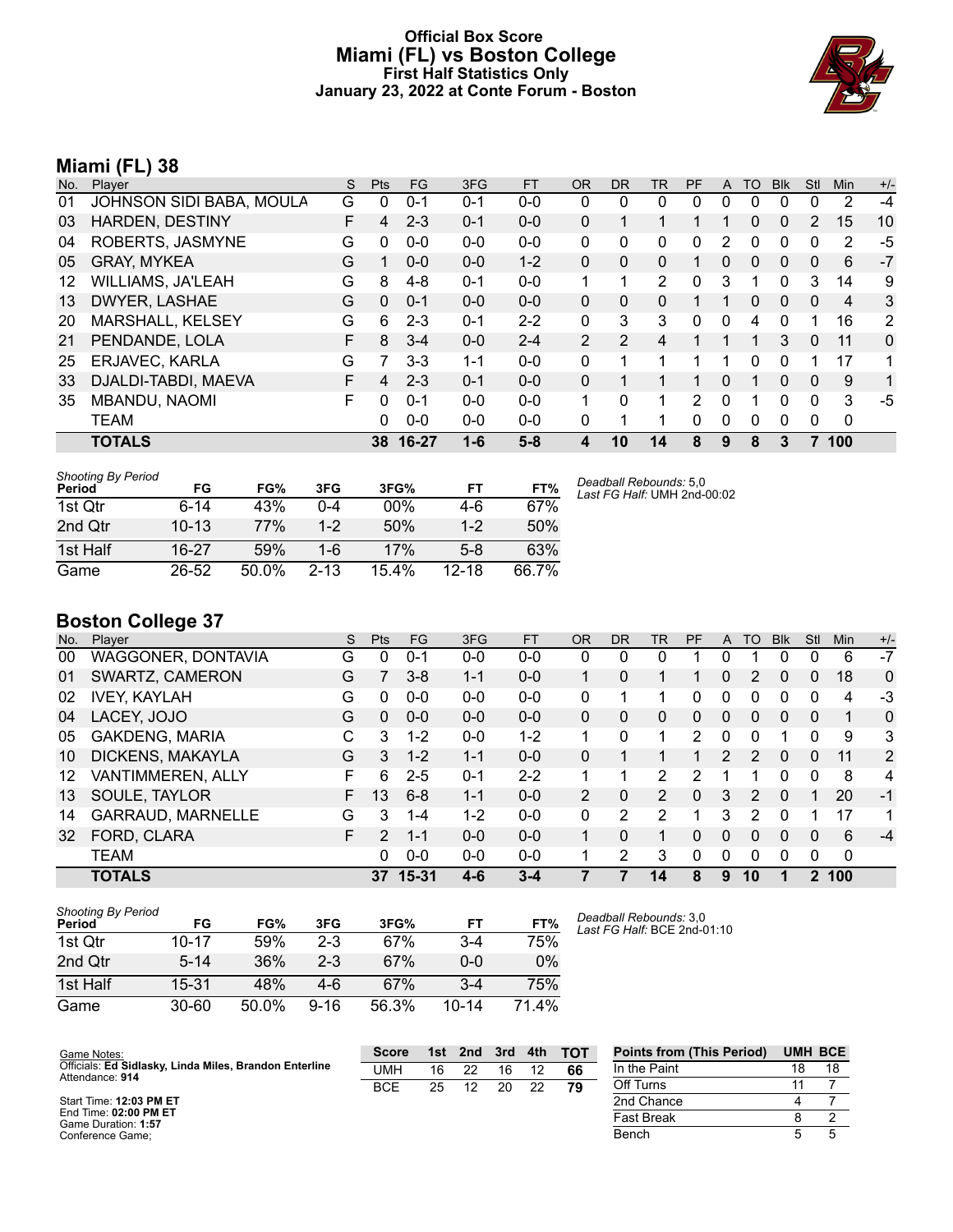### **Official Box Score Miami (FL) vs Boston College First Quarter Statistics Only January 23, 2022 at Conte Forum - Boston**



# **Miami (FL) 16**

| No.               | Plaver                   | S  | <b>Pts</b> | <b>FG</b> | 3FG     | <b>FT</b> | <b>OR</b> | D <sub>R</sub> | TR | PF       | A            | <b>TO</b> | <b>BIK</b> | <b>Stl</b>   | Min      | $+/-$        |
|-------------------|--------------------------|----|------------|-----------|---------|-----------|-----------|----------------|----|----------|--------------|-----------|------------|--------------|----------|--------------|
| 03                | <b>HARDEN, DESTINY</b>   | F  | 2          | 1-1       | $0 - 0$ | $0 - 0$   | 0         | 0              | 0  |          | 0            | 0         | 0          | 0            | 5        | $\mathbf 0$  |
| $12 \overline{ }$ | <b>WILLIAMS, JA'LEAH</b> | G  | 0          | $0 - 3$   | $0 - 1$ | $0 - 0$   | $\Omega$  |                |    | 0        | 2            | $\Omega$  | 0          |              | 4        | $-1$         |
| 20                | <b>MARSHALL, KELSEY</b>  | G  | 2          | $0 - 1$   | $0 - 1$ | $2 - 2$   | 0         |                |    | 0        | 0            |           | 0          |              | 9        | $-4$         |
| 21                | PENDANDE, LOLA           | F  | 3          | $1 - 2$   | $0 - 0$ | $1 - 2$   |           |                | 2  | 0        | $\mathbf{0}$ | 0         | 2          | $\mathbf{0}$ | 5        | $-5$         |
| 25                | ERJAVEC, KARLA           | G  | 4          | $2 - 2$   | $0 - 0$ | $0-0$     | 0         | $\Omega$       | 0  | $\Omega$ | $\mathbf{0}$ | 0         | $\Omega$   | $\Omega$     | 8        | $-10$        |
| 01                | JOHNSON SIDI BABA, MOULA | G  | 0          | $0 - 1$   | $0 - 1$ | $0 - 0$   | $\Omega$  | $\Omega$       | 0  | 0        | $\mathbf{0}$ | $\Omega$  | $\Omega$   | $\mathbf{0}$ | 2        | $-4$         |
| 04                | ROBERTS, JASMYNE         | G  | 0          | $0 - 0$   | $0 - 0$ | $0 - 0$   | 0         | $\Omega$       | 0  | $\Omega$ | 2            | 0         | $\Omega$   | 0            | 2        | -5           |
| 05                | <b>GRAY, MYKEA</b>       | G  |            | $0 - 0$   | $0 - 0$ | $1 - 2$   | 0         | $\Omega$       | 0  | 1        | $\Omega$     | 0         | 0          | $\Omega$     | 6        | $-7$         |
| 13                | DWYER, LASHAE            | G  | 0          | $0 - 0$   | $0 - 0$ | $0 - 0$   | 0         | 0              | 0  | 0        | $\Omega$     | 0         | 0          | 0            | $\Omega$ | $\mathbf{0}$ |
| 33                | DJALDI-TABDI, MAEVA      | F  | 4          | $2 - 3$   | $0 - 1$ | $0 - 0$   | $\Omega$  | $\Omega$       | 0  | 0        | $\Omega$     | $\Omega$  | $\Omega$   | $\Omega$     | 5        | $-4$         |
| 35                | MBANDU, NAOMI            | F. | O          | $0 - 1$   | $0 - 0$ | $0 - 0$   | 1         | $\Omega$       | 1  | 2        | $\Omega$     |           | 0          | $\Omega$     | 3        | $-5$         |
|                   | <b>TEAM</b>              |    |            |           |         |           | $\Omega$  |                |    | $\Omega$ |              | 0         |            |              |          |              |
|                   | <b>TOTALS</b>            |    | 16         | $6 - 14$  | $0 - 4$ | 4-6       |           | 4              | 6  | 4        | 4            | 2         | 2          | 2            | 50       |              |

| <b>Shooting By Period</b><br>Period | FG        | FG%   | 3FG      | 3FG%   | FT        | FT%   | Deadball Rebounds: 5,0 |
|-------------------------------------|-----------|-------|----------|--------|-----------|-------|------------------------|
| 1st Qtr                             | $6 - 14$  | 43%   | $0 - 4$  | 00%    | 4-6       | 67%   |                        |
| 2nd Qtr                             | $10 - 13$ | 77%   | $1 - 2$  | 50%    | $1 - 2$   | 50%   |                        |
| 1st Half                            | $6 - 14$  | 43%   | 0-4      | $00\%$ | $4-6$     | 67%   |                        |
| 1st Half                            | 16-27     | 59%   | 1-6      | 17%    | $5-8$     | 63%   |                        |
| Game                                | $26 - 52$ | 50.0% | $2 - 13$ | 15.4%  | $12 - 18$ | 66.7% |                        |

# **Boston College 25**

| No. | Player                   | S  | Pts      | FG.       | 3FG     | <b>FT</b> | <b>OR</b>      | <b>DR</b> | <b>TR</b>      | PF | A        | <b>TO</b> | <b>Blk</b> | <b>Stl</b> | Min      | $+/-$        |
|-----|--------------------------|----|----------|-----------|---------|-----------|----------------|-----------|----------------|----|----------|-----------|------------|------------|----------|--------------|
| 01  | SWARTZ, CAMERON          | G  |          | $3 - 5$   | 1-1     | $0 - 0$   | 0              | 0         | 0              |    | 0        |           | 0          | 0          | 8        | 10           |
| 05  | <b>GAKDENG, MARIA</b>    | С  | 3        | $1 - 2$   | $0 - 0$ | $1 - 2$   |                | 0         |                |    | 0        | 0         |            | 0          | 6        | 6            |
| 12  | VANTIMMEREN, ALLY        | F. | 6        | $2 - 4$   | $0 - 1$ | $2 - 2$   |                |           | $\overline{2}$ |    |          |           | 0          | 0          | 8        | 5            |
| 13  | SOULE, TAYLOR            | F. | 6        | $3 - 4$   | $0 - 0$ | $0 - 0$   | $\overline{2}$ | 0         | $\overline{2}$ | 0  | 2        |           | 0          | $\Omega$   | 10       | 9            |
| 14  | <b>GARRAUD, MARNELLE</b> | G  | $\Omega$ | $0 - 1$   | $0 - 0$ | $0 - 0$   | 0              | 2         | 2              |    | 2        | $\Omega$  | 0          | $\Omega$   | 8        | 8            |
| 00  | WAGGONER, DONTAVIA       | G  | $\Omega$ | $0 - 0$   | $0 - 0$ | $0 - 0$   | $\Omega$       | 0         | 0              | 1  | 0        | $\Omega$  | 0          | $\Omega$   | 3        | $\mathbf{0}$ |
| 02  | <b>IVEY, KAYLAH</b>      | G  | $\Omega$ | $0 - 0$   | $0 - 0$ | $0-0$     | 0              | 0         | $\mathbf{0}$   | 0  | 0        | 0         | 0          | 0          | $\Omega$ | 0            |
| 04  | LACEY, JOJO              | G  | $\Omega$ | $0 - 0$   | $0 - 0$ | $0 - 0$   | $\Omega$       | 0         | 0              | 0  | $\Omega$ | $\Omega$  | $\Omega$   | $\Omega$   |          | $\mathbf{0}$ |
| 10  | DICKENS, MAKAYLA         | G  | 3        | 1-1       | 1-1     | $0 - 0$   | 0              |           | 1              |    |          | 0         | 0          | 0          | 6        | 7            |
| 32  | FORD, CLARA              | F  | 0        | $0 - 0$   | $0 - 0$ | $0 - 0$   | $\Omega$       | 0         | $\Omega$       | 0  | $\Omega$ | $\Omega$  | $\Omega$   | $\Omega$   | $\Omega$ | $\mathbf 0$  |
|     | TEAM                     |    |          |           |         |           | 0              | 2         | 2              | 0  |          | 0         |            |            |          |              |
|     | <b>TOTALS</b>            |    | 25       | $10 - 17$ | $2 - 3$ | $3 - 4$   | 4              | 6         | 10             | 6  | 6        | 3         | 1          | 0          | 50       |              |

| <b>Shooting By Period</b> |           |       |          |       |           |       |
|---------------------------|-----------|-------|----------|-------|-----------|-------|
| Period                    | FG        | FG%   | 3FG      | 3FG%  | FT        | FT%   |
| 1st Qtr                   | $10 - 17$ | 59%   | $2-3$    | 67%   | 3-4       | 75%   |
| 2nd Qtr                   | $5 - 14$  | 36%   | $2 - 3$  | 67%   | 0-0       | $0\%$ |
| 1st Half                  | $10 - 17$ | 59%   | $2 - 3$  | 67%   | $3 - 4$   | 75%   |
| 1st Half                  | $15-31$   | 48%   | 4-6      | 67%   | $3-4$     | 75%   |
| Game                      | 30-60     | 50.0% | $9 - 16$ | 56.3% | $10 - 14$ | 71.4% |

*Deadball Rebounds:* 3,0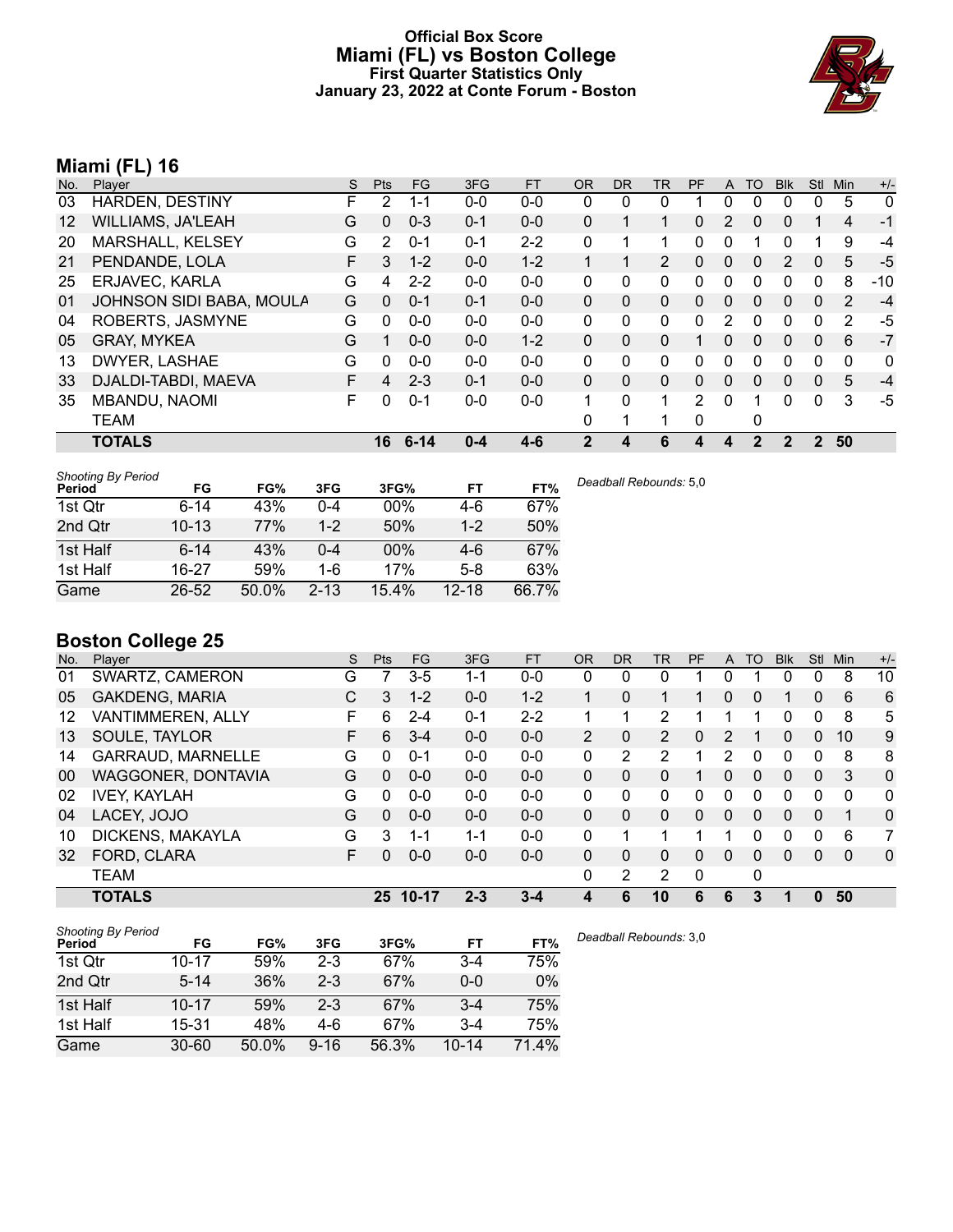| Game Notes:                                                               | <b>Score</b> |    | 1st 2nd 3rd      |     | 4th | тот | <b>Points</b> |
|---------------------------------------------------------------------------|--------------|----|------------------|-----|-----|-----|---------------|
| Officials: Ed Sidlasky, Linda Miles, Brandon Enterline<br>Attendance: 914 | UMH          | 16 | 22               | 16  | 12  | 66  | In the F      |
|                                                                           | <b>BCE</b>   | 25 | 12 <sup>12</sup> | -20 | 22  | 79  | Off Turi      |
| Start Time: 12:03 PM ET                                                   |              |    |                  |     |     |     | 2nd Ch        |
| End Time: 02:00 PM ET<br>Game Duration: 1:57                              |              |    |                  |     |     |     | Fast Br       |
| Conference Game:                                                          |              |    |                  |     |     |     | Bench         |

| <b>Points (This Period)</b> | UMH           | <b>BCE</b>     |
|-----------------------------|---------------|----------------|
| In the Paint                | 10            | 12             |
| Off Turns                   |               | 5              |
| 2nd Chance                  |               | 5              |
| <b>Fast Break</b>           | 2             | 2              |
| Bench                       | 5             | 3              |
| Per Poss                    | 1.000<br>8/16 | 1.389<br>12/18 |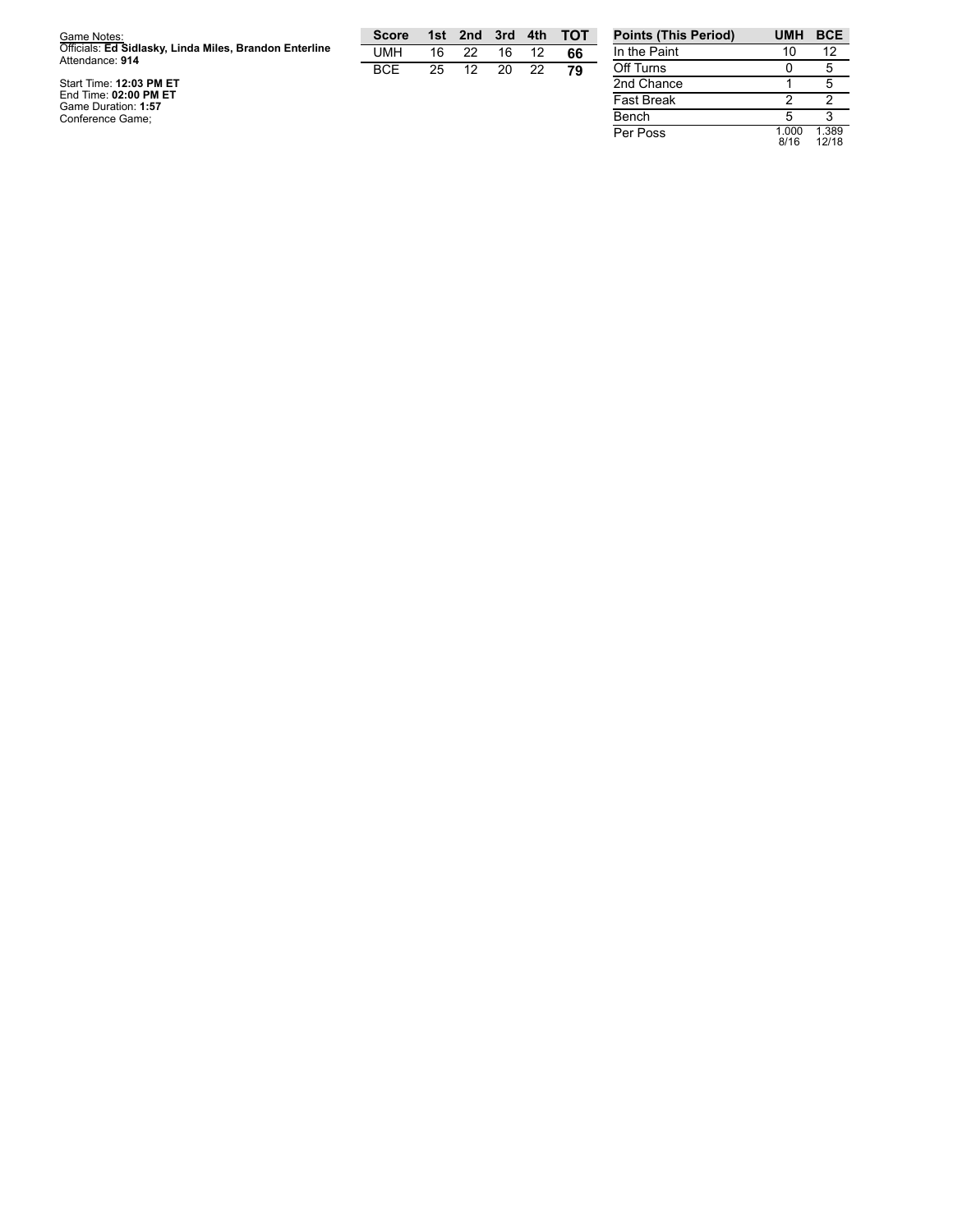### **Official Play-By-Play Miami (FL) vs Boston College First Quarter January 23, 2022 at Conte Forum - Boston**



#### **Period 1**

<mark>Startersː</mark><br>Miami (FL): 3 HARDEN,DESTINY (F); 12 WILLIAMS,JA'LEAH (G); 20 MARSHALL,KELSEY (G); 21 PENDANDE,LOLA (F); 25 ERJAVEC,KARLA (G);<br>**Boston College**: 1 SWARTZ,CAMERON (G); 5 GAKDENG,MARIA (C); 12 VANTIMMEREN,ALLY (F

| Time           | <b>VISITORS: Miami (FL)</b>             | <b>Score</b> | <b>Margin</b>  | <b>HOME: Boston College</b>            |
|----------------|-----------------------------------------|--------------|----------------|----------------------------------------|
| 09:45          | FOUL (PERSONAL) by HARDEN, DESTINY      |              |                |                                        |
| 09:45          |                                         | $1-0$        | H <sub>1</sub> | GOOD! FT by GAKDENG, MARIA             |
| 09:45          |                                         |              |                | MISSED FT by GAKDENG, MARIA            |
| 09:44          |                                         |              |                | REBOUND (OFF) by GAKDENG, MARIA        |
| 09:28          |                                         |              |                | MISSED JUMPER by SWARTZ, CAMERON       |
| 09:25          | REBOUND (DEF) by WILLIAMS, JA'LEAH      |              |                |                                        |
| 09:21          | TURNOVER (BADPASS) by MARSHALL, KELSEY  |              |                |                                        |
| 08:56          |                                         | $3-0$        | $H_3$          | GOOD! LAYUP by SOULE, TAYLOR           |
| 08:38          | GOOD! JUMPER by HARDEN, DESTINY         | $3-2$        | H <sub>1</sub> |                                        |
| 08:38          | ASSIST by WILLIAMS, JA'LEAH             |              |                |                                        |
| 08:15          |                                         |              |                | MISSED LAYUP by GAKDENG, MARIA         |
| 08:15          | BLOCK by PENDANDE, LOLA                 |              |                |                                        |
| 08:12          | REBOUND (DEF) by PENDANDE, LOLA         |              |                |                                        |
| 08:02          | MISSED 3PTR by WILLIAMS, JA'LEAH        |              |                |                                        |
| 07:59          |                                         |              |                | REBOUND (DEF) by GARRAUD, MARNELLE     |
| 07:46          |                                         |              |                | MISSED JUMPER by SOULE, TAYLOR         |
| 07:43          | REBOUND (DEF) by MARSHALL, KELSEY       |              |                |                                        |
| 07:31<br>07:31 | MISSED JUMPER by PENDANDE, LOLA         |              |                |                                        |
| 07:29          | REBOUND (OFF) by PENDANDE, LOLA         |              |                | BLOCK by GAKDENG, MARIA                |
| 07:28          |                                         |              |                | FOUL (PERSONAL) by GARRAUD, MARNELLE   |
| 07:28          | SUB OUT: HARDEN, DESTINY                |              |                |                                        |
| 07:28          | SUB IN: MBANDU, NAOMI                   |              |                |                                        |
| 07:28          | MISSED FT by PENDANDE, LOLA             |              |                |                                        |
| 07:28          | REBOUND (OFF) by TEAM                   |              |                |                                        |
| 07:28          | GOOD! FT by PENDANDE, LOLA              | $3 - 3$      | T              |                                        |
| 07:16          |                                         |              |                | TURNOVER (LOSTBALL) by SWARTZ, CAMERON |
| 07:16          | STEAL by WILLIAMS, JA'LEAH              |              |                |                                        |
| 07:06          |                                         |              |                | FOUL (PERSONAL) by GAKDENG, MARIA      |
| 06:52          | MISSED JUMPER by WILLIAMS, JA'LEAH      |              |                |                                        |
| 06:49          | REBOUND (OFF) by MBANDU, NAOMI          |              |                |                                        |
| 06:48          | MISSED 3PTR by MARSHALL, KELSEY         |              |                |                                        |
| 06:46          |                                         |              |                | REBOUND (DEF) by TEAM                  |
| 06:34          |                                         |              |                | MISSED LAYUP by VANTIMMEREN, ALLY      |
| 06:34          | BLOCK by PENDANDE, LOLA                 |              |                |                                        |
| 06:31          |                                         |              |                | REBOUND (OFF) by VANTIMMEREN, ALLY     |
| 06:30          |                                         | $5 - 3$      | H <sub>2</sub> | GOOD! LAYUP by VANTIMMEREN, ALLY       |
| 06:19          | GOOD! LAYUP by PENDANDE, LOLA           | $5 - 5$      | T              |                                        |
| 06:19          | ASSIST by WILLIAMS, JA'LEAH             |              |                |                                        |
| 06:06          |                                         | $7 - 5$      | H <sub>2</sub> | GOOD! LAYUP by SWARTZ, CAMERON [PNT]   |
| 06:06          | FOUL (PERSONAL) by MBANDU, NAOMI        |              |                |                                        |
| 06:06          |                                         |              |                | SUB OUT: GAKDENG, MARIA                |
| 06:06          |                                         |              |                | SUB IN: DICKENS, MAKAYLA               |
| 06:06          | SUB OUT: WILLIAMS, JA'LEAH              |              |                |                                        |
| 06:06          | SUB IN: GRAY, MYKEA                     |              |                |                                        |
| 06:06          |                                         | $8-5$        | $H_3$          | GOOD! FT by VANTIMMEREN, ALLY          |
| 05:53          | GOOD! LAYUP by ERJAVEC, KARLA [PNT]     | $8 - 7$      | H <sub>1</sub> |                                        |
| 05:40          |                                         | $10 - 7$     | $H_3$          | GOOD! JUMPER by SWARTZ, CAMERON        |
| 05:40          |                                         |              |                | ASSIST by GARRAUD, MARNELLE            |
| 05:22          | MISSED JUMPER by MBANDU, NAOMI          |              |                |                                        |
| 05:19          |                                         |              |                | REBOUND (DEF) by DICKENS, MAKAYLA      |
| 05:09          |                                         | $12 - 7$     | H <sub>5</sub> | GOOD! LAYUP by VANTIMMEREN, ALLY       |
| 05:09          |                                         |              |                | ASSIST by DICKENS, MAKAYLA             |
| 05:09          | FOUL (PERSONAL) by GRAY, MYKEA          |              |                |                                        |
| 05:09<br>05:09 | SUB OUT: PENDANDE, LOLA                 |              |                |                                        |
| 05:09          | SUB IN: DJALDI-TABDI, MAEVA             | $13 - 7$     | H <sub>6</sub> |                                        |
| 05:09          | TURNOVER (OUTOFBOUNDS) by MBANDU, NAOMI |              |                | GOOD! FT by VANTIMMEREN, ALLY          |
| 04:59          |                                         |              |                | MISSED 3PTR by VANTIMMEREN, ALLY       |
| 04:56          |                                         |              |                | REBOUND (OFF) by SOULE, TAYLOR         |
| 04:35          |                                         |              |                | MISSED LAYUP by GARRAUD, MARNELLE      |
| 04:33          | FOUL (PERSONAL) by MBANDU, NAOMI        |              |                |                                        |
| 04:33          |                                         |              |                |                                        |
| 04:33          |                                         |              |                | SUB OUT: VANTIMMEREN, ALLY             |
| 04:33          |                                         |              |                | SUB OUT: GARRAUD, MARNELLE             |
|                |                                         |              |                |                                        |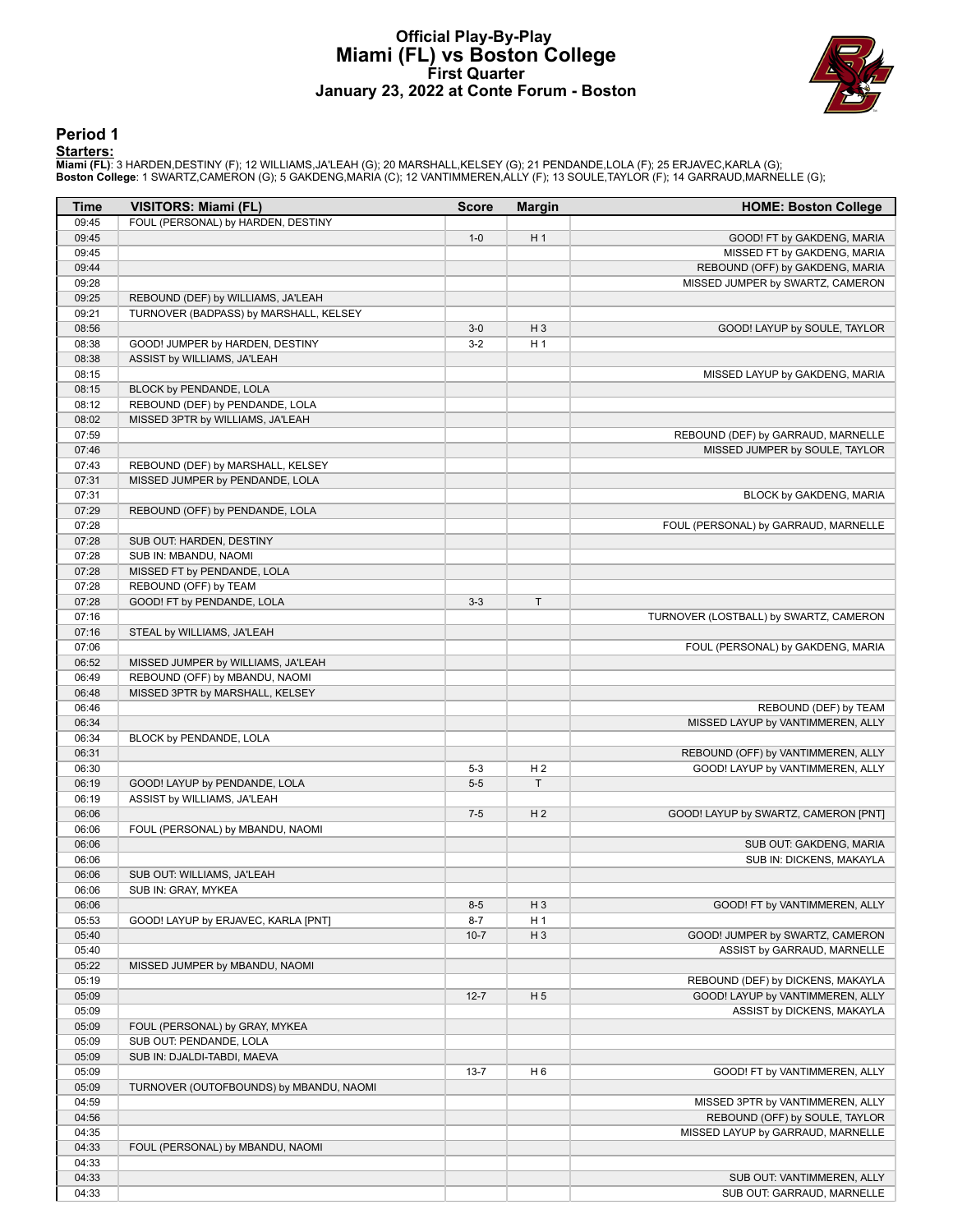| <b>Time</b> | <b>VISITORS: Miami (FL)</b>                | <b>Score</b> | <b>Margin</b>  | <b>HOME: Boston College</b>             |
|-------------|--------------------------------------------|--------------|----------------|-----------------------------------------|
| 04:33       |                                            |              |                | SUB IN: WAGGONER, DONTAVIA              |
| 04:33       |                                            |              |                | SUB IN: GAKDENG, MARIA                  |
| 04:33       | SUB OUT: MBANDU, NAOMI                     |              |                |                                         |
| 04:33       | SUB IN: JOHNSON SIDI BABA, MOULAYNA        |              |                |                                         |
| 04:32       |                                            |              |                | REBOUND (OFF) by SOULE, TAYLOR          |
| 04:28       |                                            | $16 - 7$     | H <sub>9</sub> | GOOD! 3PTR by DICKENS, MAKAYLA          |
| 04:28       |                                            |              |                | ASSIST by SOULE, TAYLOR                 |
| 03:57       | MISSED 3PTR by JOHNSON SIDI BABA, MOULAYNA |              |                |                                         |
| 03:56       |                                            |              |                | REBOUND (DEF) by TEAM                   |
| 03:45       |                                            |              |                | FOUL (PERSONAL) by SWARTZ, CAMERON      |
| 03:30       | GOOD! LAYUP by ERJAVEC, KARLA              | $16-9$       | H 7            |                                         |
| 03:01       |                                            |              |                | MISSED JUMPER by SWARTZ, CAMERON        |
| 03:00       | REBOUND (DEF) by TEAM                      |              |                |                                         |
| 03:00       |                                            |              |                | FOUL (PERSONAL) by DICKENS, MAKAYLA     |
| 03:00       |                                            |              |                | SUB OUT: SWARTZ, CAMERON                |
| 03:00       |                                            |              |                | SUB IN: GARRAUD, MARNELLE               |
| 02:44       |                                            |              |                | FOUL (PERSONAL) by WAGGONER, DONTAVIA   |
| 02:44       |                                            |              |                | SUB OUT: WAGGONER, DONTAVIA             |
| 02:44       |                                            |              |                | SUB IN: SWARTZ, CAMERON                 |
| 02:44       | GOOD! FT by MARSHALL, KELSEY               | $16-10$      | H <sub>6</sub> |                                         |
| 02:44       | GOOD! FT by MARSHALL, KELSEY               | $16-11$      | H <sub>5</sub> |                                         |
| 02:44       | SUB OUT: MARSHALL, KELSEY                  |              |                |                                         |
| 02:44       | SUB IN: ROBERTS, JASMYNE                   |              |                |                                         |
| 02:32       |                                            | 19-11        | H <sub>8</sub> | GOOD! 3PTR by SWARTZ, CAMERON           |
| 02:32       |                                            |              |                | ASSIST by GARRAUD, MARNELLE             |
| 02:20       | MISSED 3PTR by DJALDI-TABDI, MAEVA         |              |                |                                         |
| 02:17       |                                            |              |                | REBOUND (DEF) by GARRAUD, MARNELLE      |
| 02:13       |                                            | $21 - 11$    | H 10           | GOOD! LAYUP by GAKDENG, MARIA [FB]      |
| 02:13       |                                            |              |                | ASSIST by SOULE, TAYLOR                 |
| 02:12       | TIMEOUT 30SEC                              |              |                |                                         |
| 02:12       |                                            |              |                | SUB OUT: SWARTZ, CAMERON                |
| 02:12       |                                            |              |                | SUB OUT: GAKDENG, MARIA                 |
| 02:12       |                                            |              |                | SUB IN: WAGGONER, DONTAVIA              |
| 02:12       |                                            |              |                | SUB IN: VANTIMMEREN, ALLY               |
| 02:12       | SUB OUT: JOHNSON SIDI BABA, MOULAYNA       |              |                |                                         |
| 02:12       | SUB OUT: ERJAVEC, KARLA                    |              |                |                                         |
| 02:12       | SUB IN: HARDEN, DESTINY                    |              |                |                                         |
| 02:12       | SUB IN: MARSHALL, KELSEY                   |              |                |                                         |
| 01:50       | GOOD! LAYUP by DJALDI-TABDI, MAEVA [PNT]   | $21 - 13$    | H 8            |                                         |
| 01:50       | ASSIST by ROBERTS, JASMYNE                 |              |                |                                         |
| 01:22       |                                            | $23-13$      | H 10           | GOOD! JUMPER by SOULE, TAYLOR           |
| 01:15       | GOOD! LAYUP by DJALDI-TABDI, MAEVA [FB]    | $23 - 15$    | H <sub>8</sub> |                                         |
| 01:15       | ASSIST by ROBERTS, JASMYNE                 |              |                |                                         |
| 00:48       |                                            | $25 - 15$    | H 10           | GOOD! LAYUP by SOULE, TAYLOR [PNT]      |
| 00:48       |                                            |              |                | ASSIST by VANTIMMEREN, ALLY             |
| 00:33       |                                            |              |                | FOUL (PERSONAL) by VANTIMMEREN, ALLY    |
| 00:33       | SUB OUT: ROBERTS, JASMYNE                  |              |                |                                         |
| 00:33       | SUB IN: WILLIAMS, JA'LEAH                  |              |                |                                         |
| 00:33       | MISSED FT by GRAY, MYKEA                   |              |                |                                         |
| 00:33       | REBOUND (OFF) by TEAM                      |              |                |                                         |
| 00:33       | GOOD! FT by GRAY, MYKEA                    | $25 - 16$    | H9             |                                         |
| 00:33       |                                            |              |                | SUB OUT: WAGGONER, DONTAVIA             |
| 00:33       |                                            |              |                | SUB IN: LACEY, JOJO                     |
| 00:29       |                                            |              |                | TURNOVER (DRIBBLING) by SOULE, TAYLOR   |
| 00:06       | MISSED LAYUP by WILLIAMS, JA'LEAH          |              |                |                                         |
| 00:03       |                                            |              |                | REBOUND (DEF) by VANTIMMEREN, ALLY      |
| 00:03       |                                            |              |                | TURNOVER (BADPASS) by VANTIMMEREN, ALLY |
| 00:03       |                                            |              |                |                                         |
|             | STEAL by MARSHALL, KELSEY                  |              |                |                                         |

# **Miami (FL) 16, Boston College 25**

| <b>Points (This Period)</b> | <b>UMH</b>    | <b>BCE</b>     |
|-----------------------------|---------------|----------------|
| In the Paint                | 10            | 12             |
| Off Turns                   |               |                |
| 2nd Chance                  |               |                |
| <b>Fast Break</b>           |               |                |
| Bench                       |               |                |
| Per Poss                    | 1.000<br>8/16 | 1.389<br>12/18 |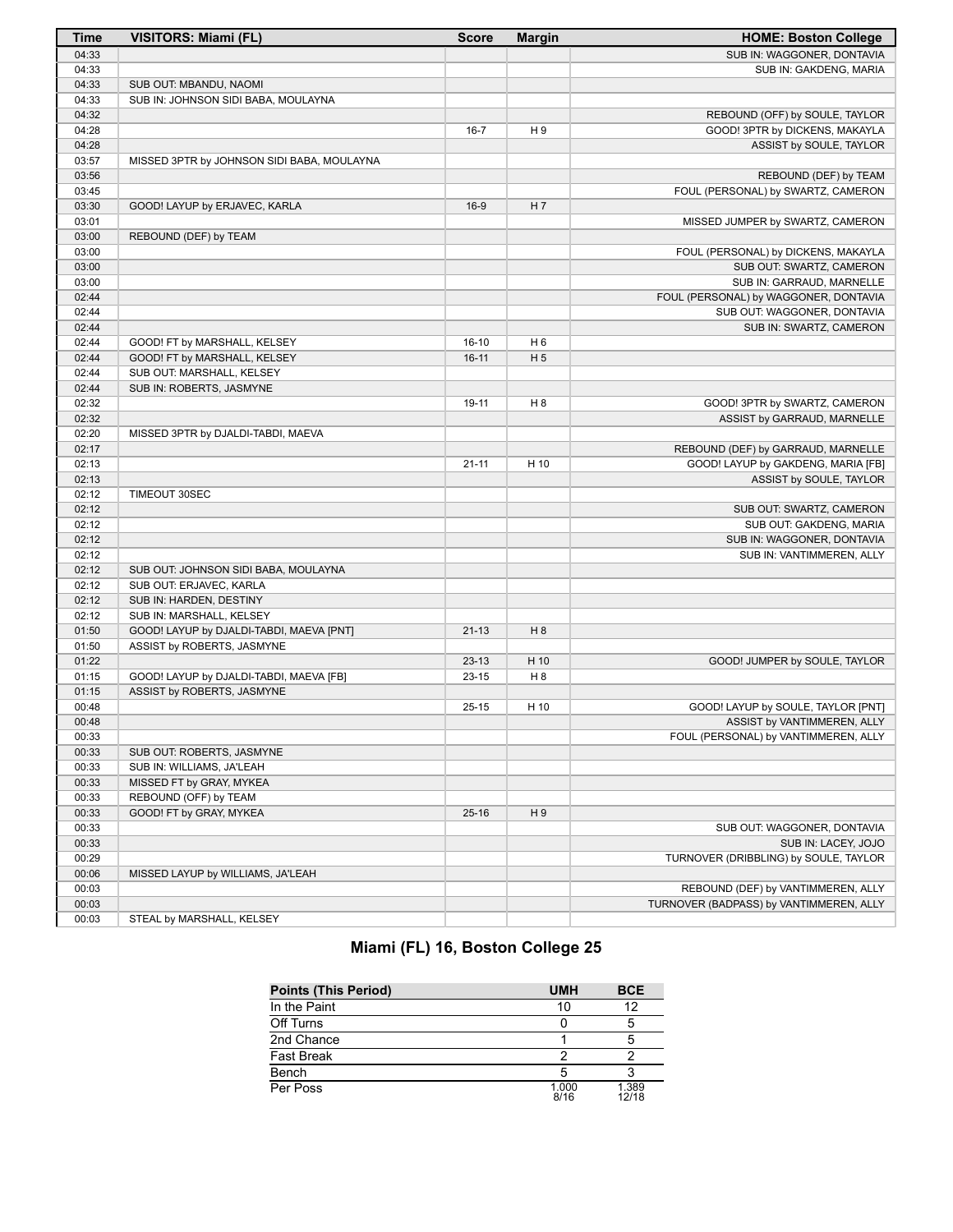### **Official Box Score Miami (FL) vs Boston College Second Quarter Statistics Only January 23, 2022 at Conte Forum - Boston**



# **Miami (FL) 22**

| No.               | Plaver                   | S | <b>Pts</b>      | <b>FG</b> | 3FG     | <b>FT</b> | <b>OR</b>    | <b>DR</b> | TR             | <b>PF</b> | $\mathsf{A}$ | TO       | <b>BIK</b> | <b>Stl</b>   | Min            | $+/-$        |
|-------------------|--------------------------|---|-----------------|-----------|---------|-----------|--------------|-----------|----------------|-----------|--------------|----------|------------|--------------|----------------|--------------|
| 03                | HARDEN, DESTINY          | F | 2               | $1 - 2$   | $0 - 1$ | $0 - 0$   | 0            |           |                | 0         |              | 0        | 0          | 2            | 10             | 10           |
| $12 \overline{ }$ | WILLIAMS, JA'LEAH        | G | 8               | $4 - 5$   | $0 - 0$ | $0 - 0$   | 1            | 0         | 1              | 0         |              |          | 0          | 2            | 10             | 10           |
| 20                | MARSHALL, KELSEY         | G | 4               | $2 - 2$   | $0 - 0$ | $0-0$     | 0            | 2         | 2              | 0         | 0            | 3        | 0          | 0            |                | 6            |
| 21                | PENDANDE, LOLA           | F | 5               | $2 - 2$   | $0 - 0$ | $1 - 2$   |              |           | $\overline{2}$ |           |              |          | 1          | $\Omega$     | 6              | 5            |
| 25                | ERJAVEC, KARLA           | G | 3               | $1 - 1$   | $1 - 1$ | $0 - 0$   | $\Omega$     |           |                |           |              | 0        | 0          |              | 9              | 11           |
| 01                | JOHNSON SIDI BABA, MOULA | G | 0               | $0 - 0$   | $0 - 0$ | $0 - 0$   | $\Omega$     | $\Omega$  | 0              | 0         | $\mathbf{0}$ | $\Omega$ | 0          | $\mathbf{0}$ | $\Omega$       | $\mathbf{0}$ |
| 04                | ROBERTS, JASMYNE         | G | 0               | $0 - 0$   | $0 - 0$ | $0 - 0$   | $\Omega$     | $\Omega$  | 0              | $\Omega$  | $\mathbf{0}$ | 0        | 0          | $\Omega$     | $\Omega$       | $\mathbf{0}$ |
| 05                | <b>GRAY, MYKEA</b>       | G | 0               | $0 - 0$   | $0 - 0$ | $0 - 0$   | $\Omega$     | $\Omega$  | 0              | $\Omega$  | $\Omega$     | $\Omega$ | $\Omega$   | $\Omega$     | $\Omega$       | $\mathbf{0}$ |
| 13                | DWYER, LASHAE            | G | 0               | $0 - 1$   | $0 - 0$ | $0-0$     | 0            | 0         | 0              |           |              | 0        | 0          | 0            | 4              | 3            |
| 33                | DJALDI-TABDI, MAEVA      | F | $\Omega$        | $0 - 0$   | $0 - 0$ | $0 - 0$   | 0            |           |                |           | $\mathbf{0}$ |          | $\Omega$   | $\Omega$     | $\overline{4}$ | 5            |
| 35                | <b>MBANDU, NAOMI</b>     | F | U               | $0 - 0$   | $0-0$   | $0 - 0$   | $\Omega$     | 0         | $\Omega$       | $\Omega$  | $\Omega$     | $\Omega$ | $\Omega$   | $\Omega$     | $\Omega$       | $\mathbf{0}$ |
|                   | <b>TEAM</b>              |   |                 |           |         |           | $\Omega$     | 0         | 0              | $\Omega$  |              | 0        |            |              |                |              |
|                   | <b>TOTALS</b>            |   | 22 <sub>2</sub> | $10 - 13$ | $1 - 2$ | $1 - 2$   | $\mathbf{2}$ | 6         | 8              | 4         | 5            | 6        |            | 5            | 50             |              |

| <b>Shooting By Period</b><br>Period | FG        | FG%   | 3FG      | 3FG%  | FT        | FT%   | Deadball Rebounds: 5,0 |
|-------------------------------------|-----------|-------|----------|-------|-----------|-------|------------------------|
| 3rd Qtr                             | $5 - 13$  | 38%   | $0 - 3$  | 00%   | $6 - 8$   | 75%   |                        |
| 4th Qtr                             | $5 - 12$  | 42%   | $1 - 4$  | 25%   | $1 - 2$   | 50%   |                        |
| 2nd Half                            | $10 - 13$ | 77%   | $1 - 2$  | 50%   | 1-2       | 50%   |                        |
| 2nd Half                            | $10 - 25$ | 40%   | $1 - 7$  | 14%   | 7-10      | 70%   |                        |
| Game                                | 26-52     | 50.0% | $2 - 13$ | 15.4% | $12 - 18$ | 66.7% |                        |

# **Boston College 12**

| No. | Player                   | S  | Pts      | FG.     | 3FG     | <b>FT</b> | <b>OR</b>    | <b>DR</b> | TR           | PF | $\mathsf{A}$ | <b>TO</b> | <b>Blk</b> | Stl          | Min         | $+/-$        |
|-----|--------------------------|----|----------|---------|---------|-----------|--------------|-----------|--------------|----|--------------|-----------|------------|--------------|-------------|--------------|
| 01  | SWARTZ, CAMERON          | G  | $\Omega$ | $0 - 3$ | $0 - 0$ | $0 - 0$   |              | 0         |              | 0  | 0            |           |            | 0            | 10          | $-10$        |
| 05  | <b>GAKDENG, MARIA</b>    | С  | 0        | $0 - 0$ | $0 - 0$ | $0 - 0$   | 0            | 0         | 0            |    | 0            | 0         | 0          | $\mathbf{0}$ | 3           | $-3$         |
| 12  | VANTIMMEREN, ALLY        | F  | 0        | $0 - 1$ | $0 - 0$ | $0 - 0$   | 0            | 0         | 0            |    | 0            | 0         | 0          | 0            | $\mathbf 0$ | -1           |
| 13  | SOULE, TAYLOR            | F. |          | $3 - 4$ | $1 - 1$ | $0 - 0$   | $\Omega$     | 0         | 0            | 0  |              |           | 0          |              | 10          | $-10$        |
| 14  | <b>GARRAUD, MARNELLE</b> | G  | 3        | $1 - 3$ | $1 - 2$ | $0 - 0$   | $\Omega$     | $\Omega$  | 0            | 0  |              | 2         | $\Omega$   |              | 9           | $-7$         |
| 00  | WAGGONER, DONTAVIA       | G  | 0        | $0 - 1$ | $0 - 0$ | $0 - 0$   | $\mathbf{0}$ | $\Omega$  | 0            | 0  | $\mathbf{0}$ |           | 0          | $\Omega$     | 3           | $-7$         |
| 02  | <b>IVEY, KAYLAH</b>      | G  | 0        | $0 - 0$ | $0 - 0$ | $0-0$     | 0            |           | 1            | 0  | 0            | 0         | 0          | $\Omega$     | 4           | $-3$         |
| 04  | LACEY, JOJO              | G  | $\Omega$ | $0 - 0$ | $0 - 0$ | $0 - 0$   | $\Omega$     | 0         | 0            | 0  | $\Omega$     | $\Omega$  | 0          | $\Omega$     | $\Omega$    | $\mathbf{0}$ |
| 10  | DICKENS, MAKAYLA         | G  | $\Omega$ | $0 - 1$ | $0 - 0$ | $0 - 0$   | 0            | $\Omega$  | 0            | 0  |              | 2         | 0          | 0            | 5           | -5           |
| 32  | FORD, CLARA              | F. | 2        | $1 - 1$ | $0 - 0$ | $0 - 0$   |              | $\Omega$  | $\mathbf{1}$ | 0  | $\mathbf{0}$ | 0         | 0          | $\mathbf{0}$ | 6           | $-4$         |
|     | TEAM                     |    |          |         |         |           | 1            | 0         | 1            | 0  |              | 0         |            |              |             |              |
|     | <b>TOTALS</b>            |    | 12       | $5-14$  | $2 - 3$ | $0 - 0$   | 3            |           | 4            | 2  | 3            |           | 0          | 2            | 50          |              |

| <b>Shooting By Period</b><br>Period | FG        | FG%   | 3FG      | 3FG%  | FT        | FT%   |
|-------------------------------------|-----------|-------|----------|-------|-----------|-------|
| 3rd Qtr                             | $8 - 15$  | 53%   | $3-4$    | 75%   | $1 - 2$   | 50%   |
| 4th Qtr                             | $7 - 14$  | 50%   | $2 - 6$  | 33%   | $6-8$     | 75%   |
| 2nd Half                            | $5 - 14$  | 36%   | $2-3$    | 67%   | $0 - 0$   | $0\%$ |
| 2nd Half                            | $15-29$   | 52%   | $5 - 10$ | 50%   | $7 - 10$  | 70%   |
| Game                                | $30 - 60$ | 50.0% | $9 - 16$ | 56.3% | $10 - 14$ | 71.4% |

*Deadball Rebounds:* 3,0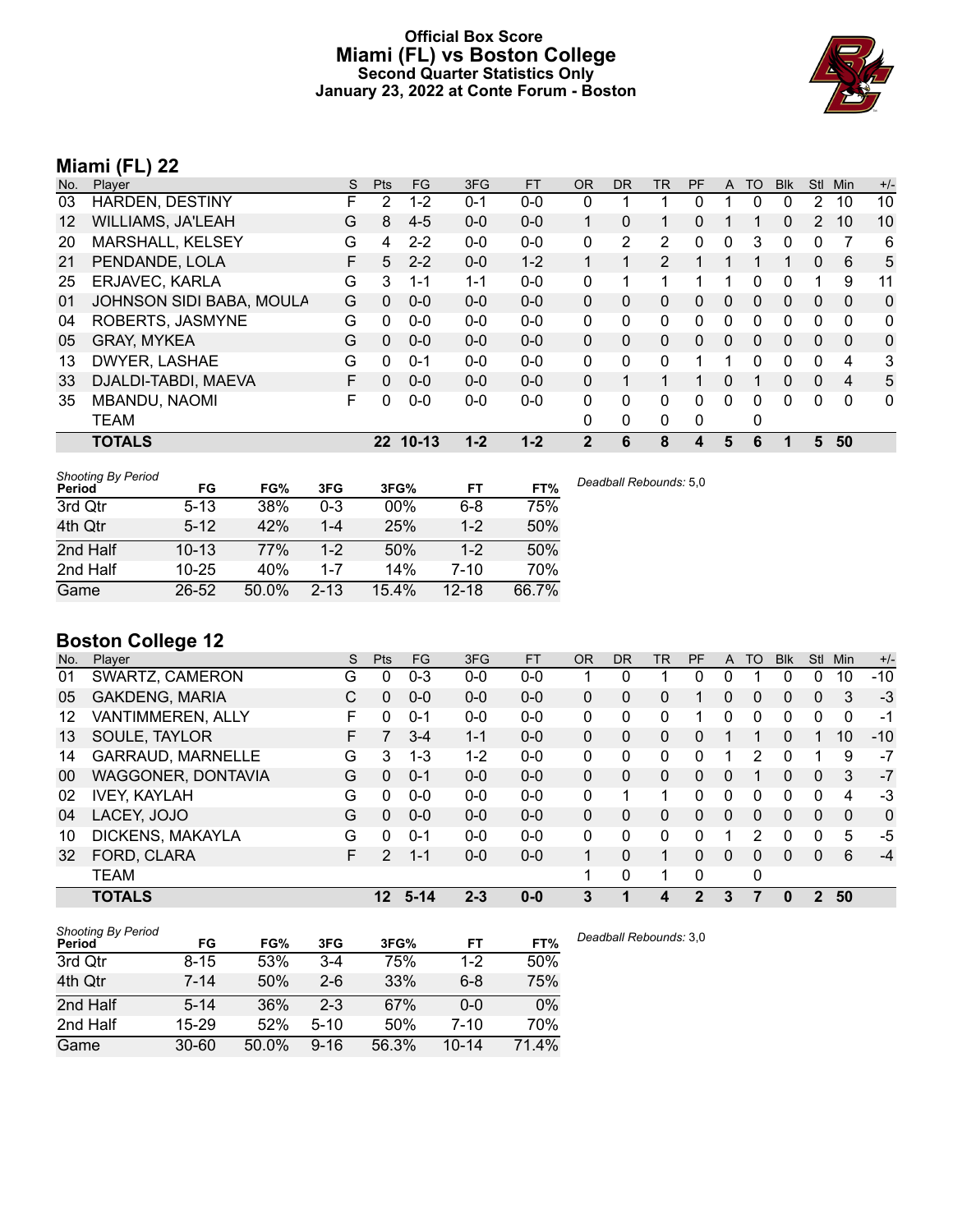| Game Notes:                                                               | <b>Score</b> |    | 1st 2nd 3rd 4th |       |    | <b>TOT</b> | <b>Points (1</b> |
|---------------------------------------------------------------------------|--------------|----|-----------------|-------|----|------------|------------------|
| Officials: Ed Sidlasky, Linda Miles, Brandon Enterline<br>Attendance: 914 | UMH          | 16 | 22              | 16    |    | 66         | In the Pa        |
|                                                                           | <b>BCF</b>   | 25 |                 | 12 20 | 22 | 79         | Off Turns        |
| Start Time: 12:03 PM ET                                                   |              |    |                 |       |    |            | 2nd Char         |
| End Time: 02:00 PM ET<br>Game Duration: 1:57                              |              |    |                 |       |    |            | <b>Fast Brea</b> |
| Conference Game;                                                          |              |    |                 |       |    |            | Bench            |

| <b>Points (This Period)</b> | UMH            | <b>BCE</b>    |
|-----------------------------|----------------|---------------|
| In the Paint                | 8              | հ             |
| Off Turns                   | 11             | 2             |
| 2nd Chance                  | 3              | 2             |
| <b>Fast Break</b>           | հ              |               |
| Bench                       |                | 2             |
| Per Poss                    | 1.222<br>11/18 | 0.667<br>5/18 |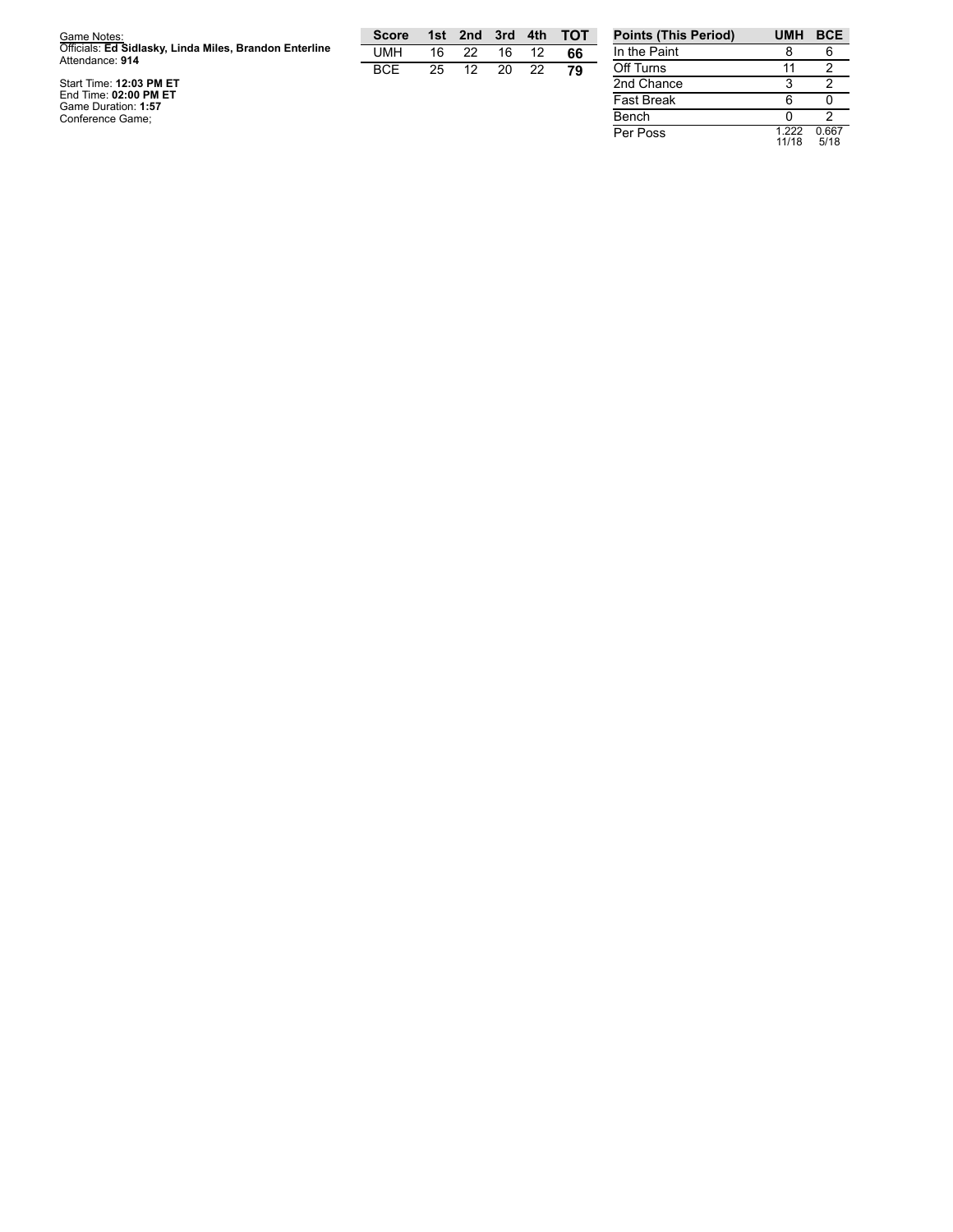### **Official Play-By-Play Miami (FL) vs Boston College Second Quarter January 23, 2022 at Conte Forum - Boston**



#### **Period 2**

<mark>Startersː</mark><br>Miami (FL): 3 HARDEN,DESTINY (F); 12 WILLIAMS,JA'LEAH (G); 20 MARSHALL,KELSEY (G); 21 PENDANDE,LOLA (F); 25 ERJAVEC,KARLA (G);<br>**Boston College**: 1 SWARTZ,CAMERON (G); 5 GAKDENG,MARIA (C); 12 VANTIMMEREN,ALLY (F

| Time           | <b>VISITORS: Miami (FL)</b>                | <b>Score</b> | <b>Margin</b>  | <b>HOME: Boston College</b>             |
|----------------|--------------------------------------------|--------------|----------------|-----------------------------------------|
| 10:00          |                                            |              |                | SUB OUT: LACEY, JOJO                    |
| 10:00          |                                            |              |                | SUB OUT: VANTIMMEREN, ALLY              |
| 10:00          |                                            |              |                | SUB IN: SWARTZ, CAMERON                 |
| 10:00          |                                            |              |                | SUB IN: GAKDENG, MARIA                  |
| 10:00          | SUB OUT: GRAY, MYKEA                       |              |                |                                         |
| 10:00          | SUB OUT: DJALDI-TABDI, MAEVA               |              |                |                                         |
| 10:00          | SUB IN: PENDANDE, LOLA                     |              |                |                                         |
| 10:00          | SUB IN: ERJAVEC, KARLA                     |              |                |                                         |
| 09:47          |                                            |              |                | MISSED JUMPER by SWARTZ, CAMERON        |
| 09:44          |                                            |              |                | REBOUND (OFF) by TEAM                   |
| 09:29          |                                            |              |                | TURNOVER (LOSTBALL) by DICKENS, MAKAYLA |
| 09:29          | STEAL by HARDEN, DESTINY                   |              |                |                                         |
| 09:11          | TURNOVER (BADPASS) by MARSHALL, KELSEY     |              |                |                                         |
| 09:11<br>09:04 |                                            |              |                | STEAL by SOULE, TAYLOR                  |
| 08:54          |                                            |              | H 7            | TURNOVER (LOSTBALL) by DICKENS, MAKAYLA |
| 08:39          | GOOD! LAYUP by WILLIAMS, JA'LEAH           | $25-18$      |                |                                         |
| 08:34          | REBOUND (DEF) by MARSHALL, KELSEY          |              |                | MISSED JUMPER by DICKENS, MAKAYLA       |
| 08:20          | GOOD! JUMPER by WILLIAMS, JA'LEAH          | $25 - 20$    | H <sub>5</sub> |                                         |
| 08:20          | ASSIST by PENDANDE, LOLA                   |              |                |                                         |
| 07:55          |                                            |              |                | TURNOVER (BADPASS) by GARRAUD, MARNELLE |
| 07:55          | STEAL by HARDEN, DESTINY                   |              |                |                                         |
| 07:51          | GOOD! LAYUP by MARSHALL, KELSEY [FB]       | 25-22        | $H_3$          |                                         |
| 07:51          | ASSIST by HARDEN, DESTINY                  |              |                |                                         |
| 07:33          |                                            | 28-22        | H <sub>6</sub> | GOOD! 3PTR by SOULE, TAYLOR             |
| 07:33          |                                            |              |                | ASSIST by DICKENS, MAKAYLA              |
| 07:19          | MISSED 3PTR by HARDEN, DESTINY             |              |                |                                         |
| 07:16          | REBOUND (OFF) by WILLIAMS, JA'LEAH         |              |                |                                         |
| 07:16          |                                            |              |                | FOUL (PERSONAL) by GAKDENG, MARIA       |
| 07:16          |                                            |              |                | SUB OUT: GAKDENG, MARIA                 |
| 07:16          |                                            |              |                | SUB OUT: DICKENS, MAKAYLA               |
| 07:16          |                                            |              |                | SUB IN: IVEY, KAYLAH                    |
| 07:16          |                                            |              |                | SUB IN: VANTIMMEREN, ALLY               |
| 07:16          | SUB OUT: ERJAVEC, KARLA                    |              |                |                                         |
| 07:16          | SUB IN: DWYER, LASHAE                      |              |                |                                         |
| 07:16          | MISSED FT by PENDANDE, LOLA                |              |                |                                         |
| 07:16          | REBOUND (OFF) by TEAM                      |              |                |                                         |
| 07:16          | GOOD! FT by PENDANDE, LOLA                 | 28-23        | H <sub>5</sub> |                                         |
| 07:03          |                                            |              |                | MISSED JUMPER by VANTIMMEREN, ALLY      |
| 07:01          | REBOUND (DEF) by MARSHALL, KELSEY          |              |                |                                         |
| 07:00          |                                            |              |                | FOUL (PERSONAL) by VANTIMMEREN, ALLY    |
| 07:00          |                                            |              |                | SUB OUT: VANTIMMEREN, ALLY              |
| 07:00          |                                            |              |                | SUB IN: FORD, CLARA                     |
| 06:36          | FOUL (OFF) by PENDANDE, LOLA               |              |                |                                         |
| 06:36          | TURNOVER (OFFENSIVE) by PENDANDE, LOLA     |              |                |                                         |
| 06:10          |                                            | $30 - 23$    | H 7            | GOOD! LAYUP by SOULE, TAYLOR            |
| 06:10          |                                            |              |                | ASSIST by GARRAUD, MARNELLE             |
| 05:59          | TURNOVER (OUTOFBOUNDS) by MARSHALL, KELSEY |              |                |                                         |
| 05:52          | FOUL (PERSONAL) by DWYER, LASHAE           |              |                |                                         |
| 05:52          | SUB OUT: MARSHALL, KELSEY                  |              |                |                                         |
| 05:52          | SUB IN: ERJAVEC, KARLA                     |              |                |                                         |
| 05:39          |                                            |              |                | MISSED JUMPER by SWARTZ, CAMERON        |
| 05:37          | REBOUND (DEF) by ERJAVEC, KARLA            |              |                |                                         |
| 05:25          | MISSED LAYUP by DWYER, LASHAE              |              |                |                                         |
| 05:23          |                                            |              |                | REBOUND (DEF) by IVEY, KAYLAH           |
| 05:15          |                                            | 33-23        | H 10           | GOOD! 3PTR by GARRAUD, MARNELLE         |
| 05:15          |                                            |              |                | ASSIST by SOULE, TAYLOR                 |
| 04:49          | GOOD! JUMPER by PENDANDE, LOLA             | 33-25        | H <sub>8</sub> |                                         |
| 04:38          |                                            |              |                | MISSED 3PTR by GARRAUD, MARNELLE        |
| 04:35          | REBOUND (DEF) by HARDEN, DESTINY           |              |                |                                         |
| 04:30          | GOOD! JUMPER by WILLIAMS, JA'LEAH [FB]     | 33-27        | H <sub>6</sub> |                                         |
| 04:16          |                                            |              |                | TURNOVER (LOSTBALL) by SOULE, TAYLOR    |
| 04:16          | STEAL by WILLIAMS, JA'LEAH                 |              |                |                                         |
| 04:16          |                                            |              |                |                                         |
| 04:16          |                                            |              |                | SUB OUT: GARRAUD, MARNELLE              |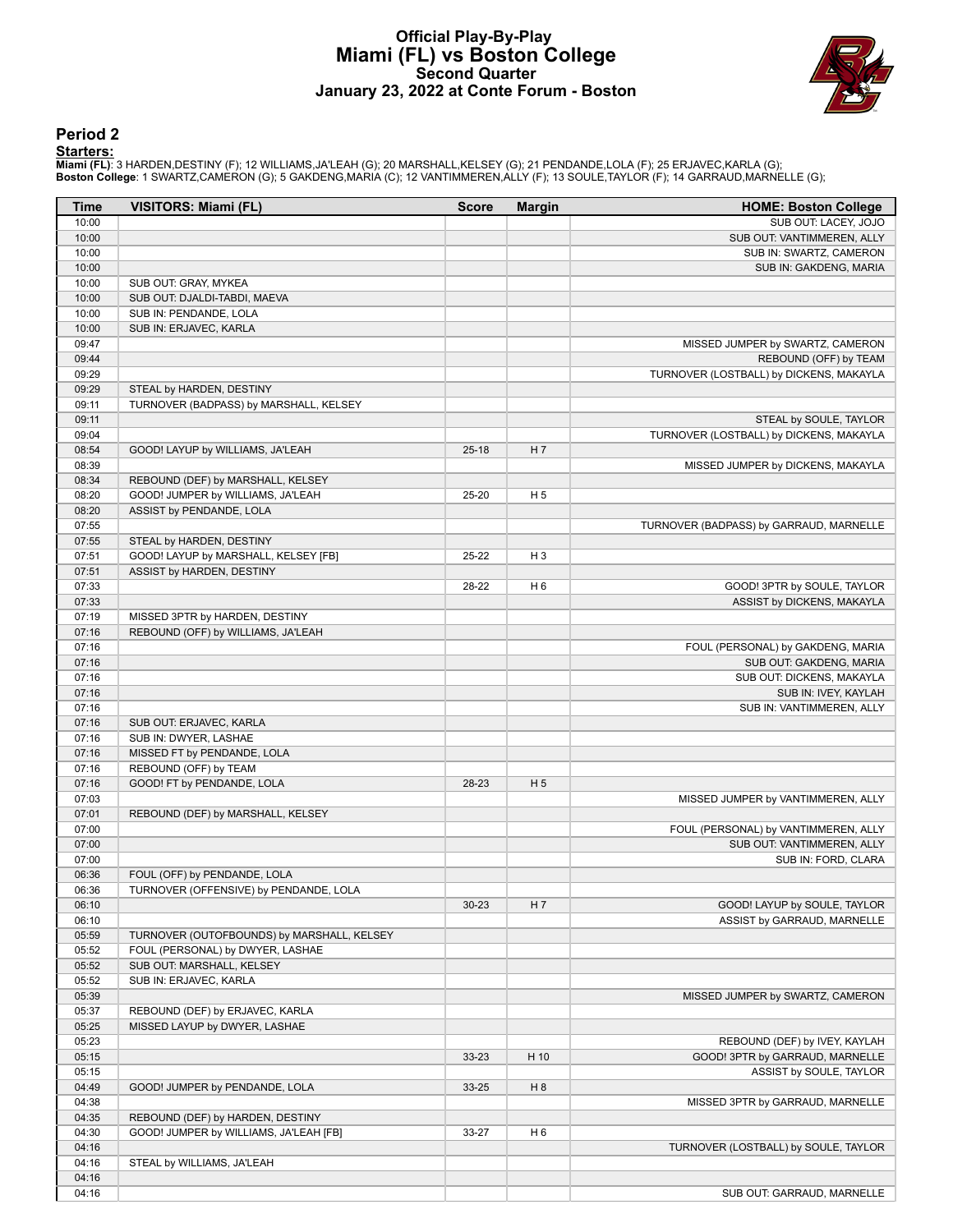| <b>Time</b> | <b>VISITORS: Miami (FL)</b>                 | <b>Score</b> | <b>Margin</b>  | <b>HOME: Boston College</b>               |
|-------------|---------------------------------------------|--------------|----------------|-------------------------------------------|
| 04:16       |                                             |              |                | SUB IN: WAGGONER, DONTAVIA                |
| 04:16       | SUB OUT: PENDANDE, LOLA                     |              |                |                                           |
| 04:16       | SUB IN: DJALDI-TABDI, MAEVA                 |              |                |                                           |
| 03:58       | GOOD! 3PTR by ERJAVEC, KARLA                | 33-30        | $H_3$          |                                           |
| 03:58       | ASSIST by DWYER, LASHAE                     |              |                |                                           |
| 03:37       |                                             |              |                | MISSED JUMPER by WAGGONER, DONTAVIA       |
| 03:33       | REBOUND (DEF) by DJALDI-TABDI, MAEVA        |              |                |                                           |
| 03:17       | FOUL (OFF) by DJALDI-TABDI, MAEVA           |              |                |                                           |
| 03:17       | TURNOVER (OFFENSIVE) by DJALDI-TABDI, MAEVA |              |                |                                           |
| 03:17       |                                             |              |                | SUB OUT: IVEY, KAYLAH                     |
| 03:17       |                                             |              |                | SUB IN: GARRAUD, MARNELLE                 |
| 03:00       |                                             |              |                | TURNOVER (LOSTBALL) by WAGGONER, DONTAVIA |
| 03:00       | SUB OUT: DWYER, LASHAE                      |              |                |                                           |
| 03:00       | SUB IN: MARSHALL, KELSEY                    |              |                |                                           |
| 02:46       | GOOD! JUMPER by WILLIAMS, JA'LEAH           | 33-32        | H <sub>1</sub> |                                           |
| 02:21       |                                             |              |                | MISSED JUMPER by GARRAUD, MARNELLE        |
| 02:17       |                                             |              |                | REBOUND (OFF) by SWARTZ, CAMERON          |
| 02:17       |                                             |              |                | SUB OUT: WAGGONER, DONTAVIA               |
| 02:17       |                                             |              |                | SUB IN: DICKENS, MAKAYLA                  |
| 02:03       |                                             |              |                | MISSED JUMPER by SWARTZ, CAMERON          |
| 02:00       |                                             |              |                | REBOUND (OFF) by FORD, CLARA              |
| 01:59       |                                             | 35-32        | $H_3$          | GOOD! LAYUP by FORD, CLARA [PNT]          |
| 01:54       | TURNOVER (OUTOFBOUNDS) by MARSHALL, KELSEY  |              |                |                                           |
| 01:39       |                                             |              |                | TURNOVER (BADPASS) by SWARTZ, CAMERON     |
| 01:39       | STEAL by ERJAVEC, KARLA                     |              |                |                                           |
| 01:31       | GOOD! LAYUP by MARSHALL, KELSEY [FB]        | 35-34        | H <sub>1</sub> |                                           |
| 01:31       | ASSIST by ERJAVEC, KARLA                    |              |                |                                           |
| 01:10       |                                             | 37-34        | $H_3$          | GOOD! JUMPER by SOULE, TAYLOR [PNT]       |
| 00:59       | GOOD! JUMPER by HARDEN, DESTINY             | 37-36        | H <sub>1</sub> |                                           |
| 00:59       | ASSIST by WILLIAMS, JA'LEAH                 |              |                |                                           |
| 00:46       |                                             |              |                | TURNOVER (LOSTBALL) by GARRAUD, MARNELLE  |
| 00:46       | STEAL by WILLIAMS, JA'LEAH                  |              |                |                                           |
| 00:41       | TURNOVER (LOSTBALL) by WILLIAMS, JA'LEAH    |              |                |                                           |
| 00:41       |                                             |              |                | STEAL by GARRAUD, MARNELLE                |
| 00:38       | FOUL (PERSONAL) by ERJAVEC, KARLA           |              |                |                                           |
| 00:38       |                                             |              |                | SUB OUT: FORD, CLARA                      |
| 00:38       |                                             |              |                | SUB IN: WAGGONER, DONTAVIA                |
| 00:38       | SUB OUT: DJALDI-TABDI, MAEVA                |              |                |                                           |
| 00:38       | SUB IN: PENDANDE, LOLA                      |              |                |                                           |
| 00:24       |                                             |              |                | MISSED LAYUP by SOULE, TAYLOR             |
| 00:24       | BLOCK by PENDANDE, LOLA                     |              |                |                                           |
| 00:20       | REBOUND (DEF) by PENDANDE, LOLA             |              |                |                                           |
| 00:04       | MISSED LAYUP by WILLIAMS, JA'LEAH           |              |                |                                           |
| 00:02       | REBOUND (OFF) by PENDANDE, LOLA             |              |                |                                           |
| 00:02       | GOOD! LAYUP by PENDANDE, LOLA               | 37-38        | V <sub>1</sub> |                                           |

| Miami (FL) 38, Boston College 37 |  |  |  |  |
|----------------------------------|--|--|--|--|
|----------------------------------|--|--|--|--|

| <b>Points (This Period)</b> | <b>UMH</b>     | <b>BCE</b>    |
|-----------------------------|----------------|---------------|
| In the Paint                |                |               |
| Off Turns                   |                |               |
| 2nd Chance                  | 3              |               |
| Fast Break                  | 6              |               |
| Bench                       |                |               |
| Per Poss                    | 1 222<br>11/18 | 0.667<br>5/18 |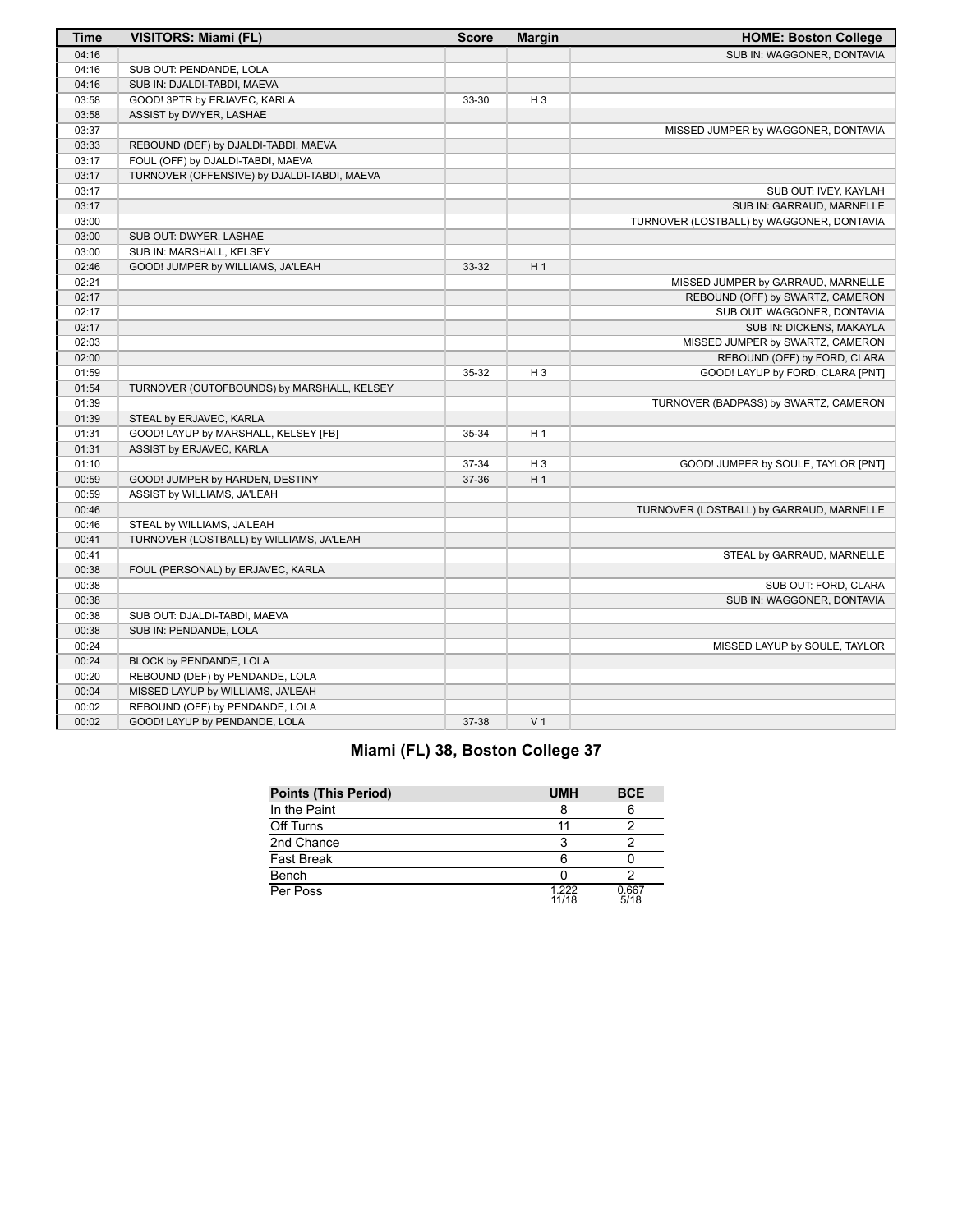### **Official Box Score Miami (FL) vs Boston College Second Half Statistics Only January 23, 2022 at Conte Forum - Boston**



## **Miami (FL) 28**

| No. | Player                   | S  | <b>Pts</b>   | FG        | 3FG     | <b>FT</b> | <b>OR</b>    | <b>DR</b>    | TR | <b>PF</b>     | A            | TO | <b>Blk</b> | Stl            | <b>Min</b> | $+/-$        |
|-----|--------------------------|----|--------------|-----------|---------|-----------|--------------|--------------|----|---------------|--------------|----|------------|----------------|------------|--------------|
| 01  | JOHNSON SIDI BABA, MOULA | G  | 0            | $0 - 0$   | $0-0$   | $0-0$     | 0            | 0            | 0  | 0             | $\Omega$     | 0  | 0          | 0              | 0          | 0            |
| 03  | <b>HARDEN, DESTINY</b>   | F  | 6            | $3 - 4$   | $0 - 0$ | $0 - 0$   | $\Omega$     | 4            | 4  | 0             |              | 2  | 0          | 0              | 19         | $-12$        |
| 04  | ROBERTS, JASMYNE         | G  | 0            | $0 - 0$   | $0 - 0$ | $0 - 0$   | $\mathbf{0}$ | 0            | 0  | 0             | 0            | 0  | 0          | 0              | 0          | 0            |
| 05  | <b>GRAY, MYKEA</b>       | G  | $\mathbf{0}$ | $0 - 0$   | $0 - 0$ | $0 - 0$   | $\Omega$     | $\mathbf{0}$ | 0  | $\mathbf{0}$  | $\mathbf{0}$ | 0  | 0          | $\Omega$       | $\Omega$   | 0            |
| 12  | <b>WILLIAMS, JA'LEAH</b> | G  | 4            | $1-5$     | $1 - 1$ | $1 - 2$   |              | 2            | 3  |               | 0            | 3  | 0          | $\Omega$       | 17         | $-12$        |
| 13  | DWYER, LASHAE            | G  | 3            | $0 - 2$   | $0 - 1$ | $3 - 4$   |              | $\Omega$     |    | 2             | $\Omega$     |    | 0          |                | 10         | $-7$         |
| 20  | MARSHALL, KELSEY         | G  | 4            | $2 - 7$   | $0 - 3$ | $0 - 0$   | $\Omega$     | 0            | 0  | 4             | 2            | 0  | 0          | $\overline{2}$ | 17         | $-12$        |
| 21  | PENDANDE, LOLA           | F  | 5            | $1 - 2$   | $0 - 0$ | $3 - 4$   | 2            | $\mathbf{0}$ | 2  | $\mathcal{P}$ |              | 0  | 1          | $\mathcal{P}$  | 17         | $-13$        |
| 25  | <b>ERJAVEC, KARLA</b>    | G  | 4            | $2 - 3$   | $0 - 1$ | $0 - 0$   | 0            | 0            | 0  | 0             | 3            |    | O          |                | 17         | -11          |
| 33  | DJALDI-TABDI, MAEVA      | F. | 2            | $1 - 2$   | $0 - 1$ | $0 - 0$   | $\Omega$     | $\Omega$     | 0  | 3             | $\Omega$     | 0  | 0          | $\Omega$       | 4          | $-3$         |
| 35  | <b>MBANDU, NAOMI</b>     | F. | 0            | $0 - 0$   | $0 - 0$ | $0 - 0$   | $\Omega$     | $\Omega$     | 0  | $\Omega$      | $\Omega$     | 0  | 0          | $\Omega$       | $\Omega$   | $\mathbf{0}$ |
|     | TEAM                     |    | 0            | $0 - 0$   | $0 - 0$ | $0 - 0$   |              |              | 2  | $\Omega$      | $\Omega$     | 2  | 0          | 0              | 0          |              |
|     | <b>TOTALS</b>            |    | 28           | $10 - 25$ | $1 - 7$ | $7 - 10$  | 5            |              | 12 | 12            |              | 9  |            | 6              | 98         |              |

| <b>Shooting By Period</b><br>Period | FG        | FG%   | 3FG      | 3FG%   | FТ        | FT%   |
|-------------------------------------|-----------|-------|----------|--------|-----------|-------|
| 3rd Otr                             | $5 - 13$  | 38%   | 0-3      | $00\%$ | 6-8       | 75%   |
| 4th Otr                             | $5 - 12$  | 42%   | $1 - 4$  | 25%    | $1 - 2$   | 50%   |
| 2nd Half                            | $10 - 25$ | 40%   | $1 - 7$  | 14%    | 7-10      | 70%   |
| Game                                | 26-52     | 50.0% | $2 - 13$ | 15.4%  | $12 - 18$ | 66.7% |

*Deadball Rebounds:* 5,0 *Last FG Half:* UMH 4th-00:23

# **Boston College 42**

| No. | Plaver                   | S  | Pts      | <b>FG</b> | 3FG     | <b>FT</b> | <b>OR</b> | D <sub>R</sub> | <b>TR</b> | PF             | A        | TO            | <b>Blk</b> | Stl         | Min         | $+/-$       |
|-----|--------------------------|----|----------|-----------|---------|-----------|-----------|----------------|-----------|----------------|----------|---------------|------------|-------------|-------------|-------------|
| 00  | WAGGONER, DONTAVIA       | G  | 2        | $0 - 0$   | $0 - 0$ | $2 - 2$   |           | 2              | 3         |                | 0        | 0             | $\Omega$   | 0           | 4           | 5           |
| 01  | SWARTZ, CAMERON          | G  | 3        | $1 - 4$   | $0 - 0$ | $1 - 2$   | 0         |                |           | 0              |          | 0             | 0          |             | 18          | 13          |
| 02  | <b>IVEY, KAYLAH</b>      | G  | 0        | $0 - 0$   | $0 - 0$ | $0 - 0$   | 0         | 0              | 0         | 0              | 0        | 0             | 0          | 0           | 0           | $\mathbf 0$ |
| 04  | LACEY, JOJO              | G  | $\Omega$ | $0 - 0$   | $0 - 0$ | $0 - 0$   | 0         | 0              | 0         | 0              | 0        | 0             | $\Omega$   | 0           | 0           | $\mathbf 0$ |
| 05  | <b>GAKDENG, MARIA</b>    | С  | 2        | $1 - 2$   | $0 - 0$ | $0 - 0$   | 2         | 2              | 4         |                |          | 2             | 2          | 0           | 15          | 9           |
| 10  | DICKENS, MAKAYLA         | G  | 5        | $1 - 5$   | $1 - 4$ | $2 - 2$   | 0         | 2              | 2         |                | 3        | $\mathcal{P}$ | 0          | 0           | 11          | 9           |
| 12  | VANTIMMEREN, ALLY        | F  | 9        | $4 - 5$   | $1 - 1$ | $0 - 0$   | 3         | 1              | 4         | 1              | $\Omega$ | 0             | $\Omega$   | 1           | 12          | 5           |
| 13  | SOULE, TAYLOR            | F. | 10       | $4-6$     | $0 - 0$ | $2 - 4$   |           | 3              | 4         | 3              | 1        | 3             | $\Omega$   | 0           | 20          | 14          |
| 14  | <b>GARRAUD, MARNELLE</b> | G  | 11       | $4 - 7$   | $3 - 5$ | $0 - 0$   | 0         | 0              | 0         | $\overline{2}$ | $\Omega$ | 0             | 0          | 0           | 20          | 14          |
| 32  | FORD, CLARA              | F. | 0        | $0 - 0$   | $0 - 0$ | $0 - 0$   | 0         | 0              | 0         | 0              | $\Omega$ | 0             | $\Omega$   | 0           | $\Omega$    | 1           |
|     | <b>TEAM</b>              |    | 0        | $0 - 0$   | $0 - 0$ | $0 - 0$   | 0         | 0              | 0         | 0              | $\Omega$ | 0             | $\Omega$   | 0           | $\mathbf 0$ |             |
|     | <b>TOTALS</b>            |    |          | 42 15-29  | $5-10$  | $7 - 10$  |           | 11             | 18        | 9              | 6        |               |            | $\mathbf 2$ | 98          |             |

**Score 1st 2nd 3rd 4th TOT** UMH 16 22 16 12 **66** BCE 25 12 20 22 **79**

| <b>Shooting By Period</b><br>Period | FG        | FG%      | 3FG      | 3FG%  | FТ        | FT%   | Deadball Rebounds: 3,0<br>Last FG Half: BCE 4th-00:51 |
|-------------------------------------|-----------|----------|----------|-------|-----------|-------|-------------------------------------------------------|
| 3rd Qtr                             | $8 - 15$  | 53%      | $3 - 4$  | 75%   | $1-2$     | 50%   |                                                       |
| 4th Otr                             | $7 - 14$  | 50%      | $2 - 6$  | 33%   | 6-8       | 75%   |                                                       |
| 2nd Half                            | $15-29$   | 52%      | $5-10$   | 50%   | 7-10      | 70%   |                                                       |
| Game                                | $30 - 60$ | $50.0\%$ | $9 - 16$ | 56.3% | $10 - 14$ | 71.4% |                                                       |

**Points from (This Period) UMH BCE** In the Paint 10 16 Off Turns 8 9 2nd Chance 4 11 Fast Break 0 0 0 Bench 5 7

Start Time: **12:03 PM ET** End Time: **02:00 PM ET** Game Duration: **1:57** Conference Game;

Attendance: **914**

Game Notes: Officials: **Ed Sidlasky, Linda Miles, Brandon Enterline**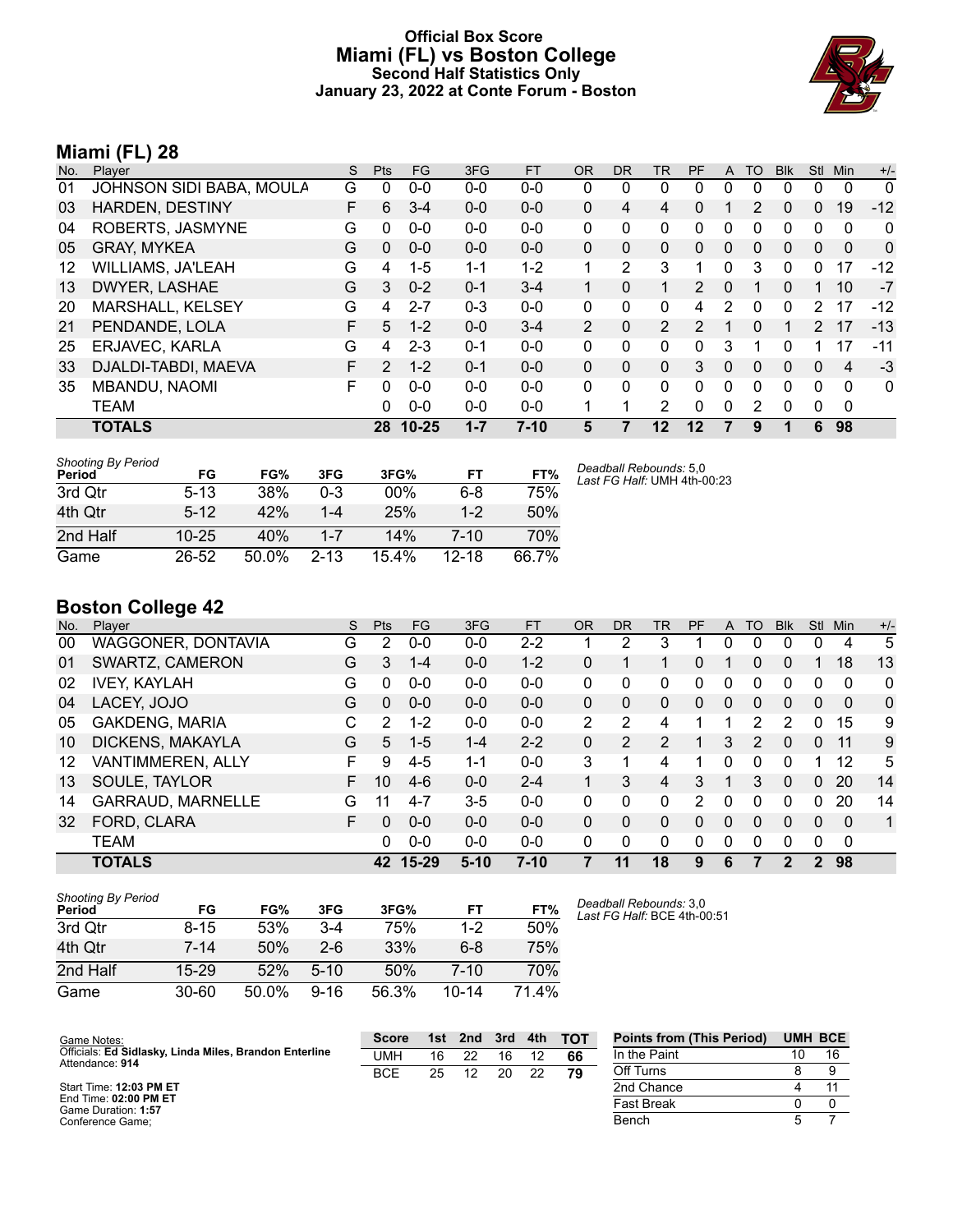### **Official Box Score Miami (FL) vs Boston College Third Quarter Statistics Only January 23, 2022 at Conte Forum - Boston**



# **Miami (FL) 28**

| No.               | Plaver                   | S | <b>Pts</b>     | <b>FG</b> | 3FG     | <b>FT</b> | <b>OR</b> | <b>DR</b>    | TR       | PF            | A            | TO | <b>Blk</b> | <b>Stl</b>   | Min            | $+/-$        |
|-------------------|--------------------------|---|----------------|-----------|---------|-----------|-----------|--------------|----------|---------------|--------------|----|------------|--------------|----------------|--------------|
| 03                | <b>HARDEN, DESTINY</b>   | F | 4              | $2 - 2$   | $0 - 0$ | $0 - 0$   | 0         | 2            | 2        | 0             |              |    | 0          | 0            | 10             | $-4$         |
| $12 \overline{ }$ | WILLIAMS, JA'LEAH        | G | 1              | $0 - 2$   | $0 - 0$ | $1 - 2$   |           | 2            | 3        | 0             | $\Omega$     |    | 0          | $\Omega$     | 9              | $-4$         |
| 20                | MARSHALL, KELSEY         | G | 2              | $1 - 4$   | $0 - 2$ | $0 - 0$   | 0         | $\mathbf{0}$ | 0        | 2             |              | 0  | 0          |              | 7              | $-2$         |
| 21                | PENDANDE, LOLA           | F | $\overline{2}$ | $0 - 1$   | $0 - 0$ | $2 - 2$   | 1         | $\Omega$     | 1        | $\Omega$      | $\mathbf{0}$ | 0  |            |              | 7              | $-3$         |
| 25                | <b>ERJAVEC, KARLA</b>    | G | 2              | $1 - 1$   | $0 - 0$ | $0 - 0$   | 0         | $\Omega$     | 0        | 0             |              |    | 0          | $\Omega$     | 8              | $-3$         |
| 01                | JOHNSON SIDI BABA, MOULA | G | 0              | $0 - 0$   | $0 - 0$ | $0 - 0$   | 0         | $\mathbf{0}$ | 0        | 0             | 0            | 0  | 0          | $\mathbf{0}$ | $\mathbf{0}$   | $\mathbf{0}$ |
| 04                | ROBERTS, JASMYNE         | G | 0              | $0 - 0$   | $0 - 0$ | $0 - 0$   | 0         | $\Omega$     | 0        | 0             | $\Omega$     | 0  | 0          | $\Omega$     | 0              | 0            |
| 05                | <b>GRAY, MYKEA</b>       | G | $\Omega$       | $0 - 0$   | $0 - 0$ | $0 - 0$   | $\Omega$  | $\Omega$     | $\Omega$ | $\Omega$      | $\Omega$     | 0  | 0          | $\Omega$     | $\mathbf{0}$   | $\Omega$     |
| 13                | DWYER, LASHAE            | G | 3              | $0 - 1$   | $0 - 0$ | $3 - 4$   | 1         | $\Omega$     | 1        | 0             | $\Omega$     | 0  | 0          |              | $\overline{7}$ | -3           |
| 33                | DJALDI-TABDI, MAEVA      | F | $\overline{2}$ | $1 - 2$   | $0 - 1$ | $0 - 0$   | $\Omega$  | $\Omega$     | 0        | $\mathcal{P}$ | $\Omega$     | 0  | 0          | $\Omega$     | 3              | -1           |
| 35                | <b>MBANDU, NAOMI</b>     | F | 0              | $0 - 0$   | $0 - 0$ | $0 - 0$   | 0         | $\Omega$     | 0        | 0             | $\Omega$     | 0  | 0          | 0            | 0              | 0            |
|                   | <b>TEAM</b>              |   |                |           |         |           |           | 0            | 1        | 0             |              |    |            |              |                |              |
|                   | <b>TOTALS</b>            |   | 16             | $5 - 13$  | $0 - 3$ | $6 - 8$   | 4         | 4            | 8        | 4             | 3            | 4  |            | 3            | 50             |              |

| <b>Shooting By Period</b><br>Period | FG    | FG%   | 3FG       | 3FG%  |           | FT%   | Deadball Rebounds: 5,0 |
|-------------------------------------|-------|-------|-----------|-------|-----------|-------|------------------------|
| 2nd Half                            | 0-0   | ገ%    | 0-0       | $0\%$ | 0-0       | 0%    |                        |
| Game                                | 26-52 | 50.0% | $-2 - 13$ | 15.4% | $12 - 18$ | 66.7% |                        |

# **Boston College 42**

| No. | ີ<br>Plaver              | S  | <b>Pts</b> | <b>FG</b> | 3FG     | <b>FT</b> | <b>OR</b> | <b>DR</b>      | <b>TR</b>    | <b>PF</b> | A            | TO       | <b>Blk</b> | Stl          | Min      | $+/-$          |
|-----|--------------------------|----|------------|-----------|---------|-----------|-----------|----------------|--------------|-----------|--------------|----------|------------|--------------|----------|----------------|
| 01  | SWARTZ, CAMERON          | G  | $\Omega$   | $0 - 2$   | $0 - 0$ | $0-0$     | 0         | 0              | 0            | 0         | 0            | $\Omega$ | 0          | 0            | 8        | 3              |
| 05  | <b>GAKDENG, MARIA</b>    | С  | $\Omega$   | $0 - 1$   | $0 - 0$ | $0 - 0$   |           | $\overline{2}$ | 3            |           | 0            |          |            | $\mathbf{0}$ | 8        | 2              |
| 12  | VANTIMMEREN, ALLY        | F. |            | $3 - 4$   | $1 - 1$ | $0 - 0$   | 2         |                | 3            |           | 0            | 0        | 0          |              | 9        | $\overline{2}$ |
| 13  | SOULE, TAYLOR            | F  | 5          | $2 - 4$   | $0 - 0$ | $1 - 2$   | $\Omega$  |                | $\mathbf{1}$ | 2         |              | 1        | $\Omega$   | $\Omega$     | 10       | 4              |
| 14  | <b>GARRAUD, MARNELLE</b> | G  | 8          | $3 - 3$   | $2 - 2$ | $0-0$     | 0         | 0              | 0            |           | 0            | $\Omega$ | 0          | 0            | 10       | 4              |
| 00  | WAGGONER, DONTAVIA       | G  | $\Omega$   | $0 - 0$   | $0 - 0$ | $0 - 0$   | $\Omega$  | 0              | $\mathbf{0}$ | 0         | $\mathbf{0}$ | $\Omega$ | $\Omega$   | $\Omega$     | $\Omega$ | $\mathbf{0}$   |
| 02  | <b>IVEY, KAYLAH</b>      | G  | $\Omega$   | $0 - 0$   | $0 - 0$ | $0 - 0$   | 0         | 0              | $\mathbf{0}$ | 0         | 0            | $\Omega$ | 0          | 0            | 0        | $\mathbf{0}$   |
| 04  | LACEY, JOJO              | G  | $\Omega$   | $0 - 0$   | $0 - 0$ | $0 - 0$   | 0         | 0              | 0            | 0         | $\mathbf{0}$ | 0        | 0          | $\mathbf{0}$ | 0        | $\mathbf 0$    |
| 10  | DICKENS, MAKAYLA         | G  | $\Omega$   | $0 - 1$   | $0 - 1$ | $0-0$     | 0         | 0              | 0            |           |              | 2        | 0          | 0            | 5        | 4              |
| 32  | FORD, CLARA              | F  | 0          | $0 - 0$   | $0 - 0$ | $0 - 0$   | 0         | 0              | $\Omega$     | 0         | $\mathbf{0}$ | $\Omega$ | $\Omega$   | $\mathbf{0}$ | $\Omega$ | 1              |
|     | <b>TEAM</b>              |    |            |           |         |           | 0         | 0              | $\mathbf{0}$ | 0         |              | 0        |            |              |          |                |
|     | <b>TOTALS</b>            |    | 20         | $8 - 15$  | $3 - 4$ | $1 - 2$   | 3         | 4              | 7            | 6         | $\mathbf{2}$ | 4        | 1          | 1            | 50       |                |
|     |                          |    |            |           |         |           |           |                |              |           |              |          |            |              |          |                |

| <b>Shooting By Period</b><br>Period | FG        | FG%   | 3FG      | 3FG%  |           | FT%         | Deadball Rebounds: 3,0 |
|-------------------------------------|-----------|-------|----------|-------|-----------|-------------|------------------------|
| 2nd Half                            | 0-0       | 0%    | 0-0      | $0\%$ | 0-0       | 0%          |                        |
| Game                                | $30 - 60$ | 50.0% | $9 - 16$ | 56.3% | $10 - 14$ | $4\%$<br>71 |                        |

| Game Notes:                                                               | <b>Score</b> |    | 1st 2nd | 3rd 4th |    | – тот | <b>Points (This Period)</b> | <b>UMH</b>    | <b>BCE</b>    |
|---------------------------------------------------------------------------|--------------|----|---------|---------|----|-------|-----------------------------|---------------|---------------|
| Officials: Ed Sidlasky, Linda Miles, Brandon Enterline<br>Attendance: 914 | UMH          | 16 | 22      | 16      | 12 | 66    | In the Paint                |               | 10            |
|                                                                           | <b>BCE</b>   | 25 | 12      | 20      | 22 | 79    | Off Turns                   |               |               |
| Start Time: 12:03 PM ET                                                   |              |    |         |         |    |       | 2nd Chance                  |               |               |
| End Time: 02:00 PM ET<br>Game Duration: 1:57                              |              |    |         |         |    |       | <b>Fast Break</b>           |               |               |
| Conference Game:                                                          |              |    |         |         |    |       | Bench                       |               |               |
|                                                                           |              |    |         |         |    |       | Per Poss                    | 1.000<br>8/16 | 1.176<br>9/17 |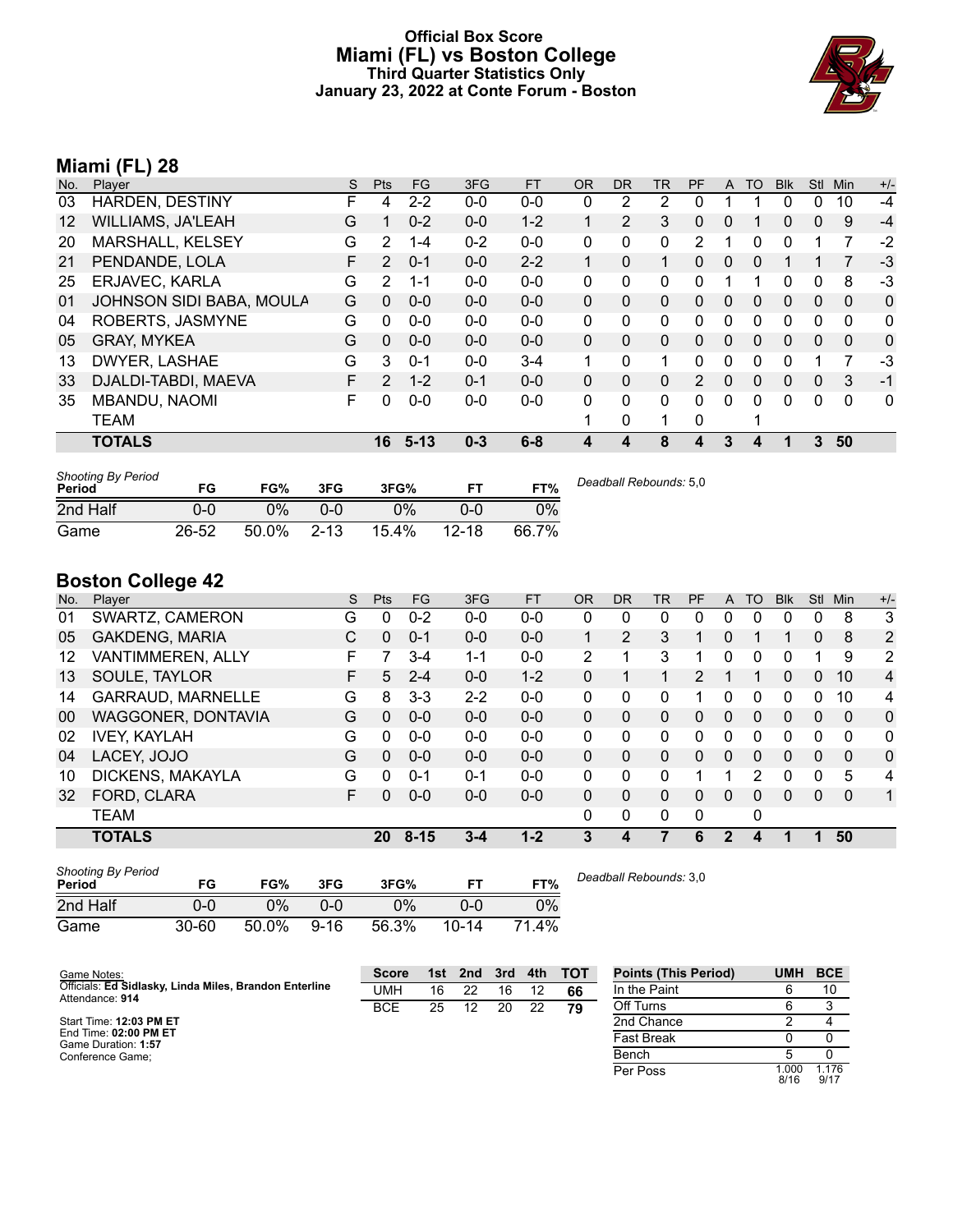### **Official Play-By-Play Miami (FL) vs Boston College Third Quarter January 23, 2022 at Conte Forum - Boston**



#### **Period 3**

<mark>Startersː</mark><br>Miami (FL): 3 HARDEN,DESTINY (F); 12 WILLIAMS,JA'LEAH (G); 20 MARSHALL,KELSEY (G); 21 PENDANDE,LOLA (F); 25 ERJAVEC,KARLA (G);<br>**Boston College**: 1 SWARTZ,CAMERON (G); 5 GAKDENG,MARIA (C); 12 VANTIMMEREN,ALLY (F

| <b>Time</b> | <b>VISITORS: Miami (FL)</b>              | <b>Score</b> | <b>Margin</b>  | <b>HOME: Boston College</b>             |
|-------------|------------------------------------------|--------------|----------------|-----------------------------------------|
| 10:00       |                                          |              |                | SUB OUT: WAGGONER, DONTAVIA             |
| 10:00       |                                          |              |                | SUB OUT: DICKENS, MAKAYLA               |
| 10:00       |                                          |              |                | SUB IN: GAKDENG, MARIA                  |
| 10:00       |                                          |              |                | SUB IN: VANTIMMEREN, ALLY               |
| 09:50       |                                          | 39-38        | H <sub>1</sub> | GOOD! LAYUP by GARRAUD, MARNELLE        |
| 09:39       | GOOD! LAYUP by MARSHALL, KELSEY [PNT]    | 39-40        | V <sub>1</sub> |                                         |
| 09:39       | ASSIST by ERJAVEC, KARLA                 |              |                |                                         |
| 09:27       |                                          |              |                | MISSED JUMPER by VANTIMMEREN, ALLY      |
| 09:23       | REBOUND (DEF) by HARDEN, DESTINY         |              |                |                                         |
| 09:14       | MISSED 3PTR by MARSHALL, KELSEY          |              |                |                                         |
| 09:10       | REBOUND (OFF) by TEAM                    |              |                |                                         |
| 08:58       | TURNOVER (LOSTBALL) by WILLIAMS, JA'LEAH |              |                |                                         |
| 08:58       |                                          |              |                | STEAL by VANTIMMEREN, ALLY              |
| 08:42       |                                          |              |                | MISSED JUMPER by SWARTZ, CAMERON        |
| 08:39       |                                          |              |                | REBOUND (OFF) by GAKDENG, MARIA         |
| 08:39       |                                          |              |                | TURNOVER (LOSTBALL) by GAKDENG, MARIA   |
| 08:39       | STEAL by PENDANDE, LOLA                  |              |                |                                         |
| 08:35       | MISSED LAYUP by WILLIAMS, JA'LEAH        |              |                |                                         |
| 08:31       | REBOUND (OFF) by WILLIAMS, JA'LEAH       |              |                |                                         |
| 08:30       | MISSED LAYUP by WILLIAMS, JA'LEAH        |              |                |                                         |
| 08:30       |                                          |              |                | BLOCK by GAKDENG, MARIA                 |
| 08:29       | REBOUND (OFF) by PENDANDE, LOLA          |              |                |                                         |
| 08:29       |                                          |              |                | FOUL (PERSONAL) by SOULE, TAYLOR        |
| 08:29       | GOOD! FT by PENDANDE, LOLA               | 39-41        | V <sub>2</sub> |                                         |
| 08:29       | GOOD! FT by PENDANDE, LOLA               | 39-42        | $V_3$          |                                         |
| 08:19       |                                          |              |                | MISSED JUMPER by SOULE, TAYLOR          |
| 08:17       |                                          |              |                | REBOUND (OFF) by VANTIMMEREN, ALLY      |
| 08:16       |                                          | 41-42        | V <sub>1</sub> | GOOD! LAYUP by VANTIMMEREN, ALLY        |
| 07:45       |                                          |              |                | FOUL (PERSONAL) by VANTIMMEREN, ALLY    |
| 07:45       |                                          |              |                | SUB OUT: VANTIMMEREN, ALLY              |
| 07:45       |                                          |              |                | SUB IN: DICKENS, MAKAYLA                |
| 07:45       | GOOD! LAYUP by HARDEN, DESTINY           | $41 - 44$    | $V_3$          |                                         |
| 07:45       | ASSIST by MARSHALL, KELSEY               |              |                |                                         |
| 07:29       | FOUL (PERSONAL) by MARSHALL, KELSEY      |              |                |                                         |
| 07:28       |                                          | 44-44        | $\mathsf{T}$   | GOOD! 3PTR by GARRAUD, MARNELLE         |
| 07:28       |                                          |              |                | ASSIST by SOULE, TAYLOR                 |
| 07:06       |                                          |              |                | SUB OUT: GAKDENG, MARIA                 |
| 07:06       |                                          |              |                | SUB IN: VANTIMMEREN, ALLY               |
| 07:04       |                                          |              |                | FOUL (PERSONAL) by GAKDENG, MARIA       |
| 06:59       | TURNOVER (BADPASS) by ERJAVEC, KARLA     |              |                |                                         |
| 06:41       |                                          |              |                | TURNOVER (BADPASS) by SOULE, TAYLOR     |
| 06:41       | STEAL by MARSHALL, KELSEY                |              |                |                                         |
| 06:37       | MISSED LAYUP by MARSHALL, KELSEY         |              |                |                                         |
| 06:36       |                                          |              |                | REBOUND (DEF) by SOULE, TAYLOR          |
| 06:36       | FOUL (PERSONAL) by MARSHALL, KELSEY      |              |                |                                         |
| 06:36       | SUB OUT: MARSHALL, KELSEY                |              |                |                                         |
| 06:36       | SUB IN: DWYER, LASHAE                    |              |                |                                         |
| 06:16       |                                          | 46-44        | H <sub>2</sub> | GOOD! LAYUP by SOULE, TAYLOR            |
| 05:45       |                                          |              |                | FOUL (PERSONAL) by DICKENS, MAKAYLA     |
| 05:45       | MISSED FT by WILLIAMS, JA'LEAH           |              |                |                                         |
| 05:45       | REBOUND (OFF) by TEAM                    |              |                |                                         |
| 05:45       | GOOD! FT by WILLIAMS, JA'LEAH            | 46-45        | H <sub>1</sub> |                                         |
| 05:37       |                                          |              |                | TURNOVER (LOSTBALL) by DICKENS, MAKAYLA |
| 05:37       | STEAL by DWYER, LASHAE                   |              |                |                                         |
| 05:34       |                                          |              |                | FOUL (PERSONAL) by SOULE, TAYLOR        |
| 05:34       |                                          |              |                | SUB OUT: DICKENS, MAKAYLA               |
| 05:34       |                                          |              |                | SUB IN: GAKDENG, MARIA                  |
| 05:34       | GOOD! FT by DWYER, LASHAE                | 46-46        | $\mathsf T$    |                                         |
| 05:34       | GOOD! FT by DWYER, LASHAE                | 46-47        | V <sub>1</sub> |                                         |
| 05:17       |                                          |              |                | MISSED LAYUP by GAKDENG, MARIA          |
| 05:10       |                                          |              |                | REBOUND (OFF) by VANTIMMEREN, ALLY      |
| 05:00       |                                          | 48-47        | H 1            | GOOD! LAYUP by VANTIMMEREN, ALLY        |
| 04:54       | MISSED LAYUP by DWYER, LASHAE            |              |                |                                         |
| 04:52       |                                          |              |                | REBOUND (DEF) by GAKDENG, MARIA         |
| 04:42       |                                          | 51-47        | H4             | GOOD! 3PTR by VANTIMMEREN, ALLY         |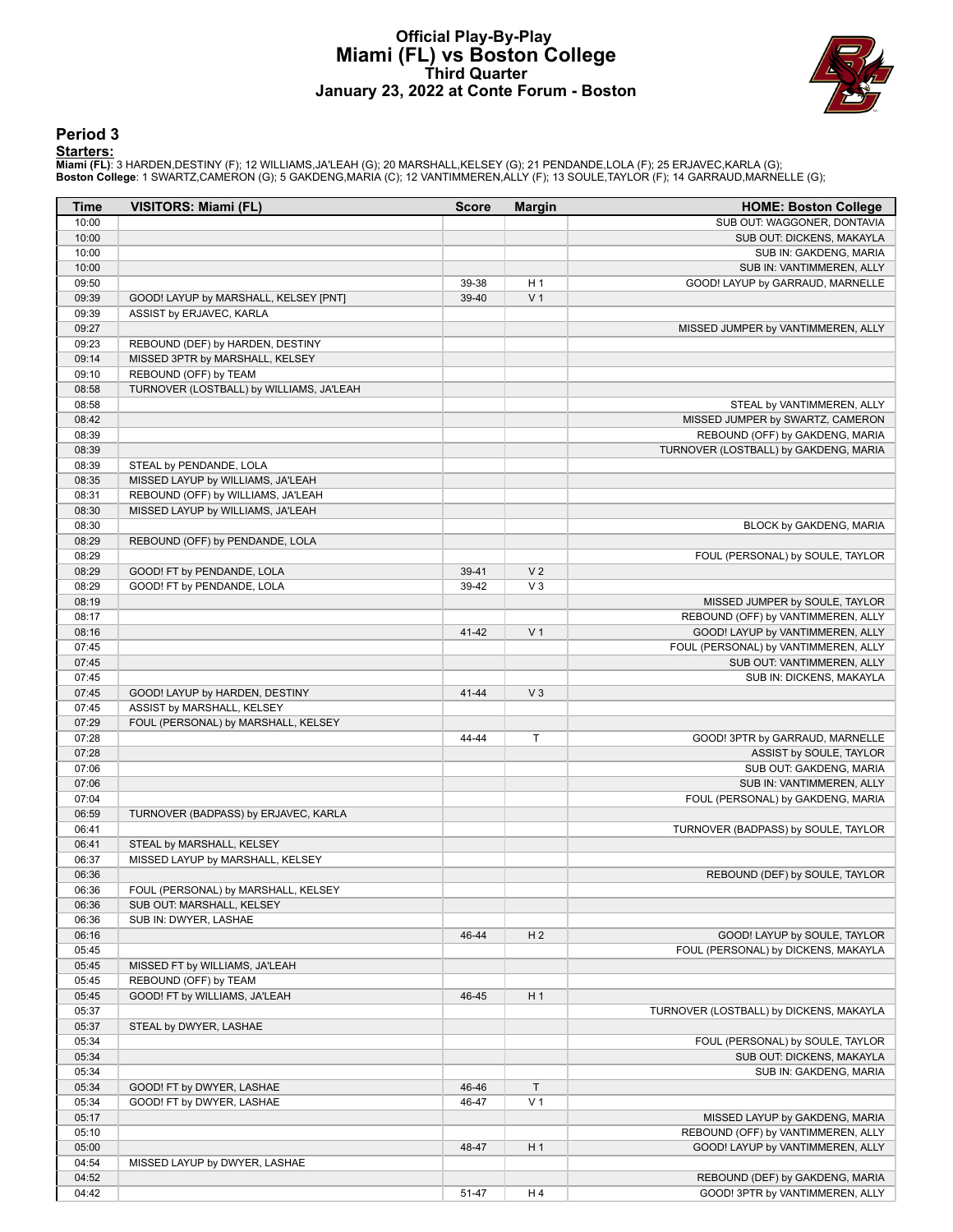| <b>Time</b> | <b>VISITORS: Miami (FL)</b>            | <b>Score</b> | <b>Margin</b>  | <b>HOME: Boston College</b>                |
|-------------|----------------------------------------|--------------|----------------|--------------------------------------------|
| 04:18       | GOOD! JUMPER by HARDEN, DESTINY        | 51-49        | H <sub>2</sub> |                                            |
| 04:02       |                                        |              |                | MISSED LAYUP by SWARTZ, CAMERON            |
| 04:02       | BLOCK by PENDANDE, LOLA                |              |                |                                            |
| 03:58       | REBOUND (DEF) by WILLIAMS, JA'LEAH     |              |                |                                            |
| 03:34       | MISSED JUMPER by PENDANDE, LOLA        |              |                |                                            |
| 03:32       | REBOUND (OFF) by TEAM                  |              |                |                                            |
| 03:32       | TURNOVER (SHOTCLOCK) by TEAM           |              |                |                                            |
| 03:31       |                                        |              |                |                                            |
| 03:31       |                                        |              |                | SUB OUT: SWARTZ, CAMERON                   |
| 03:31       |                                        |              |                | SUB IN: DICKENS, MAKAYLA                   |
| 03:31       | SUB OUT: PENDANDE, LOLA                |              |                |                                            |
| 03:31       | SUB OUT: ERJAVEC, KARLA                |              |                |                                            |
| 03:31       | SUB IN: MARSHALL, KELSEY               |              |                |                                            |
| 03:31       | SUB IN: DJALDI-TABDI, MAEVA            |              |                |                                            |
| 03:03       |                                        | 54-49        | H <sub>5</sub> | GOOD! 3PTR by GARRAUD, MARNELLE            |
| 03:03       |                                        |              |                | ASSIST by DICKENS, MAKAYLA                 |
| 02:38       | GOOD! LAYUP by DJALDI-TABDI, MAEVA     | 54-51        | $H_3$          |                                            |
| 02:38       | ASSIST by HARDEN, DESTINY              |              |                |                                            |
| 02:21       |                                        |              |                | MISSED 3PTR by DICKENS, MAKAYLA            |
| 02:18       | REBOUND (DEF) by HARDEN, DESTINY       |              |                |                                            |
| 02:15       | MISSED 3PTR by MARSHALL, KELSEY        |              |                |                                            |
| 02:12       | REBOUND (OFF) by DWYER, LASHAE         |              |                |                                            |
| 02:02       | MISSED 3PTR by DJALDI-TABDI, MAEVA     |              |                |                                            |
| 01:59       |                                        |              |                | REBOUND (DEF) by VANTIMMEREN, ALLY         |
| 01:48       |                                        |              |                | TURNOVER (OUTOFBOUNDS) by DICKENS, MAKAYLA |
| 01:48       |                                        |              |                | SUB OUT: DICKENS, MAKAYLA                  |
| 01:48       |                                        |              |                | SUB IN: SWARTZ, CAMERON                    |
| 01:48       | SUB OUT: WILLIAMS, JA'LEAH             |              |                |                                            |
| 01:48       | SUB IN: ERJAVEC, KARLA                 |              |                |                                            |
| 01:31       | GOOD! JUMPER by ERJAVEC, KARLA         | 54-53        | H <sub>1</sub> |                                            |
| 01:10       |                                        | 56-53        | H <sub>3</sub> | GOOD! JUMPER by SOULE, TAYLOR [PNT]        |
| 00:54       |                                        |              |                | FOUL (PERSONAL) by GARRAUD, MARNELLE       |
| 00:54       | GOOD! FT by DWYER, LASHAE              | 56-54        | H <sub>2</sub> |                                            |
| 00:54       | MISSED FT by DWYER, LASHAE             |              |                |                                            |
| 00:53       |                                        |              |                | REBOUND (DEF) by GAKDENG, MARIA            |
| 00:35       | FOUL (PERSONAL) by DJALDI-TABDI, MAEVA |              |                |                                            |
| 00:35       |                                        |              |                | SUB OUT: GAKDENG, MARIA                    |
| 00:35       |                                        |              |                | SUB OUT: VANTIMMEREN, ALLY                 |
| 00:35       |                                        |              |                | SUB IN: DICKENS, MAKAYLA                   |
| 00:35       |                                        |              |                | SUB IN: FORD, CLARA                        |
| 00:34       | FOUL (PERSONAL) by DJALDI-TABDI, MAEVA |              |                |                                            |
| 00:34       |                                        |              |                | MISSED FT by SOULE, TAYLOR                 |
| 00:34       |                                        |              |                | REBOUND (OFF) by TEAM                      |
| 00:34       |                                        | 57-54        | $H_3$          | GOOD! FT by SOULE, TAYLOR                  |
| 00:34       | SUB OUT: DJALDI-TABDI, MAEVA           |              |                |                                            |
| 00:34       | SUB IN: PENDANDE, LOLA                 |              |                |                                            |
| 00:23       | TURNOVER (BADPASS) by HARDEN, DESTINY  |              |                |                                            |
| 00:23       |                                        |              |                | SUB OUT: FORD, CLARA                       |
| 00:23       |                                        |              |                | SUB IN: GAKDENG, MARIA                     |
| 00:23       | SUB OUT: MARSHALL, KELSEY              |              |                |                                            |
| 00:23       | SUB IN: WILLIAMS, JA'LEAH              |              |                |                                            |
| 00:00       |                                        |              |                | MISSED JUMPER by SOULE, TAYLOR             |
| 00:00       | REBOUND (DEF) by WILLIAMS, JA'LEAH     |              |                |                                            |
|             |                                        |              |                |                                            |

| Miami (FL) 54, Boston College 57 |  |  |  |
|----------------------------------|--|--|--|
|                                  |  |  |  |

| <b>Points (This Period)</b> | <b>UMH</b>    | <b>BCE</b>    |
|-----------------------------|---------------|---------------|
| In the Paint                |               | 10            |
| Off Turns                   |               |               |
| 2nd Chance                  |               |               |
| <b>Fast Break</b>           |               |               |
| Bench                       | 5             |               |
| Per Poss                    | 1.000<br>8/16 | 1.176<br>9/17 |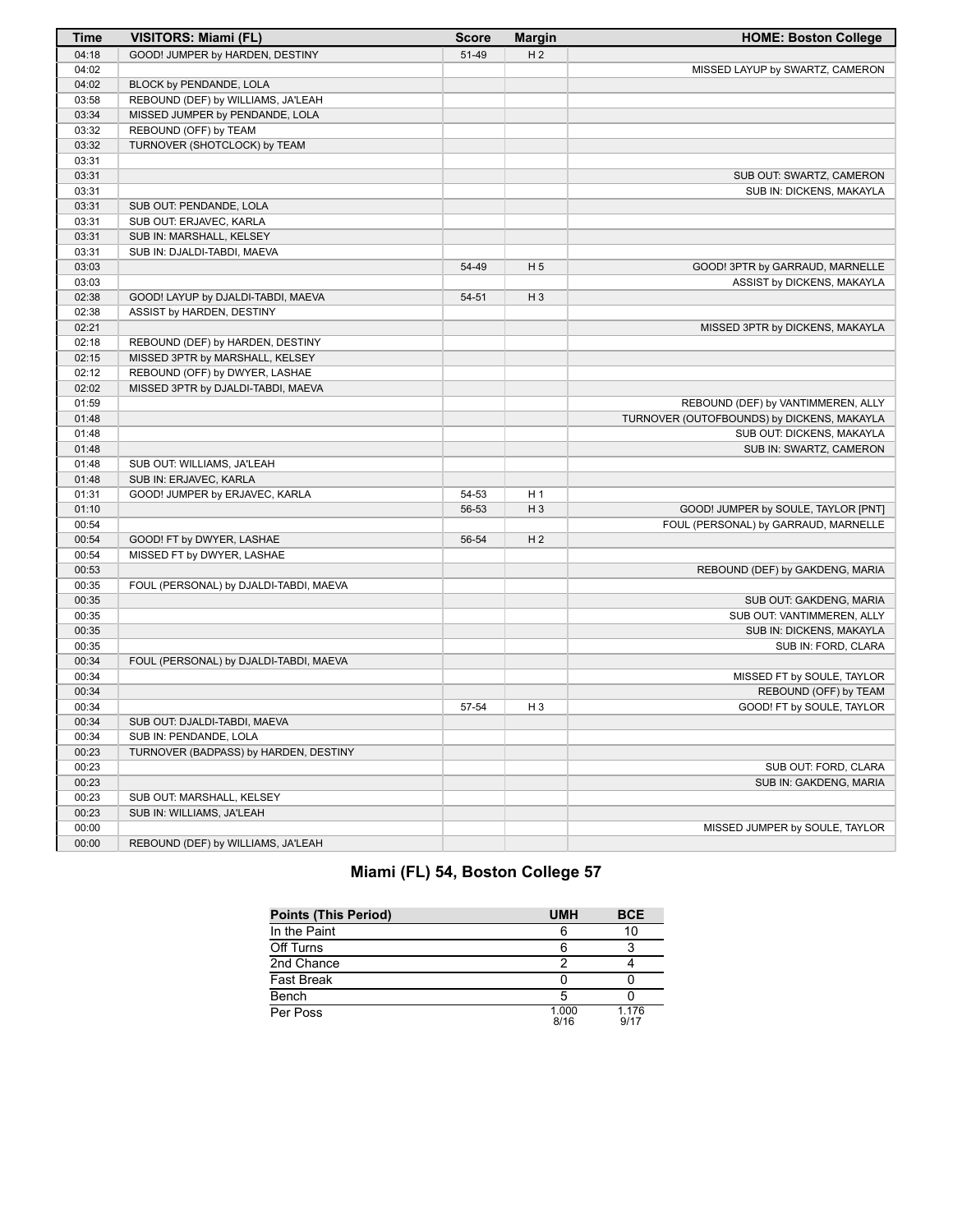### **Official Box Score Miami (FL) vs Boston College Fourth Quarter Statistics Only January 23, 2022 at Conte Forum - Boston**



# **Miami (FL) 12**

| Plaver                   | S | <b>Pts</b>      | <b>FG</b> | 3FG     | <b>FT</b> | 0R       | <b>DR</b>    | TR          | PF            |          | TO       | <b>BIK</b> | Stl          | Min         | $+/-$        |
|--------------------------|---|-----------------|-----------|---------|-----------|----------|--------------|-------------|---------------|----------|----------|------------|--------------|-------------|--------------|
| <b>HARDEN, DESTINY</b>   | F | 2               | $1 - 2$   | $0 - 0$ | $0 - 0$   | 0        | 2            | 2           | 0             | 0        |          | 0          | 0            | 9           | -8           |
| <b>WILLIAMS, JA'LEAH</b> | G | 3               | $1 - 3$   | $1 - 1$ | $0 - 0$   | 0        | $\Omega$     | 0           | 1             | $\Omega$ | 2        | 0          | $\mathbf{0}$ | 8           | -8           |
| MARSHALL, KELSEY         | G | $\overline{2}$  | $1 - 3$   | $0 - 1$ | $0-0$     | 0        | 0            | 0           | 2             |          | 0        | 0          |              | 10          | $-10$        |
| PENDANDE, LOLA           | F | 3               | $1 - 1$   | $0 - 0$ | $1 - 2$   | 1        | $\mathbf{0}$ | $\mathbf 1$ | $\mathcal{P}$ |          | $\Omega$ | 0          |              | 10          | $-10$        |
| ERJAVEC, KARLA           | G | 2               | $1 - 2$   | $0 - 1$ | $0 - 0$   | 0        | $\mathbf{0}$ | 0           | 0             | 2        | 0        | 0          |              | 9           | -8           |
| JOHNSON SIDI BABA, MOULA | G | 0               | $0 - 0$   | $0 - 0$ | $0 - 0$   | $\Omega$ | $\Omega$     | 0           | 0             | $\Omega$ | 0        | 0          | $\Omega$     | $\Omega$    | 0            |
| ROBERTS, JASMYNE         | G | $\Omega$        | $0 - 0$   | $0 - 0$ | $0 - 0$   | $\Omega$ | $\Omega$     | 0           | 0             | $\Omega$ | 0        | 0          | $\Omega$     | $\Omega$    | 0            |
| <b>GRAY, MYKEA</b>       | G | $\mathbf{0}$    | $0 - 0$   | $0 - 0$ | $0 - 0$   | 0        | $\mathbf{0}$ | 0           | 0             | $\Omega$ | 0        | 0          | $\Omega$     | $\Omega$    | $\mathbf{0}$ |
| DWYER, LASHAE            | G | 0               | $0 - 1$   | $0 - 1$ | $0 - 0$   | 0        | 0            | 0           | 2             | $\Omega$ |          | 0          | $\Omega$     | 3           | $-4$         |
| DJALDI-TABDI, MAEVA      | F | 0               | $0 - 0$   | $0 - 0$ | $0 - 0$   | $\Omega$ | $\Omega$     | $\Omega$    | 1             | $\Omega$ | 0        | 0          | $\Omega$     | 1           | $-2$         |
| MBANDU, NAOMI            | F | 0               | $0 - 0$   | $0-0$   | $0 - 0$   | 0        | $\Omega$     | 0           | $\Omega$      | $\Omega$ | 0        | 0          | $\mathbf 0$  | $\mathbf 0$ | 0            |
| TEAM                     |   |                 |           |         |           | $\Omega$ | 1            |             | 0             |          |          |            |              |             |              |
| <b>TOTALS</b>            |   | 12 <sup>°</sup> | $5 - 12$  | 1-4     | $1 - 2$   |          | 3            | 4           | 8             | 4        | 5        | 0          | 3            | 48          |              |
|                          |   |                 |           |         |           |          |              |             |               |          |          | A          |              |             |              |

| <b>Shooting By Period</b><br>Period | FG.       | FG%      | 3FG      | 3FG%     | ET        | FT%   | Deadball Rebounds: 5,0 |
|-------------------------------------|-----------|----------|----------|----------|-----------|-------|------------------------|
| Game                                | $26 - 52$ | $50.0\%$ | $2 - 13$ | $15.4\%$ | $12 - 18$ | 66.7% |                        |

# **Boston College 22**

| No. | Plaver                   | S  | Pts             | FG.      | 3FG     | <b>FT</b> | <b>OR</b>    | <b>DR</b>     | <b>TR</b> | PF | A            | TO       | <b>BIK</b> | Stl      | Min      | $+/-$        |
|-----|--------------------------|----|-----------------|----------|---------|-----------|--------------|---------------|-----------|----|--------------|----------|------------|----------|----------|--------------|
| 01  | SWARTZ, CAMERON          | G  | 3               | $1 - 2$  | $0 - 0$ | 1-2       | 0            |               |           | 0  |              | 0        | 0          |          | 10       | 10           |
| 05  | <b>GAKDENG, MARIA</b>    | С  | 2               | 1-1      | $0 - 0$ | $0 - 0$   |              | 0             | 1         | 0  |              |          |            | 0        |          | 7            |
| 12  | VANTIMMEREN, ALLY        | F  | 2               | 1-1      | $0-0$   | $0 - 0$   | 1            | 0             | 1.        | 0  | 0            | 0        | 0          | 0        | 3        | 3            |
| 13  | SOULE, TAYLOR            | F  | 5               | $2 - 2$  | $0 - 0$ | $1 - 2$   | $\mathbf{1}$ | 2             | 3         |    | 0            | 2        | $\Omega$   | 0        | 10       | 10           |
| 14  | <b>GARRAUD, MARNELLE</b> | G  | 3               | 1-4      | $1 - 3$ | $0 - 0$   | $\Omega$     | $\Omega$      | 0         | 1  | 0            | $\Omega$ | 0          | 0        | 10       | 10           |
| 00  | WAGGONER, DONTAVIA       | G  | $\mathcal{P}$   | $0 - 0$  | $0 - 0$ | $2 - 2$   |              | $\mathcal{P}$ | 3         | 1  | $\Omega$     | $\Omega$ | $\Omega$   | $\Omega$ | 4        | 5            |
| 02  | <b>IVEY, KAYLAH</b>      | G  | 0               | $0 - 0$  | $0 - 0$ | $0 - 0$   | 0            | 0             | 0         | 0  | 0            | $\Omega$ | 0          | 0        | 0        | $\mathbf{0}$ |
| 04  | LACEY, JOJO              | G  | $\Omega$        | $0 - 0$  | $0 - 0$ | $0 - 0$   | $\Omega$     | 0             | 0         | 0  | $\mathbf{0}$ | $\Omega$ | 0          | $\Omega$ | $\Omega$ | $\mathbf{0}$ |
| 10  | DICKENS, MAKAYLA         | G  | 5.              | $1 - 4$  | $1 - 3$ | $2 - 2$   | 0            | 2             | 2         | 0  | 2            | 0        | 0          | 0        | 6        | 5            |
| 32  | FORD, CLARA              | F. | 0               | $0 - 0$  | $0-0$   | $0-0$     | $\Omega$     | 0             | 0         | 0  | $\Omega$     | 0        | 0          | 0        | 0        | $\mathbf 0$  |
|     | TEAM                     |    |                 |          |         |           | $\Omega$     | $\mathbf{0}$  | 0         | 0  |              | 0        |            |          |          |              |
|     | <b>TOTALS</b>            |    | 22 <sub>2</sub> | $7 - 14$ | $2 - 6$ | $6 - 8$   | 4            | 7             | 11        | 3  | 4            | 3        | 1          |          | 48       |              |

| <b>Shooting By Period</b><br>Period | FG        | FG%      | 3FG      | 3FG%  |           | FT%         | Deadball Rebounds: 3,0 |
|-------------------------------------|-----------|----------|----------|-------|-----------|-------------|------------------------|
| Game                                | $30 - 60$ | $50.0\%$ | $9 - 16$ | 56.3% | $10 - 14$ | $4\%$<br>71 |                        |

| Game Notes:                                                               | <b>Score</b> |    | 1st 2nd | 3rd | 4th | тот | <b>Points (This Period)</b> | UMH           | <b>BCE</b>     |
|---------------------------------------------------------------------------|--------------|----|---------|-----|-----|-----|-----------------------------|---------------|----------------|
| Officials: Ed Sidlasky, Linda Miles, Brandon Enterline<br>Attendance: 914 | UMH          | 16 | 22      | 16  |     | 66  | In the Paint                |               |                |
|                                                                           | <b>BCE</b>   | 25 | 12      | 20  | 22  | 79  | Off Turns                   |               |                |
| Start Time: 12:03 PM ET                                                   |              |    |         |     |     |     | 2nd Chance                  |               |                |
| End Time: 02:00 PM ET<br>Game Duration: 1:57                              |              |    |         |     |     |     | <b>Fast Break</b>           |               |                |
| Conference Game:                                                          |              |    |         |     |     |     | Bench                       |               |                |
|                                                                           |              |    |         |     |     |     | Per Poss                    | 0.706<br>6/17 | 1.375<br>10/16 |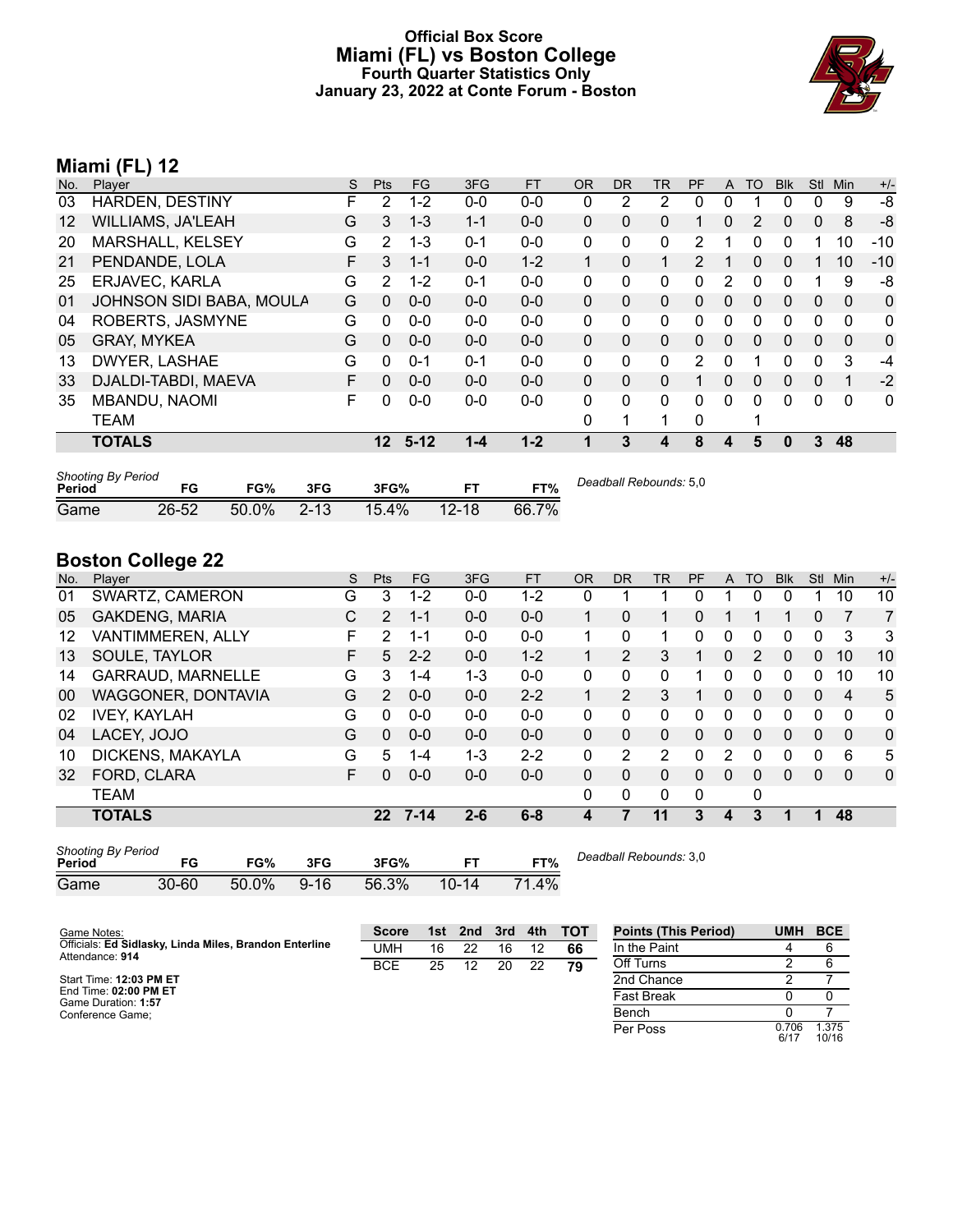### **Official Play-By-Play Miami (FL) vs Boston College Fourth Quarter January 23, 2022 at Conte Forum - Boston**



#### **Period 4**

<mark>Startersː</mark><br>Miami (FL): 3 HARDEN,DESTINY (F); 12 WILLIAMS,JA'LEAH (G); 20 MARSHALL,KELSEY (G); 21 PENDANDE,LOLA (F); 25 ERJAVEC,KARLA (G);<br>**Boston College**: 1 SWARTZ,CAMERON (G); 5 GAKDENG,MARIA (C); 12 VANTIMMEREN,ALLY (F

| Time           | VISITORS: Miami (FL)                      | <b>Score</b> | <b>Margin</b>  | <b>HOME: Boston College</b>                                 |
|----------------|-------------------------------------------|--------------|----------------|-------------------------------------------------------------|
| 10:00          | SUB OUT: DWYER, LASHAE                    |              |                |                                                             |
| 10:00          | SUB IN: MARSHALL, KELSEY                  |              |                |                                                             |
| 09:51          | MISSED 3PTR by MARSHALL, KELSEY           |              |                |                                                             |
| 09:47          | REBOUND (OFF) by PENDANDE, LOLA           |              |                |                                                             |
| 09:46          | GOOD! LAYUP by HARDEN, DESTINY            | 57-56        | H <sub>1</sub> |                                                             |
| 09:46          | ASSIST by PENDANDE, LOLA                  |              |                |                                                             |
| 09:23          |                                           |              |                | TURNOVER (LOSTBALL) by GAKDENG, MARIA                       |
| 09:23          | STEAL by PENDANDE, LOLA                   |              |                |                                                             |
| 09:12          | GOOD! LAYUP by PENDANDE, LOLA [PNT]       | 57-58        | V <sub>1</sub> |                                                             |
| 09:12          | ASSIST by ERJAVEC, KARLA                  |              |                |                                                             |
| 08:46          |                                           |              |                | MISSED JUMPER by DICKENS, MAKAYLA                           |
| 08:44          | REBOUND (DEF) by HARDEN, DESTINY          |              |                |                                                             |
| 08:34          | GOOD! JUMPER by ERJAVEC, KARLA            | 57-60        | $V_3$          |                                                             |
| 08:34          | ASSIST by MARSHALL, KELSEY                |              |                |                                                             |
| 08:14          |                                           | 60-60        | T              | GOOD! 3PTR by DICKENS, MAKAYLA                              |
| 08:14          |                                           |              |                | ASSIST by GAKDENG, MARIA                                    |
| 07:50          | FOUL (OFF) by WILLIAMS, JA'LEAH           |              |                |                                                             |
| 07:50          | TURNOVER (OFFENSIVE) by WILLIAMS, JA'LEAH |              |                |                                                             |
| 07:50          |                                           |              |                | SUB OUT: GAKDENG, MARIA<br>SUB IN: VANTIMMEREN, ALLY        |
| 07:50<br>07:28 |                                           | 62-60        | H <sub>2</sub> |                                                             |
| 07:28          |                                           |              |                | GOOD! JUMPER by SOULE, TAYLOR<br>ASSIST by DICKENS, MAKAYLA |
| 07:06          | TURNOVER (TRAVEL) by WILLIAMS, JA'LEAH    |              |                |                                                             |
| 07:06          | SUB OUT: WILLIAMS, JA'LEAH                |              |                |                                                             |
| 07:06          | SUB IN: DWYER, LASHAE                     |              |                |                                                             |
| 06:49          | FOUL (PERSONAL) by PENDANDE, LOLA         |              |                |                                                             |
| 06:33          |                                           |              |                | MISSED 3PTR by GARRAUD, MARNELLE                            |
| 06:31          |                                           |              |                | REBOUND (OFF) by SOULE, TAYLOR                              |
| 06:28          |                                           |              |                | MISSED JUMPER by SWARTZ, CAMERON                            |
| 06:27          |                                           |              |                | REBOUND (OFF) by VANTIMMEREN, ALLY                          |
| 06:27          | FOUL (PERSONAL) by PENDANDE, LOLA         |              |                |                                                             |
| 06:27          | SUB OUT: HARDEN, DESTINY                  |              |                |                                                             |
| 06:27          | SUB IN: DJALDI-TABDI, MAEVA               |              |                |                                                             |
| 06:24          | FOUL (PERSONAL) by DWYER, LASHAE          |              |                |                                                             |
| 06:15          |                                           |              |                |                                                             |
| 06:15          |                                           | 64-60        | H4             | GOOD! LAYUP by VANTIMMEREN, ALLY                            |
| 06:15          |                                           |              |                | ASSIST by SWARTZ, CAMERON                                   |
| 06:15          | FOUL (PERSONAL) by DJALDI-TABDI, MAEVA    |              |                |                                                             |
| 06:15          |                                           |              |                | MISSED FT by SWARTZ, CAMERON                                |
| 06:15          |                                           |              |                | REBOUND (OFF) by TEAM                                       |
| 06:15          |                                           | 65-60        | H <sub>5</sub> | GOOD! FT by SWARTZ, CAMERON                                 |
| 05:57          |                                           |              |                | FOUL (PERSONAL) by SOULE, TAYLOR                            |
| 05:57          | GOOD! FT by PENDANDE, LOLA                | 65-61        | H4             |                                                             |
| 05:57          | MISSED FT by PENDANDE, LOLA               |              |                |                                                             |
| 05:57          |                                           |              |                | REBOUND (DEF) by SWARTZ, CAMERON                            |
| 05:40<br>05:40 | STEAL by ERJAVEC, KARLA                   |              |                | TURNOVER (LOSTBALL) by SOULE, TAYLOR                        |
| 05:29          | MISSED LAYUP by HARDEN, DESTINY           |              |                |                                                             |
| 05:24          |                                           |              |                | REBOUND (DEF) by SOULE, TAYLOR                              |
| 05:22          | FOUL (PERSONAL) by DWYER, LASHAE          |              |                |                                                             |
| 05:22          |                                           |              |                | SUB OUT: VANTIMMEREN, ALLY                                  |
| 05:22          |                                           |              |                | SUB IN: GAKDENG, MARIA                                      |
| 05:22          | SUB OUT: DWYER, LASHAE                    |              |                |                                                             |
| 05:22          | SUB OUT: DJALDI-TABDI, MAEVA              |              |                |                                                             |
| 05:22          | SUB IN: HARDEN, DESTINY                   |              |                |                                                             |
| 05:22          | SUB IN: WILLIAMS, JA'LEAH                 |              |                |                                                             |
| 05:22          |                                           | 66-61        | H 5            | GOOD! FT by DICKENS, MAKAYLA                                |
| 05:22          |                                           | 67-61        | H <sub>6</sub> | GOOD! FT by DICKENS, MAKAYLA                                |
| 05:22          |                                           |              |                | SUB OUT: DICKENS, MAKAYLA                                   |
| 05:22          |                                           |              |                | SUB IN: WAGGONER, DONTAVIA                                  |
| 04:53          | MISSED JUMPER by WILLIAMS, JA'LEAH        |              |                |                                                             |
| 04:50          |                                           |              |                | REBOUND (DEF) by WAGGONER, DONTAVIA                         |
| 04:32          |                                           |              |                | TURNOVER (BADPASS) by SOULE, TAYLOR                         |
| 04:32          | STEAL by MARSHALL, KELSEY                 |              |                |                                                             |
| 04:27          |                                           |              |                | FOUL (PERSONAL) by WAGGONER, DONTAVIA                       |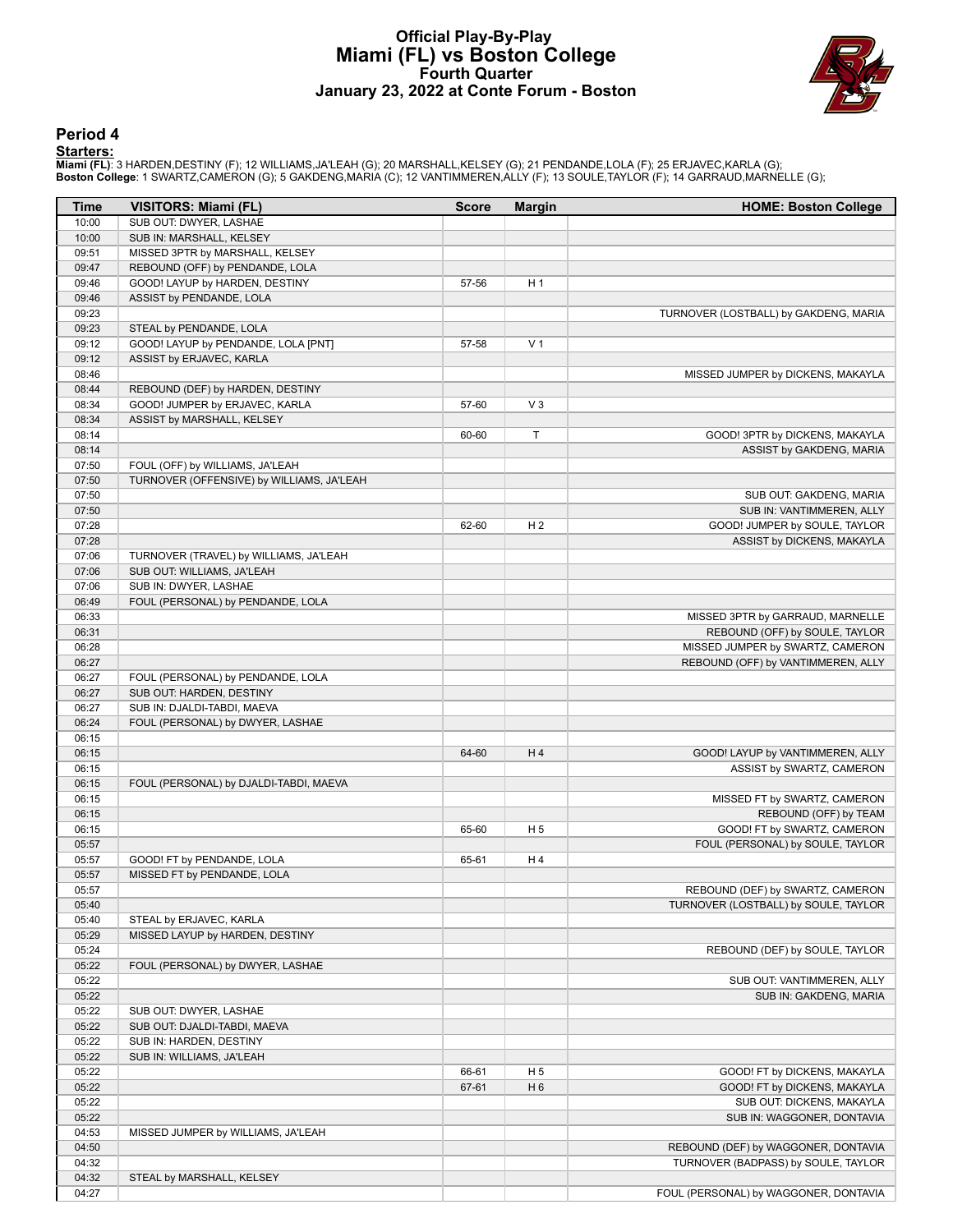| Time  | VISITORS: Miami (FL)                  | <b>Score</b> | <b>Margin</b>  | <b>HOME: Boston College</b>          |
|-------|---------------------------------------|--------------|----------------|--------------------------------------|
| 04:27 |                                       |              |                |                                      |
| 04:27 | TURNOVER (5SEC) by TEAM               |              |                |                                      |
| 04:09 |                                       |              |                | MISSED LAYUP by GARRAUD, MARNELLE    |
| 04:08 |                                       |              |                | REBOUND (OFF) by WAGGONER, DONTAVIA  |
| 04:06 | FOUL (PERSONAL) by MARSHALL, KELSEY   |              |                |                                      |
| 04:06 |                                       | 68-61        | H <sub>7</sub> | GOOD! FT by WAGGONER, DONTAVIA       |
| 04:06 |                                       | 69-61        | H <sub>8</sub> | GOOD! FT by WAGGONER, DONTAVIA       |
| 03:59 |                                       |              |                | SUB OUT: WAGGONER, DONTAVIA          |
| 03:59 |                                       |              |                | SUB IN: DICKENS, MAKAYLA             |
| 03:59 | SUB OUT: ERJAVEC, KARLA               |              |                |                                      |
| 03:59 | SUB IN: DWYER, LASHAE                 |              |                |                                      |
| 03:47 | TURNOVER (LOSTBALL) by DWYER, LASHAE  |              |                |                                      |
| 03:43 |                                       |              |                | MISSED 3PTR by DICKENS, MAKAYLA      |
| 03:41 | REBOUND (DEF) by HARDEN, DESTINY      |              |                |                                      |
| 03:26 | MISSED 3PTR by DWYER, LASHAE          |              |                |                                      |
| 03:22 |                                       |              |                | REBOUND (DEF) by DICKENS, MAKAYLA    |
| 03:02 |                                       | $71-61$      | H 10           | GOOD! JUMPER by SOULE, TAYLOR        |
| 02:58 | TIMEOUT 30SEC                         |              |                |                                      |
| 02:58 |                                       |              |                | SUB OUT: DICKENS, MAKAYLA            |
| 02:58 |                                       |              |                | SUB IN: WAGGONER, DONTAVIA           |
| 02:58 | SUB OUT: DWYER, LASHAE                |              |                |                                      |
| 02:58 | SUB IN: ERJAVEC, KARLA                |              |                |                                      |
| 02:46 | MISSED LAYUP by MARSHALL, KELSEY      |              |                |                                      |
| 02:46 |                                       |              |                | BLOCK by GAKDENG, MARIA              |
| 02:43 |                                       |              |                | REBOUND (DEF) by WAGGONER, DONTAVIA  |
| 02:34 |                                       |              |                | TIMEOUT 30SEC                        |
| 02:18 |                                       | 74-61        | H 13           | GOOD! 3PTR by GARRAUD, MARNELLE      |
| 02:18 |                                       |              |                | ASSIST by DICKENS, MAKAYLA           |
| 02:06 | MISSED LAYUP by WILLIAMS, JA'LEAH     |              |                |                                      |
| 02:03 |                                       |              |                | REBOUND (DEF) by DICKENS, MAKAYLA    |
| 01:54 |                                       |              |                | MISSED 3PTR by DICKENS, MAKAYLA      |
| 01:53 | REBOUND (DEF) by TEAM                 |              |                |                                      |
| 01:33 | GOOD! 3PTR by WILLIAMS, JA'LEAH       | 74-64        | H 10           |                                      |
| 01:33 | ASSIST by ERJAVEC, KARLA              |              |                |                                      |
| 01:19 |                                       | 76-64        | H 12           | GOOD! LAYUP by SWARTZ, CAMERON       |
| 01:10 |                                       |              |                | FOUL (PERSONAL) by GARRAUD, MARNELLE |
| 01:04 | TURNOVER (BADPASS) by HARDEN, DESTINY |              |                |                                      |
| 01:04 |                                       |              |                | STEAL by SWARTZ, CAMERON             |
| 00:55 |                                       |              |                | MISSED 3PTR by GARRAUD, MARNELLE     |
| 00:52 | TIMEOUT 30SEC                         |              |                |                                      |
| 00:52 |                                       |              |                | REBOUND (OFF) by GAKDENG, MARIA      |
| 00:51 |                                       | 78-64        | H 14           | GOOD! LAYUP by GAKDENG, MARIA        |
| 00:43 | MISSED 3PTR by ERJAVEC, KARLA         |              |                |                                      |
| 00:40 |                                       |              |                | REBOUND (DEF) by SOULE, TAYLOR       |
| 00:39 | FOUL (PERSONAL) by MARSHALL, KELSEY   |              |                |                                      |
| 00:39 |                                       |              |                | SUB OUT: GAKDENG, MARIA              |
| 00:39 |                                       |              |                | SUB IN: VANTIMMEREN, ALLY            |
| 00:39 |                                       |              |                | MISSED FT by SOULE, TAYLOR           |
| 00:39 |                                       |              |                | REBOUND (OFF) by TEAM                |
| 00:39 |                                       | 79-64        | H 15           | GOOD! FT by SOULE, TAYLOR            |
| 00:23 | GOOD! JUMPER by MARSHALL, KELSEY      | 79-66        | H 13           |                                      |
|       |                                       |              |                |                                      |

# **Miami (FL) 66, Boston College 79**

| <b>Points (This Period)</b> | <b>UMH</b>    | <b>BCE</b>     |
|-----------------------------|---------------|----------------|
| In the Paint                |               | 6              |
| Off Turns                   |               |                |
| 2nd Chance                  |               |                |
| <b>Fast Break</b>           |               |                |
| Bench                       |               |                |
| Per Poss                    | 0.706<br>6/17 | 1.375<br>10/16 |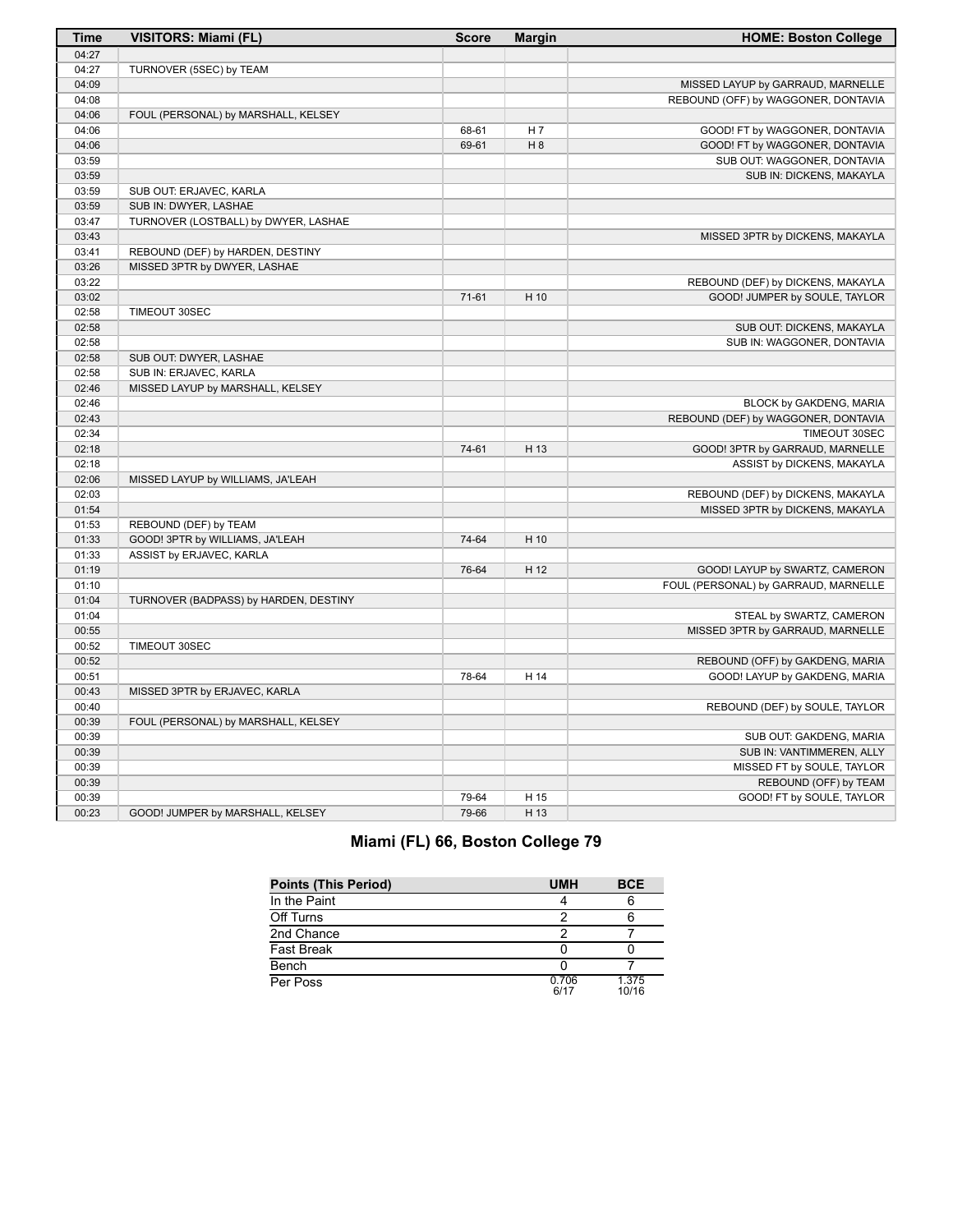### **Official Scoring/Possession Reference Chart Miami (FL) vs Boston College Period 1 January 23, 2022 at Conte Forum - Boston**



**Period 1**

<mark>Startersː</mark><br>Miami (FL): 3 HARDEN,DESTINY (F); 12 WILLIAMS,JA'LEAH (G); 20 MARSHALL,KELSEY (G); 21 PENDANDE,LOLA (F); 25 ERJAVEC,KARLA (G);<br>**Boston College**: 1 SWARTZ,CAMERON (G); 5 GAKDENG,MARIA (C); 12 VANTIMMEREN,ALLY (F

| <b>Time</b> | <b>VISITORS: Miami (FL)</b>              | <b>Score</b> | <b>Margin</b>  | <b>HOME: Boston College</b>          |
|-------------|------------------------------------------|--------------|----------------|--------------------------------------|
| 09:45       |                                          | $1 - 0$      | H <sub>1</sub> | GOOD! FT by GAKDENG, MARIA           |
| 08:56       |                                          | $3-0$        | $H_3$          | GOOD! LAYUP by SOULE, TAYLOR         |
| 08:38       | GOOD! JUMPER by HARDEN, DESTINY          | $3-2$        | H <sub>1</sub> |                                      |
| 07:28       | GOOD! FT by PENDANDE, LOLA               | $3-3$        | T              |                                      |
| 06:30       |                                          | $5-3$        | H <sub>2</sub> | GOOD! LAYUP by VANTIMMEREN, ALLY     |
| 06:19       | GOOD! LAYUP by PENDANDE, LOLA            | $5-5$        | $\mathsf{T}$   |                                      |
| 06:06       |                                          | $7 - 5$      | H <sub>2</sub> | GOOD! LAYUP by SWARTZ, CAMERON [PNT] |
| 06:06       |                                          | $8 - 5$      | $H_3$          | GOOD! FT by VANTIMMEREN, ALLY        |
| 05:53       | GOOD! LAYUP by ERJAVEC, KARLA [PNT]      | $8 - 7$      | H <sub>1</sub> |                                      |
| 05:40       |                                          | $10 - 7$     | $H_3$          | GOOD! JUMPER by SWARTZ, CAMERON      |
| 05:09       |                                          | $12 - 7$     | H <sub>5</sub> | GOOD! LAYUP by VANTIMMEREN, ALLY     |
| 05:09       |                                          | $13 - 7$     | H <sub>6</sub> | GOOD! FT by VANTIMMEREN, ALLY        |
| 04:28       |                                          | $16 - 7$     | H <sub>9</sub> | GOOD! 3PTR by DICKENS, MAKAYLA       |
| 03:30       | GOOD! LAYUP by ERJAVEC, KARLA            | 16-9         | H <sub>7</sub> |                                      |
| 02:44       | GOOD! FT by MARSHALL, KELSEY             | $16 - 10$    | H <sub>6</sub> |                                      |
| 02:44       | GOOD! FT by MARSHALL, KELSEY             | $16 - 11$    | H <sub>5</sub> |                                      |
| 02:32       |                                          | 19-11        | H 8            | GOOD! 3PTR by SWARTZ, CAMERON        |
| 02:13       |                                          | $21 - 11$    | H 10           | GOOD! LAYUP by GAKDENG, MARIA [FB]   |
| 01:50       | GOOD! LAYUP by DJALDI-TABDI, MAEVA [PNT] | $21 - 13$    | H 8            |                                      |
| 01:22       |                                          | $23-13$      | H 10           | GOOD! JUMPER by SOULE, TAYLOR        |
| 01:15       | GOOD! LAYUP by DJALDI-TABDI, MAEVA [FB]  | $23 - 15$    | H <sub>8</sub> |                                      |
| 00:48       |                                          | $25 - 15$    | H 10           | GOOD! LAYUP by SOULE, TAYLOR [PNT]   |
| 00:33       | GOOD! FT by GRAY, MYKEA                  | $25 - 16$    | H <sub>9</sub> |                                      |

**Miami (FL) 16, Boston College 25**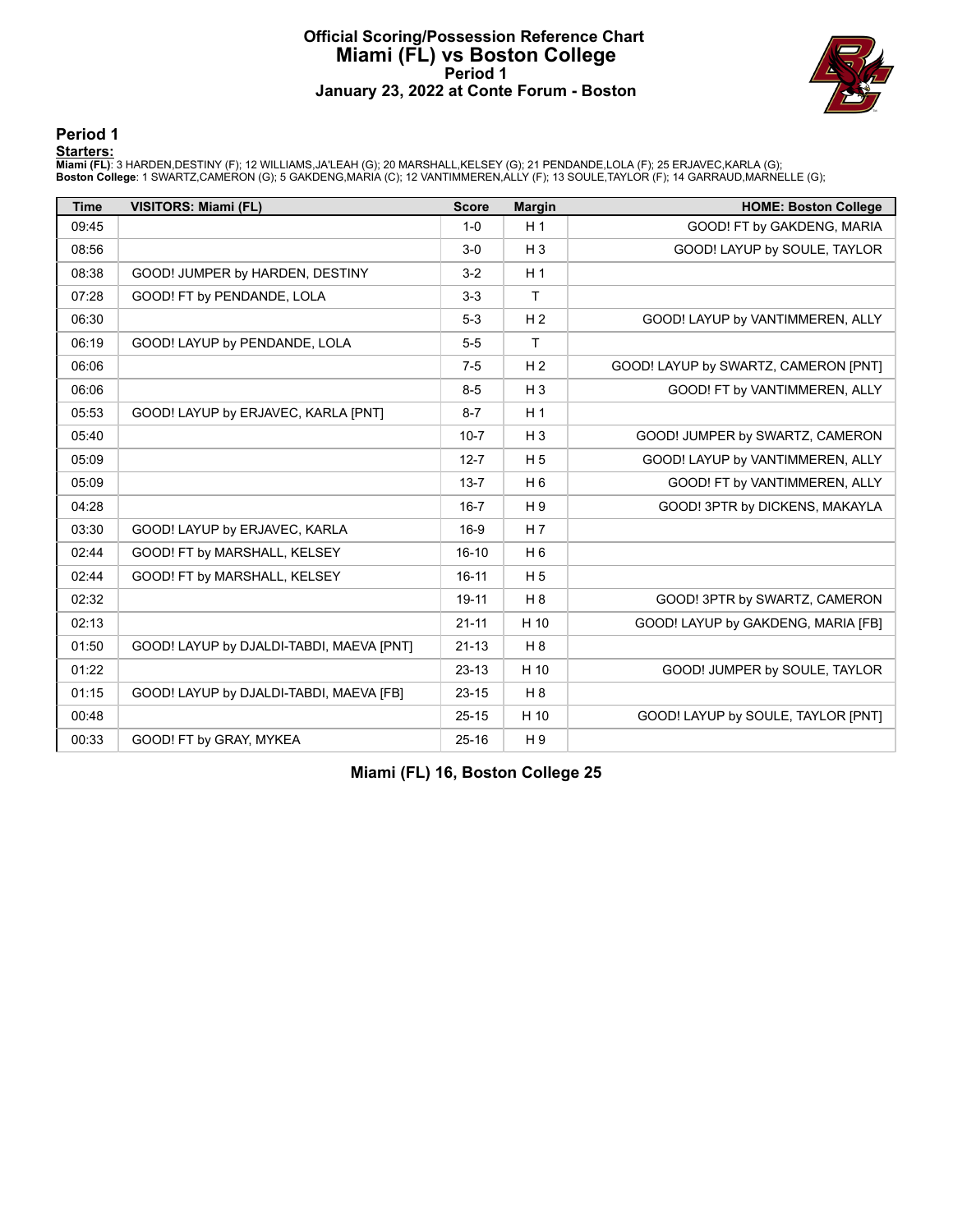### **Official Scoring/Possession Reference Chart Miami (FL) vs Boston College Period 2 January 23, 2022 at Conte Forum - Boston**



**Period 2**

<mark>Startersː</mark><br>Miami (FL): 3 HARDEN,DESTINY (F); 12 WILLIAMS,JA'LEAH (G); 20 MARSHALL,KELSEY (G); 21 PENDANDE,LOLA (F); 25 ERJAVEC,KARLA (G);<br>**Boston College**: 1 SWARTZ,CAMERON (G); 5 GAKDENG,MARIA (C); 12 VANTIMMEREN,ALLY (F

| <b>Time</b> | <b>VISITORS: Miami (FL)</b>            | <b>Score</b> | <b>Margin</b>  | <b>HOME: Boston College</b>         |
|-------------|----------------------------------------|--------------|----------------|-------------------------------------|
| 08:54       | GOOD! LAYUP by WILLIAMS, JA'LEAH       | $25 - 18$    | H 7            |                                     |
| 08:20       | GOOD! JUMPER by WILLIAMS, JA'LEAH      | $25 - 20$    | H <sub>5</sub> |                                     |
| 07:51       | GOOD! LAYUP by MARSHALL, KELSEY [FB]   | $25 - 22$    | $H_3$          |                                     |
| 07:33       |                                        | 28-22        | H 6            | GOOD! 3PTR by SOULE, TAYLOR         |
| 07:16       | GOOD! FT by PENDANDE, LOLA             | 28-23        | H <sub>5</sub> |                                     |
| 06:10       |                                        | $30 - 23$    | H <sub>7</sub> | GOOD! LAYUP by SOULE, TAYLOR        |
| 05:15       |                                        | $33 - 23$    | H 10           | GOOD! 3PTR by GARRAUD, MARNELLE     |
| 04:49       | GOOD! JUMPER by PENDANDE, LOLA         | $33 - 25$    | H 8            |                                     |
| 04:30       | GOOD! JUMPER by WILLIAMS, JA'LEAH [FB] | $33 - 27$    | H 6            |                                     |
| 03:58       | GOOD! 3PTR by ERJAVEC, KARLA           | $33 - 30$    | $H_3$          |                                     |
| 02:46       | GOOD! JUMPER by WILLIAMS, JA'LEAH      | 33-32        | H <sub>1</sub> |                                     |
| 01:59       |                                        | $35 - 32$    | $H_3$          | GOOD! LAYUP by FORD, CLARA [PNT]    |
| 01:31       | GOOD! LAYUP by MARSHALL, KELSEY [FB]   | 35-34        | H <sub>1</sub> |                                     |
| 01:10       |                                        | $37 - 34$    | $H_3$          | GOOD! JUMPER by SOULE, TAYLOR [PNT] |
| 00:59       | GOOD! JUMPER by HARDEN, DESTINY        | 37-36        | H <sub>1</sub> |                                     |
| 00:02       | GOOD! LAYUP by PENDANDE, LOLA          | 37-38        | V <sub>1</sub> |                                     |

**Miami (FL) 38, Boston College 37**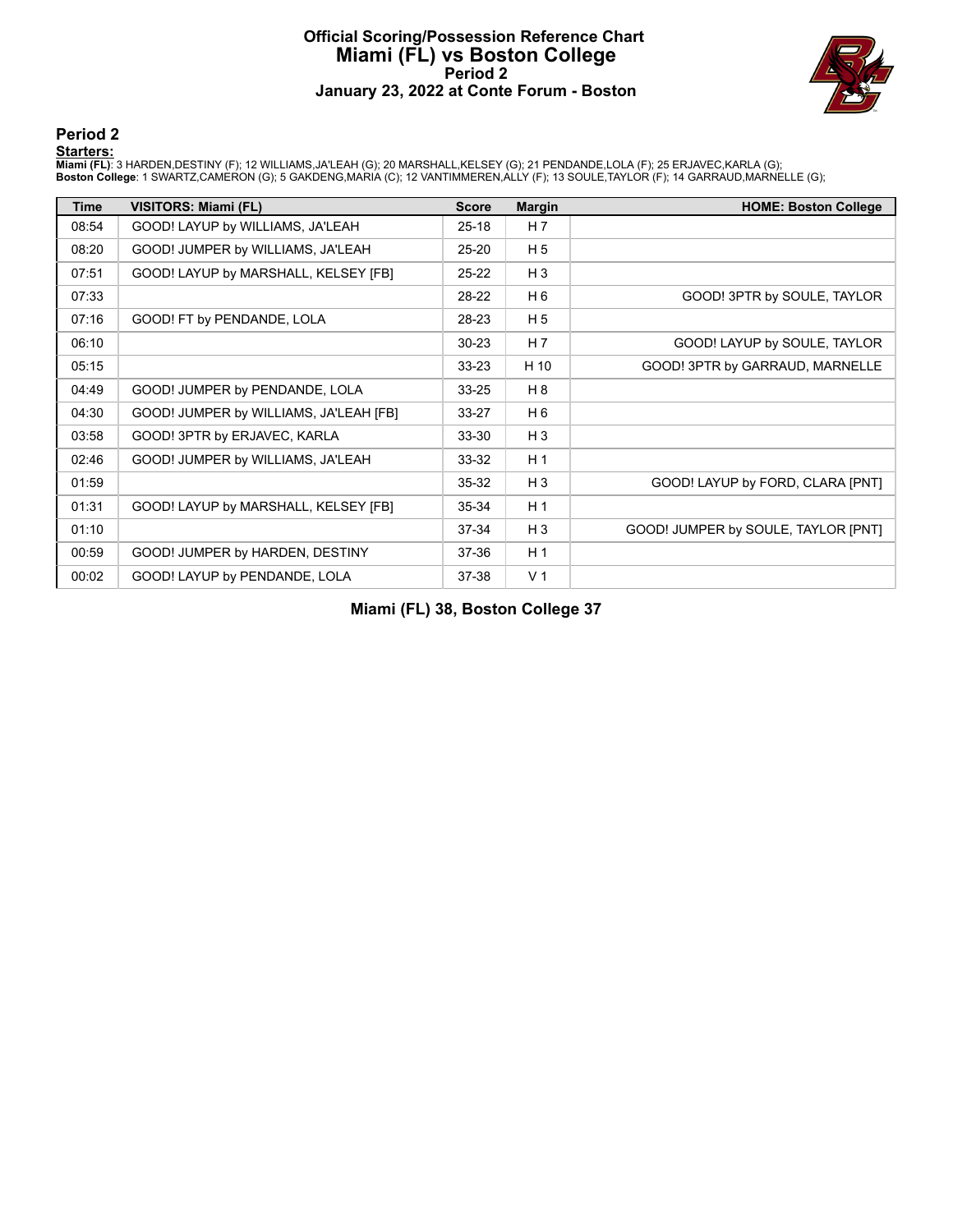### **Official Scoring/Possession Reference Chart Miami (FL) vs Boston College Period 3 January 23, 2022 at Conte Forum - Boston**



#### **Period 3**

<mark>Startersː</mark><br>Miami (FL): 3 HARDEN,DESTINY (F); 12 WILLIAMS,JA'LEAH (G); 20 MARSHALL,KELSEY (G); 21 PENDANDE,LOLA (F); 25 ERJAVEC,KARLA (G);<br>**Boston College**: 1 SWARTZ,CAMERON (G); 5 GAKDENG,MARIA (C); 12 VANTIMMEREN,ALLY (F

| <b>Time</b> | <b>VISITORS: Miami (FL)</b>           | <b>Score</b> | <b>Margin</b>  | <b>HOME: Boston College</b>         |
|-------------|---------------------------------------|--------------|----------------|-------------------------------------|
| 09:50       |                                       | 39-38        | H <sub>1</sub> | GOOD! LAYUP by GARRAUD, MARNELLE    |
| 09:39       | GOOD! LAYUP by MARSHALL, KELSEY [PNT] | 39-40        | V <sub>1</sub> |                                     |
| 08:29       | GOOD! FT by PENDANDE, LOLA            | $39 - 41$    | V <sub>2</sub> |                                     |
| 08:29       | GOOD! FT by PENDANDE, LOLA            | 39-42        | V <sub>3</sub> |                                     |
| 08:16       |                                       | 41-42        | V <sub>1</sub> | GOOD! LAYUP by VANTIMMEREN, ALLY    |
| 07:45       | GOOD! LAYUP by HARDEN, DESTINY        | $41 - 44$    | V <sub>3</sub> |                                     |
| 07:28       |                                       | 44-44        | T              | GOOD! 3PTR by GARRAUD, MARNELLE     |
| 06:16       |                                       | 46-44        | H <sub>2</sub> | GOOD! LAYUP by SOULE, TAYLOR        |
| 05:45       | GOOD! FT by WILLIAMS, JA'LEAH         | 46-45        | H <sub>1</sub> |                                     |
| 05:34       | GOOD! FT by DWYER, LASHAE             | 46-46        | $\mathsf{T}$   |                                     |
| 05:34       | GOOD! FT by DWYER, LASHAE             | 46-47        | V <sub>1</sub> |                                     |
| 05:00       |                                       | 48-47        | H <sub>1</sub> | GOOD! LAYUP by VANTIMMEREN, ALLY    |
| 04:42       |                                       | 51-47        | H4             | GOOD! 3PTR by VANTIMMEREN, ALLY     |
| 04:18       | GOOD! JUMPER by HARDEN, DESTINY       | 51-49        | H <sub>2</sub> |                                     |
| 03:03       |                                       | 54-49        | H <sub>5</sub> | GOOD! 3PTR by GARRAUD, MARNELLE     |
| 02:38       | GOOD! LAYUP by DJALDI-TABDI, MAEVA    | 54-51        | $H_3$          |                                     |
| 01:31       | GOOD! JUMPER by ERJAVEC, KARLA        | 54-53        | H <sub>1</sub> |                                     |
| 01:10       |                                       | 56-53        | $H_3$          | GOOD! JUMPER by SOULE, TAYLOR [PNT] |
| 00:54       | GOOD! FT by DWYER, LASHAE             | 56-54        | H <sub>2</sub> |                                     |
| 00:34       |                                       | 57-54        | $H_3$          | GOOD! FT by SOULE, TAYLOR           |

**Miami (FL) 54, Boston College 57**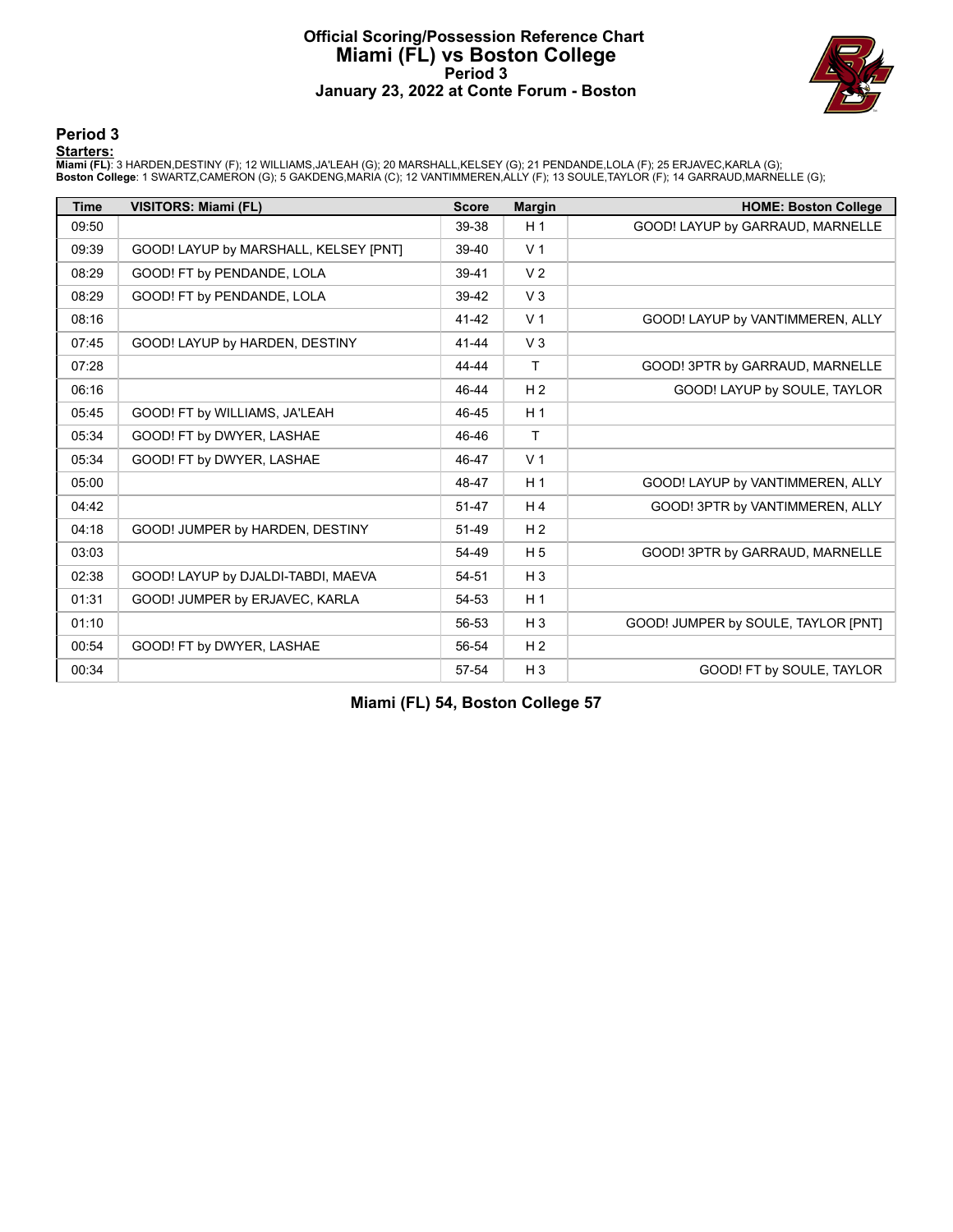### **Official Scoring/Possession Reference Chart Miami (FL) vs Boston College Period 4 January 23, 2022 at Conte Forum - Boston**



**Period 4**

<mark>Startersː</mark><br>Miami (FL): 3 HARDEN,DESTINY (F); 12 WILLIAMS,JA'LEAH (G); 20 MARSHALL,KELSEY (G); 21 PENDANDE,LOLA (F); 25 ERJAVEC,KARLA (G);<br>**Boston College**: 1 SWARTZ,CAMERON (G); 5 GAKDENG,MARIA (C); 12 VANTIMMEREN,ALLY (F

| <b>Time</b> | <b>VISITORS: Miami (FL)</b>         | <b>Score</b> | <b>Margin</b>  | <b>HOME: Boston College</b>      |
|-------------|-------------------------------------|--------------|----------------|----------------------------------|
| 09:46       | GOOD! LAYUP by HARDEN, DESTINY      | 57-56        | H <sub>1</sub> |                                  |
| 09:12       | GOOD! LAYUP by PENDANDE, LOLA [PNT] | 57-58        | V <sub>1</sub> |                                  |
| 08:34       | GOOD! JUMPER by ERJAVEC, KARLA      | 57-60        | V <sub>3</sub> |                                  |
| 08:14       |                                     | 60-60        | T              | GOOD! 3PTR by DICKENS, MAKAYLA   |
| 07:28       |                                     | 62-60        | H <sub>2</sub> | GOOD! JUMPER by SOULE, TAYLOR    |
| 06:15       |                                     | 64-60        | $H_4$          | GOOD! LAYUP by VANTIMMEREN, ALLY |
| 06:15       |                                     | 65-60        | H <sub>5</sub> | GOOD! FT by SWARTZ, CAMERON      |
| 05:57       | GOOD! FT by PENDANDE, LOLA          | 65-61        | H <sub>4</sub> |                                  |
| 05:22       |                                     | 66-61        | H <sub>5</sub> | GOOD! FT by DICKENS, MAKAYLA     |
| 05:22       |                                     | 67-61        | H <sub>6</sub> | GOOD! FT by DICKENS, MAKAYLA     |
| 04:06       |                                     | 68-61        | H <sub>7</sub> | GOOD! FT by WAGGONER, DONTAVIA   |
| 04:06       |                                     | 69-61        | H 8            | GOOD! FT by WAGGONER, DONTAVIA   |
| 03:02       |                                     | 71-61        | H 10           | GOOD! JUMPER by SOULE, TAYLOR    |
| 02:18       |                                     | 74-61        | H 13           | GOOD! 3PTR by GARRAUD, MARNELLE  |
| 01:33       | GOOD! 3PTR by WILLIAMS, JA'LEAH     | 74-64        | H 10           |                                  |
| 01:19       |                                     | 76-64        | H 12           | GOOD! LAYUP by SWARTZ, CAMERON   |
| 00:51       |                                     | 78-64        | H 14           | GOOD! LAYUP by GAKDENG, MARIA    |
| 00:39       |                                     | 79-64        | H 15           | GOOD! FT by SOULE, TAYLOR        |
| 00:23       | GOOD! JUMPER by MARSHALL, KELSEY    | 79-66        | H 13           |                                  |

**Miami (FL) 66, Boston College 79**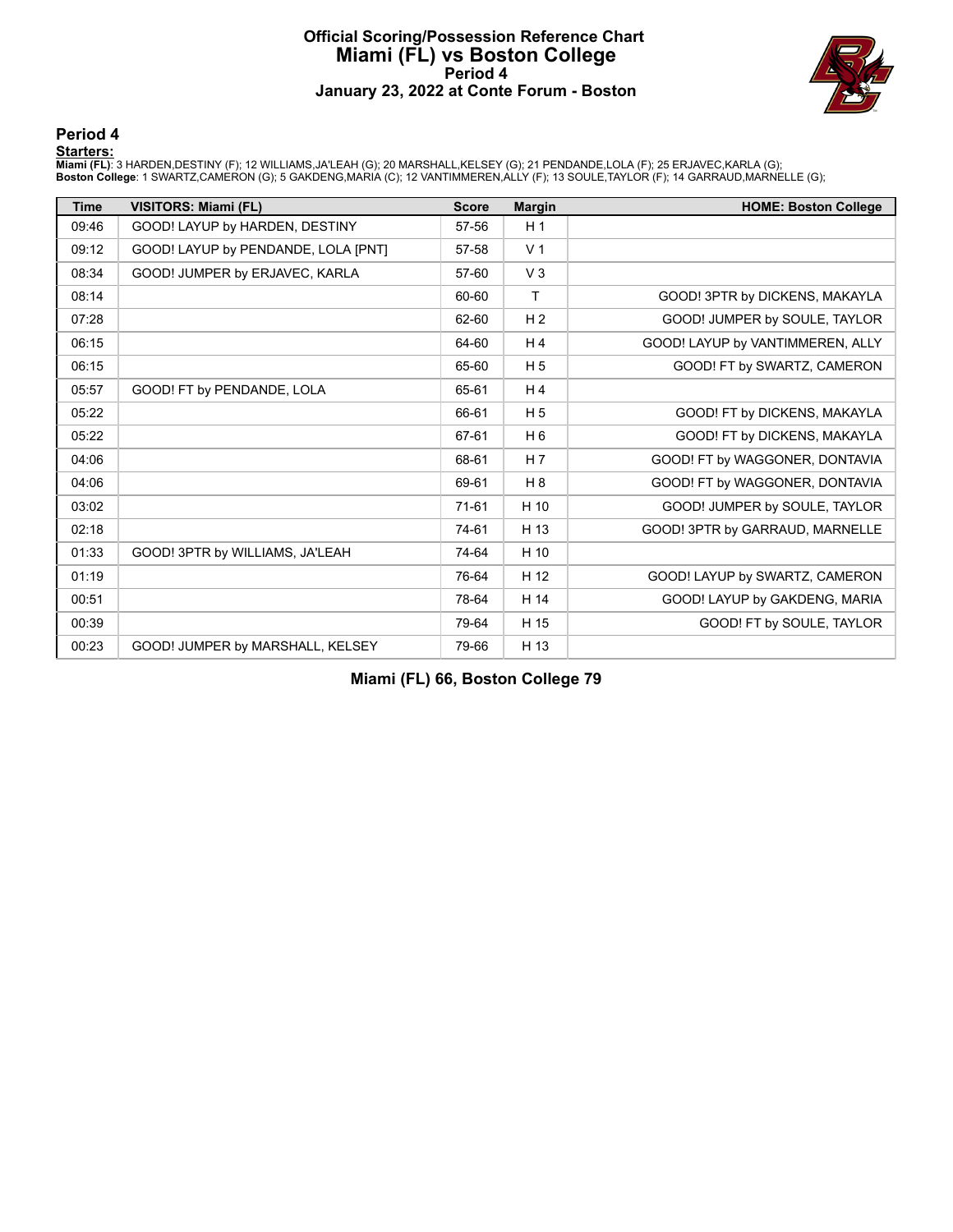### **Official Substitutions Log Miami (FL) vs Boston College Period 1 January 23, 2022 at Conte Forum - Boston**

| <b>VISITORS: Miami (FL)</b>            | <b>Time</b> | <b>Score</b> | <b>HOME: Boston College</b>   |
|----------------------------------------|-------------|--------------|-------------------------------|
| 3 HARDEN, DESTINY                      |             |              | 1 SWARTZ, CAMERON             |
| 12 WILLIAMS, JA'LEAH                   |             |              | 5 GAKDENG, MARIA              |
| 20 MARSHALL, KELSEY                    |             |              | 12 VANTIMMEREN, ALLY          |
| 21 PENDANDE, LOLA                      |             |              | 13 SOULE, TAYLOR              |
| 25 ERJAVEC, KARLA                      |             |              | 14 GARRAUD, MARNELLE          |
| SUB OUT: 3 HARDEN, DESTINY             | 07:28       | $2 - 3$      |                               |
| SUB IN: 35 MBANDU, NAOMI               | 07:28       |              |                               |
|                                        | 06:06       | $5 - 7$      | SUB OUT: GAKDENG, MARIA       |
|                                        | 06:06       |              | SUB IN: DICKENS, MAKAYLA      |
| SUB OUT: 12 WILLIAMS, JA'LEAH          | 06:06       |              |                               |
| SUB IN: 5 GRAY, MYKEA                  | 06:06       |              |                               |
| SUB OUT: 21 PENDANDE, LOLA             | 05:09       | $7 - 12$     |                               |
| SUB IN: 33 DJALDI-TABDI, MAEVA         | 05:09       |              |                               |
|                                        | 04:33       | $7 - 13$     | SUB OUT: VANTIMMEREN, ALLY    |
|                                        | 04:33       |              | SUB OUT: GARRAUD.MARNELLE     |
|                                        | 04:33       |              | SUB IN: WAGGONER, DONTAVIA    |
|                                        | 04:33       |              | SUB IN: GAKDENG, MARIA        |
| SUB OUT: 35 MBANDU, NAOMI              | 04:33       |              |                               |
| SUB IN: 1 JOHNSON SIDI BABA, MOULAYNA  | 04:33       |              |                               |
|                                        | 03:00       | $9 - 16$     | SUB OUT: SWARTZ, CAMERON      |
|                                        | 03:00       |              | SUB IN: GARRAUD, MARNELLE     |
|                                        | 02:44       | $9 - 16$     | SUB OUT: WAGGONER, DONTAVIA   |
|                                        | 02:44       |              | SUB IN: SWARTZ, CAMERON       |
| SUB OUT: 20 MARSHALL, KELSEY           | 02:44       |              |                               |
| SUB IN: 4 ROBERTS, JASMYNE             | 02:44       |              |                               |
|                                        | 02:12       | $11 - 21$    | SUB OUT: SWARTZ, CAMERON      |
|                                        | 02:12       |              | <b>SUB OUT: GAKDENG MARIA</b> |
|                                        | 02:12       |              | SUB IN: WAGGONER, DONTAVIA    |
|                                        | 02:12       |              | SUB IN: VANTIMMEREN, ALLY     |
| SUB OUT: 1 JOHNSON SIDI BABA, MOULAYNA | 02:12       |              |                               |
| SUB OUT: 25 ERJAVEC, KARLA             | 02:12       |              |                               |
| SUB IN: 3 HARDEN, DESTINY              | 02:12       |              |                               |
| SUB IN: 20 MARSHALL, KELSEY            | 02:12       |              |                               |
| SUB OUT: 4 ROBERTS, JASMYNE            | 00:33       | 15-25        |                               |
| SUB IN: 12 WILLIAMS, JA'LEAH           | 00:33       |              |                               |
|                                        | 00:33       |              | SUB OUT: WAGGONER, DONTAVIA   |
|                                        | 00:33       |              | SUB IN: LACEY, JOJO           |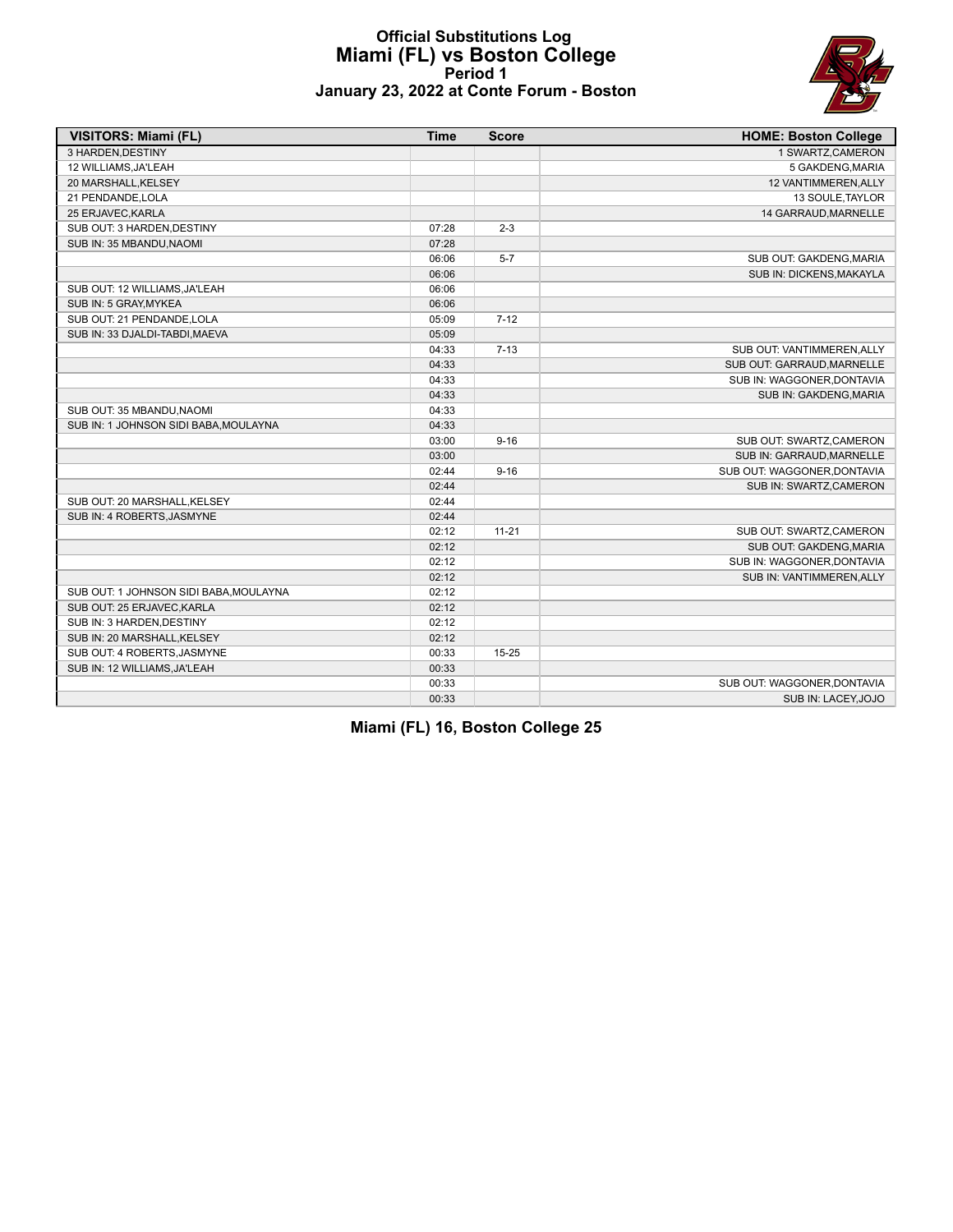

### **Official Substitutions Log Miami (FL) vs Boston College Period 2 January 23, 2022 at Conte Forum - Boston**

| VISITORS: Miami (FL)            | <b>Time</b> | <b>Score</b> | <b>HOME: Boston College</b> |
|---------------------------------|-------------|--------------|-----------------------------|
| 3 HARDEN, DESTINY               |             |              | 1 SWARTZ, CAMERON           |
| 12 WILLIAMS, JA'LEAH            |             |              | 5 GAKDENG, MARIA            |
| 20 MARSHALL, KELSEY             |             |              | 12 VANTIMMEREN, ALLY        |
| 21 PENDANDE, LOLA               |             |              | 13 SOULE, TAYLOR            |
| 25 ERJAVEC, KARLA               |             |              | 14 GARRAUD, MARNELLE        |
|                                 | 10:00       |              | SUB OUT: LACEY, JOJO        |
|                                 | 10:00       |              | SUB OUT: VANTIMMEREN, ALLY  |
|                                 | 10:00       |              | SUB IN: SWARTZ, CAMERON     |
|                                 | 10:00       |              | SUB IN: GAKDENG, MARIA      |
| SUB OUT: 5 GRAY, MYKEA          | 10:00       |              |                             |
| SUB OUT: 33 DJALDI-TABDI, MAEVA | 10:00       |              |                             |
| SUB IN: 21 PENDANDE, LOLA       | 10:00       |              |                             |
| SUB IN: 25 ERJAVEC, KARLA       | 10:00       |              |                             |
|                                 | 07:16       | 22-28        | SUB OUT: GAKDENG, MARIA     |
|                                 | 07:16       |              | SUB OUT: DICKENS, MAKAYLA   |
|                                 | 07:16       |              | SUB IN: IVEY, KAYLAH        |
|                                 | 07:16       |              | SUB IN: VANTIMMEREN, ALLY   |
| SUB OUT: 25 ERJAVEC, KARLA      | 07:16       |              |                             |
| SUB IN: 13 DWYER, LASHAE        | 07:16       |              |                             |
|                                 | 07:00       | 23-28        | SUB OUT: VANTIMMEREN, ALLY  |
|                                 | 07:00       |              | SUB IN: FORD, CLARA         |
| SUB OUT: 20 MARSHALL, KELSEY    | 05:52       | 23-30        |                             |
| SUB IN: 25 ERJAVEC, KARLA       | 05:52       |              |                             |
|                                 | 04:16       | 27-33        | SUB OUT: GARRAUD, MARNELLE  |
|                                 | 04:16       |              | SUB IN: WAGGONER, DONTAVIA  |
| SUB OUT: 21 PENDANDE, LOLA      | 04:16       |              |                             |
| SUB IN: 33 DJALDI-TABDI, MAEVA  | 04:16       |              |                             |
|                                 | 03:17       | 30-33        | SUB OUT: IVEY.KAYLAH        |
|                                 | 03:17       |              | SUB IN: GARRAUD, MARNELLE   |
| SUB OUT: 13 DWYER, LASHAE       | 03:00       | 30-33        |                             |
| SUB IN: 20 MARSHALL, KELSEY     | 03:00       |              |                             |
|                                 | 02:17       | 32-33        | SUB OUT: WAGGONER, DONTAVIA |
|                                 | 02:17       |              | SUB IN: DICKENS, MAKAYLA    |
|                                 | 00:38       | 36-37        | SUB OUT: FORD CLARA         |
|                                 | 00:38       |              | SUB IN: WAGGONER, DONTAVIA  |
| SUB OUT: 33 DJALDI-TABDI, MAEVA | 00:38       |              |                             |
| SUB IN: 21 PENDANDE.LOLA        | 00:38       |              |                             |

|  |  | Miami (FL) 38, Boston College 37 |  |
|--|--|----------------------------------|--|
|  |  |                                  |  |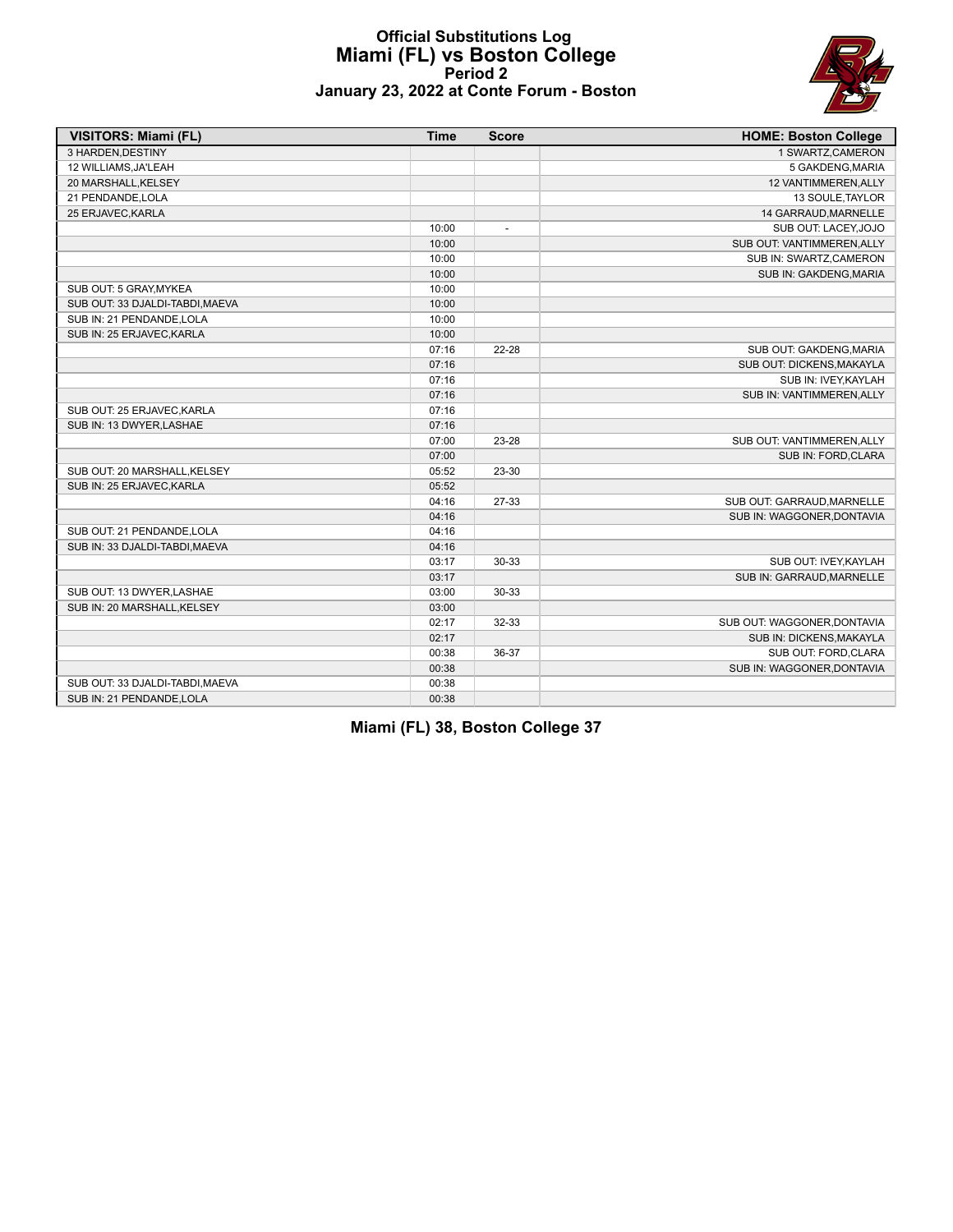

#### **Official Substitutions Log Miami (FL) vs Boston College Period 3 January 23, 2022 at Conte Forum - Boston**

| VISITORS: Miami (FL)            | <b>Time</b> | <b>Score</b>   | <b>HOME: Boston College</b> |
|---------------------------------|-------------|----------------|-----------------------------|
| 3 HARDEN, DESTINY               |             |                | 1 SWARTZ, CAMERON           |
| 12 WILLIAMS, JA'LEAH            |             |                | 5 GAKDENG, MARIA            |
| 20 MARSHALL, KELSEY             |             |                | 12 VANTIMMEREN, ALLY        |
| 21 PENDANDE, LOLA               |             |                | 13 SOULE, TAYLOR            |
| 25 ERJAVEC, KARLA               |             |                | 14 GARRAUD, MARNELLE        |
|                                 | 10:00       | $\overline{a}$ | SUB OUT: WAGGONER, DONTAVIA |
|                                 | 10:00       |                | SUB OUT: DICKENS, MAKAYLA   |
|                                 | 10:00       |                | SUB IN: GAKDENG, MARIA      |
|                                 | 10:00       |                | SUB IN: VANTIMMEREN, ALLY   |
|                                 | 07:45       | 42-41          | SUB OUT: VANTIMMEREN, ALLY  |
|                                 | 07:45       |                | SUB IN: DICKENS, MAKAYLA    |
|                                 | 07:06       | 44-44          | SUB OUT: GAKDENG, MARIA     |
|                                 | 07:06       |                | SUB IN: VANTIMMEREN, ALLY   |
| SUB OUT: 20 MARSHALL, KELSEY    | 06:36       | 44-44          |                             |
| SUB IN: 13 DWYER, LASHAE        | 06:36       |                |                             |
|                                 | 05:34       | 45-46          | SUB OUT: DICKENS, MAKAYLA   |
|                                 | 05:34       |                | SUB IN: GAKDENG, MARIA      |
|                                 | 03:31       | 49-51          | SUB OUT: SWARTZ, CAMERON    |
|                                 | 03:31       |                | SUB IN: DICKENS, MAKAYLA    |
| SUB OUT: 21 PENDANDE.LOLA       | 03:31       |                |                             |
| SUB OUT: 25 ERJAVEC, KARLA      | 03:31       |                |                             |
| SUB IN: 20 MARSHALL.KELSEY      | 03:31       |                |                             |
| SUB IN: 33 DJALDI-TABDI, MAEVA  | 03:31       |                |                             |
|                                 | 01:48       | 51-54          | SUB OUT: DICKENS, MAKAYLA   |
|                                 | 01:48       |                | SUB IN: SWARTZ, CAMERON     |
| SUB OUT: 12 WILLIAMS.JA'LEAH    | 01:48       |                |                             |
| SUB IN: 25 ERJAVEC, KARLA       | 01:48       |                |                             |
|                                 | 00:35       | 54-56          | SUB OUT: GAKDENG, MARIA     |
|                                 | 00:35       |                | SUB OUT: VANTIMMEREN, ALLY  |
|                                 | 00:35       |                | SUB IN: DICKENS, MAKAYLA    |
|                                 | 00:35       |                | SUB IN: FORD, CLARA         |
| SUB OUT: 33 DJALDI-TABDI, MAEVA | 00:34       | 54-57          |                             |
| SUB IN: 21 PENDANDE, LOLA       | 00:34       |                |                             |
|                                 | 00:23       | 54-57          | SUB OUT: FORD, CLARA        |
|                                 | 00:23       |                | SUB IN: GAKDENG, MARIA      |
| SUB OUT: 20 MARSHALL, KELSEY    | 00:23       |                |                             |
| SUB IN: 12 WILLIAMS, JA'LEAH    | 00:23       |                |                             |

**Miami (FL) 54, Boston College 57**